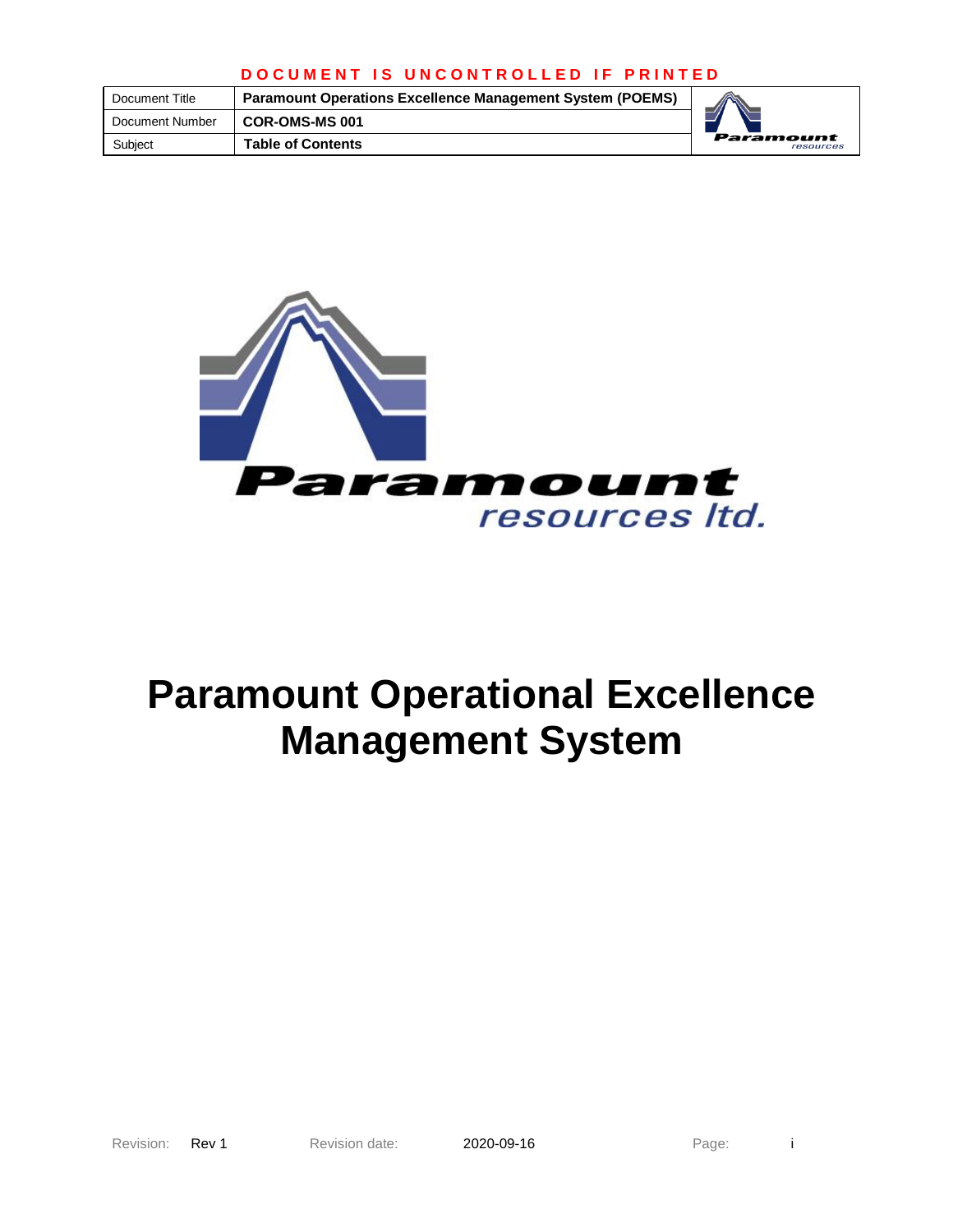| Document Title  | <b>Paramount Operations Excellence Management System (POEMS)</b> |                        |
|-----------------|------------------------------------------------------------------|------------------------|
| Document Number | <b>COR-OMS-MS 001</b>                                            |                        |
| Subject         | <b>Table of Contents</b>                                         | Paramount<br>resources |

### **COR-OMS-MS-001**

| <b>Revision</b>  | <b>Date</b> | <b>Description</b>                                     | Originator           | <b>Reviewer</b> | <b>Approvers</b>         |
|------------------|-------------|--------------------------------------------------------|----------------------|-----------------|--------------------------|
| Approval         | 2018-06-20  | <b>Transition to Operational</b><br>Management System. | Manager HSE          | Director HSE    | <b>EVP</b><br>Operations |
| Rev <sub>1</sub> | 2020-09-16  | Updated references to Paradigm<br>sharepoint           | <b>HSE Team Lead</b> | Director HSE    | Director ARO             |
|                  |             |                                                        |                      |                 |                          |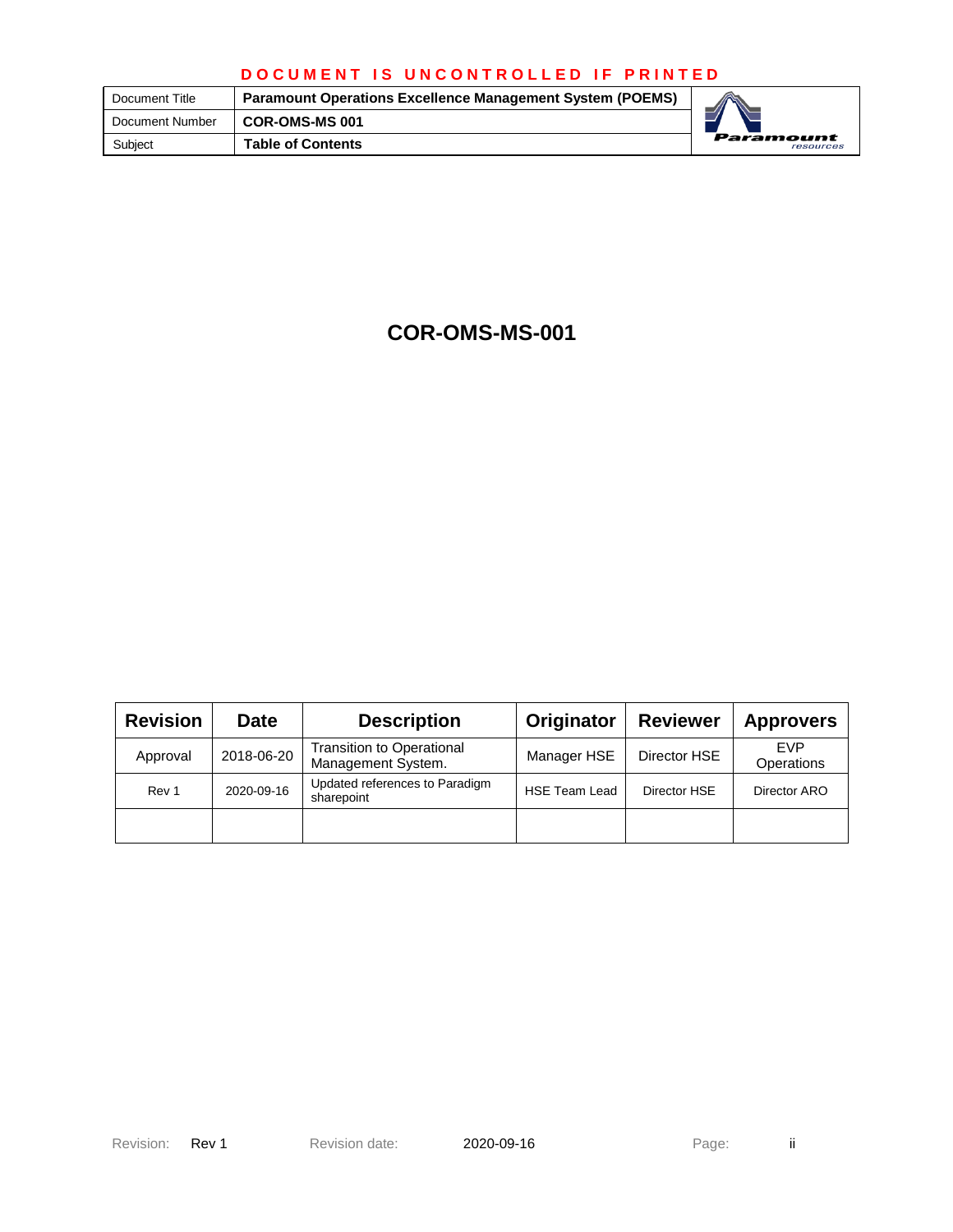| Document Title  | <b>Paramount Operations Excellence Management System (POEMS)</b> |                        |
|-----------------|------------------------------------------------------------------|------------------------|
| Document Number | <b>COR-OMS-MS 001</b>                                            |                        |
| Subject         | <b>Table of Contents</b>                                         | Paramount<br>resources |

### **TABLE OF CONTENTS**

| $\mathbf{L}$  |                                                        |  |
|---------------|--------------------------------------------------------|--|
| $\mathbf{II}$ | OPERATIONAL MANAGEMENT SYSTEM FRAMEWORK 98             |  |
| III           |                                                        |  |
|               | <b>DESCRIPTION OF MANAGEMENT SYSTEM COMPONENTS1342</b> |  |
| 1.0           | MANAGEMENT, LEADERSHIP AND POLICY  1544                |  |
| 2.0           |                                                        |  |
| 2.1           |                                                        |  |
| 2.2           |                                                        |  |
| 2.3           |                                                        |  |
| 3.0           |                                                        |  |
| 3.1           | OCCUPATIONAL HEALTH AND SAFETY (OH&S) 2322             |  |
| 3.2           |                                                        |  |
| 3.3           |                                                        |  |
| 3.4           | PROCESS SAFETY and INTEGRITY MANAGEMENT 2928           |  |
| 3.5           |                                                        |  |
| 3.6           | EMPLOYEE AND ORGANIZATIONAL CAPABILITY 3332            |  |
| 4.0           |                                                        |  |
| 4.1           |                                                        |  |
| 4.2           |                                                        |  |
| 4.3           |                                                        |  |
| 4.4           | PERFORMANCE MONITORING AND REPORTING  4140             |  |
| 4.5           |                                                        |  |
| 5.0           |                                                        |  |
|               |                                                        |  |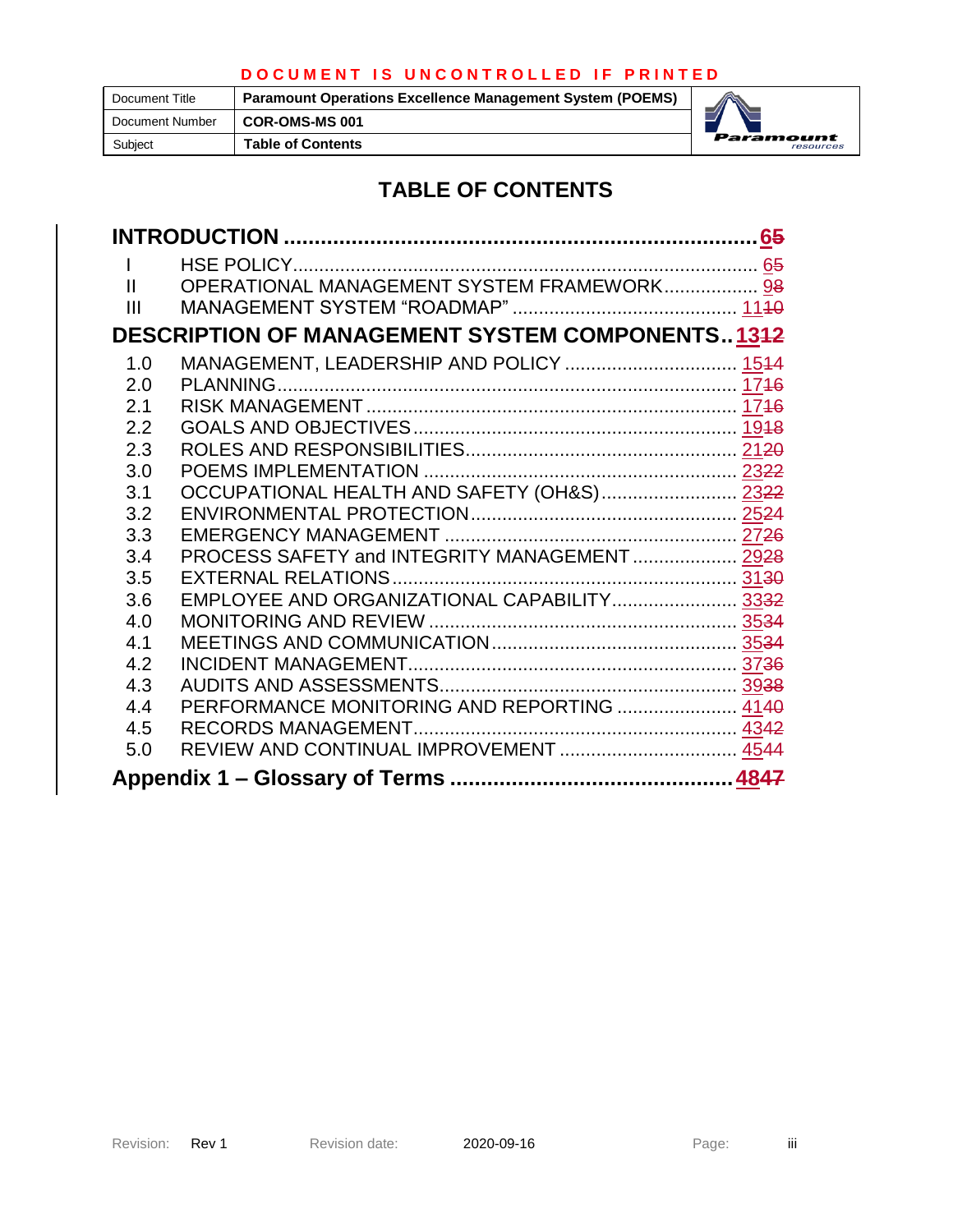| Document Title  | <b>Paramount Operations Excellence Management System (POEMS)</b> |                        |
|-----------------|------------------------------------------------------------------|------------------------|
| Document Number | <b>COR-OMS-MS 001</b>                                            |                        |
| Subject         | <b>Table of Contents</b>                                         | Paramount<br>resources |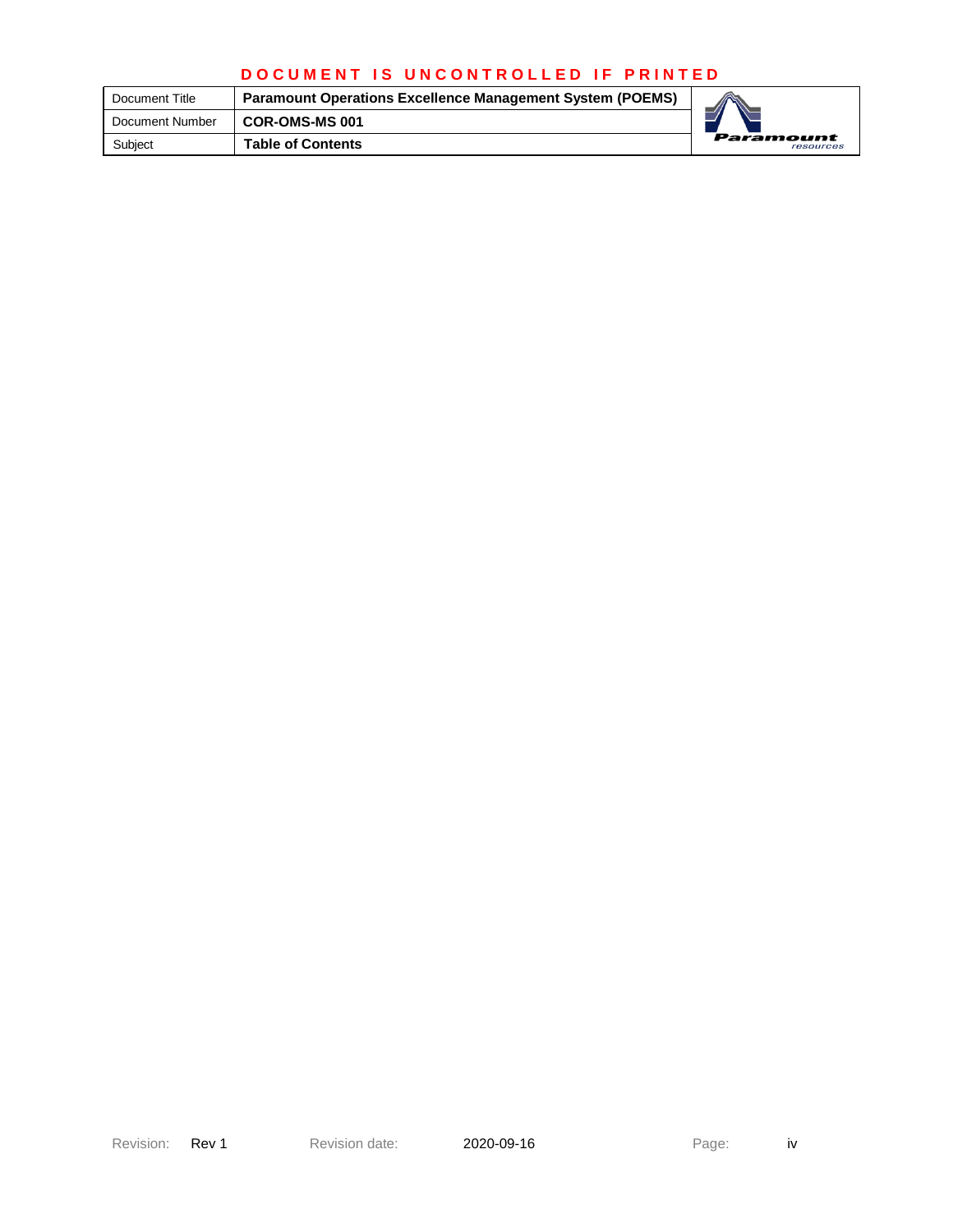| Document Title  | <b>Paramount Operations Excellence Management System (POEMS)</b> |                        |
|-----------------|------------------------------------------------------------------|------------------------|
| Document Number | <b>COR-OMS-MS 001</b>                                            |                        |
| Subject         | <b>Table of Contents</b>                                         | Paramount<br>resources |

### INTENTIONAL BLANK PAGE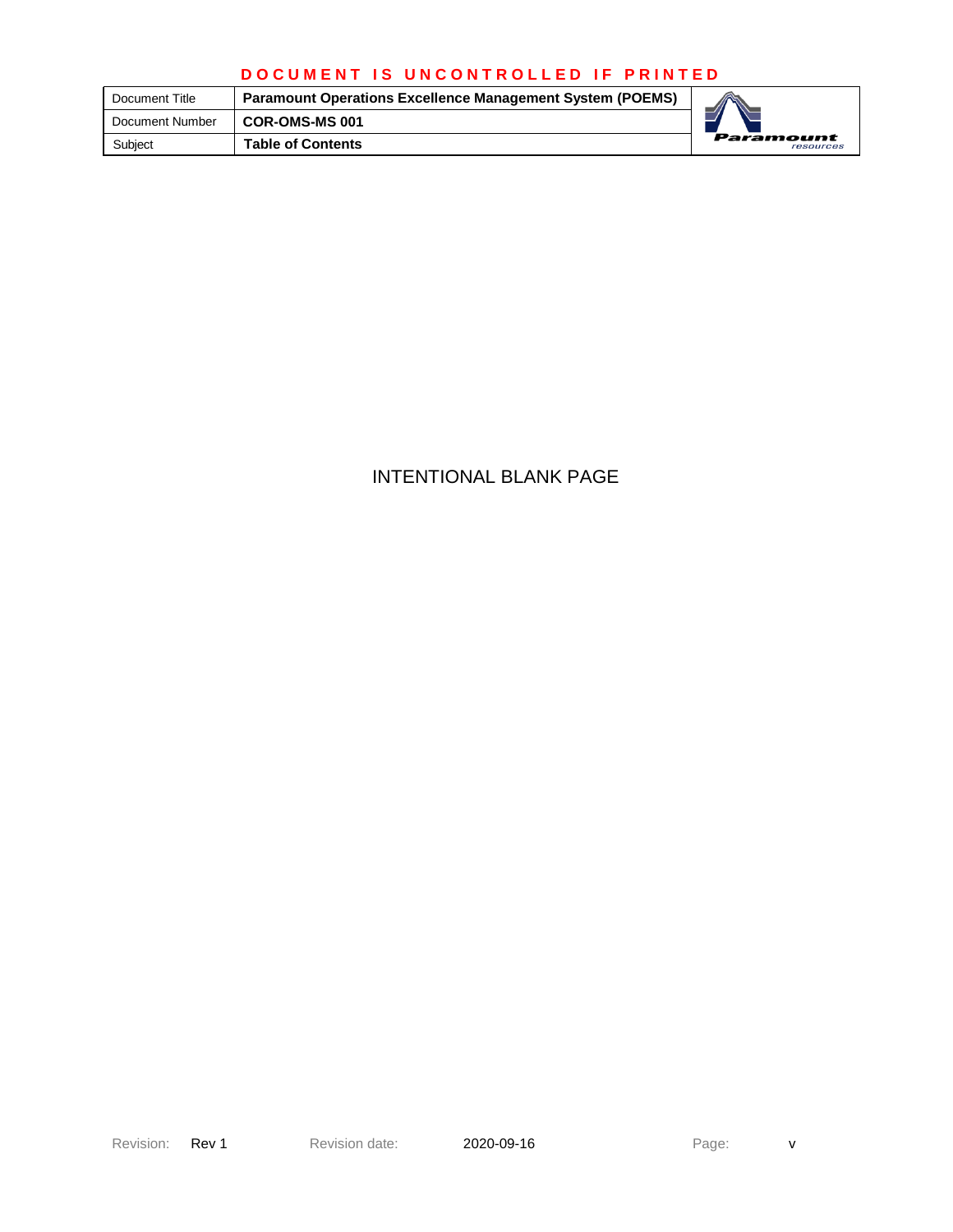| Document Title  | <b>Paramount Operations Excellence Operating Management</b><br><b>System (POEMS)</b> |                        |
|-----------------|--------------------------------------------------------------------------------------|------------------------|
| Document Number | <b>COR-OMS-MS 001</b>                                                                | Paramount<br>resources |
| Subiect         | <b>Introduction</b>                                                                  |                        |

## **INTRODUCTION**

<span id="page-5-0"></span>Paramount Resources Ltd. (Paramount) is in the business of finding, developing and producing oil and gas resources in Western Canada. We create value through our core value chain, which consists of five discrete processes:

- Acquisition and Asset Management
- **Exploration**
- Development
- Production, and
- Marketing and Transportation

Our Mission is expressed through our business plan and objectives, and our Vision is expressed in our Corporate Policies. These policies in turn drive our corporate management systems, which embed our values and standards into all aspects of our business.

Paramount values the concept of sustainable development<sup>1</sup> and the commitment to a safe working environment for our employees. Paramount is committed to the protection of the environment and the health and safety of our employees, contractors and the public.

Safety and environmental stewardship are critical aspects of our business and will:

- 1. Build a culture based on safe and environmentally responsible operations. Our work can be carried out without harm to individuals or lasting impact to the environment.
- 2. Use an Operational Management System that is a best practice in our industry.
- 3. Make Health, Safety and Environment (HSE) and Integrity Management a consistent component of the corporate decision-making process in all phases of our operations.
- 4. Commit to continuous improvement by monitoring compliance with regulations and our internal standards and by striving for performance which compares favorably with industry leaders.

### <span id="page-5-1"></span>**I HSE POLICY**

The Heath, Safety and Environment Policy applies to all Paramount activities. Together, Paramount's policies set the overall HSE and Operational Integrity expectations of the organization with a commitment to continual improvement. The policies are the starting point for setting Paramount's objectives and targets. Paramount's Management commitment, expectations, and the resulting system requirements, processes and procedures flow from these policies.

 $\overline{a}$ 

<sup>&</sup>lt;sup>1</sup> Sustainable development has been defined by the United Nations World Commission on Environment and Development as: Development that meets the needs of the present without compromising the ability of future generations to meet their own needs."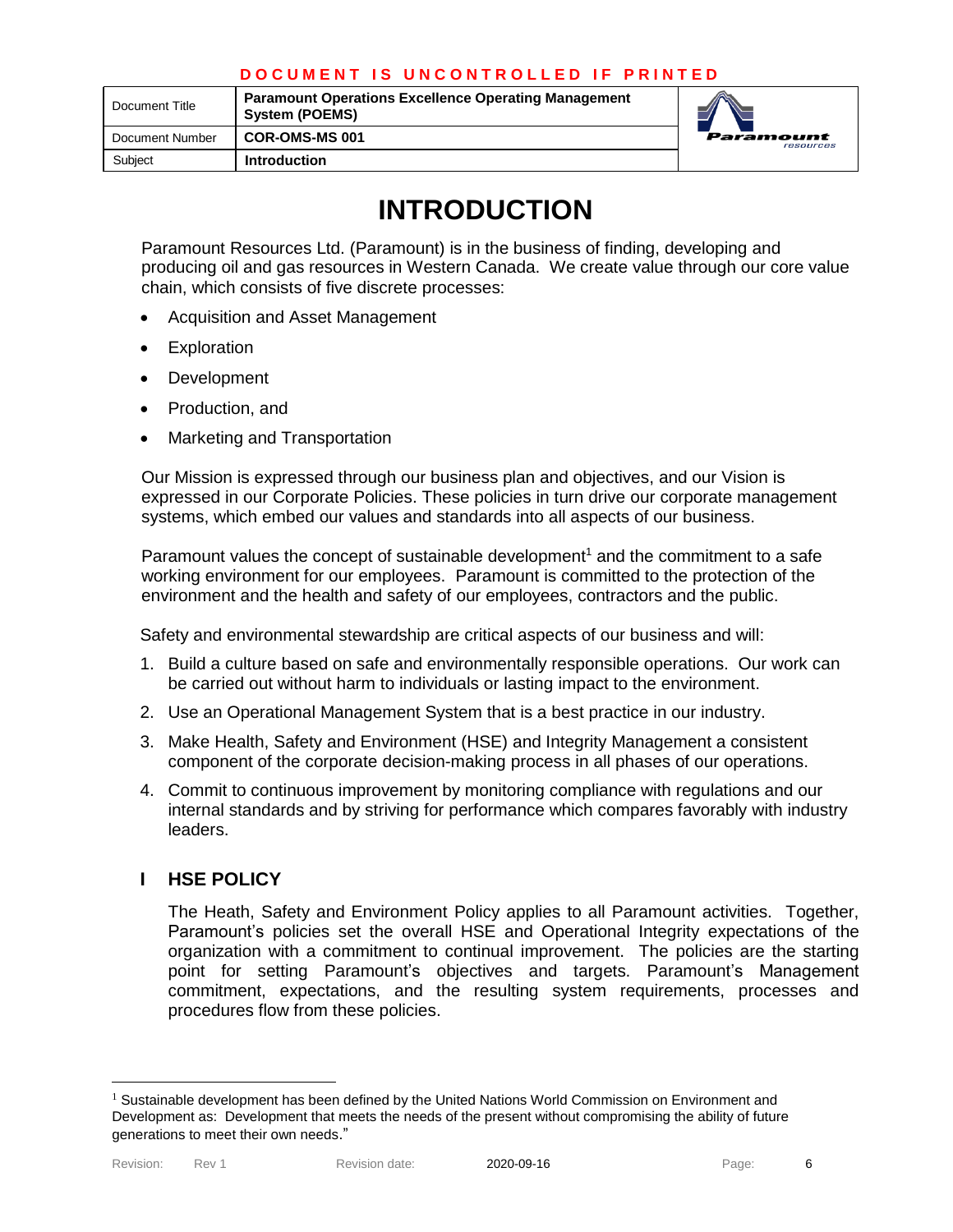| Document Title  | <b>Paramount Operations Excellence Operating Management</b><br><b>System (POEMS)</b> |                        |
|-----------------|--------------------------------------------------------------------------------------|------------------------|
| Document Number | <b>COR-OMS-MS 001</b>                                                                | Paramount<br>resources |
| Subject         | <b>Introduction</b>                                                                  |                        |

Paramount's is committed to:

- Protect local communities from adverse health effects from our operations.
- Provide a safe workplace for all employees and contractors, by promoting an accidentfree workplace, minimizing exposure to hazardous substances and anticipating, evaluating and managing risk.
- Protect the environment from unnecessary impact and degradation.
- Maintain a positive Corporate image by communicating openly about our policies, programs and performance.

Paramount believes that Safety, Environment and Operational Integrity can best be achieved by:

- Implementing a comprehensive Operating Management System (POEMS) that enables our company to operate with a systematic approach, ensuring continuous improvement.
- Working with our business partners who conduct their activities in a manner consistent with health, safety and environmental considerations and meet or exceed the expectations outlined in Paramount's HSE Policy Statements and the Paramount HSE Practices and Standards.
- Standardizing our contractor selection process and to clearly define how work is to be conducted on Paramount's behalf.
- Conducting our business to meet or exceed Paramount and regulatory requirements in all jurisdictions in which we operate.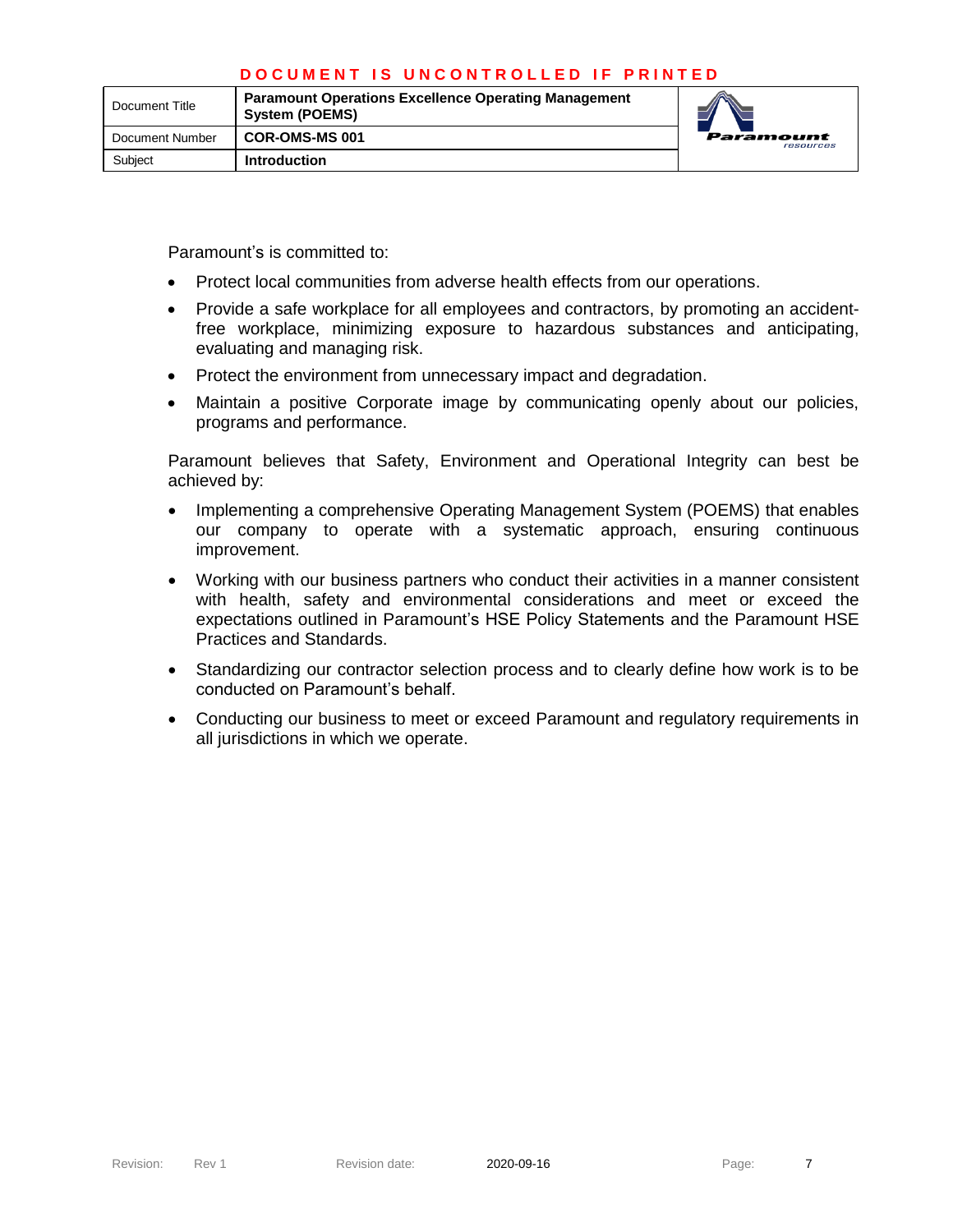| Document Title  | <b>Paramount Operations Excellence Operating Management</b><br><b>System (POEMS)</b> |                        |
|-----------------|--------------------------------------------------------------------------------------|------------------------|
| Document Number | <b>COR-OMS-MS 001</b>                                                                | Paramount<br>resources |
| Subject         | <b>Introduction</b>                                                                  |                        |

The relationship between core company documents is illustrated in the following figure.



**Figure #1 – Management System**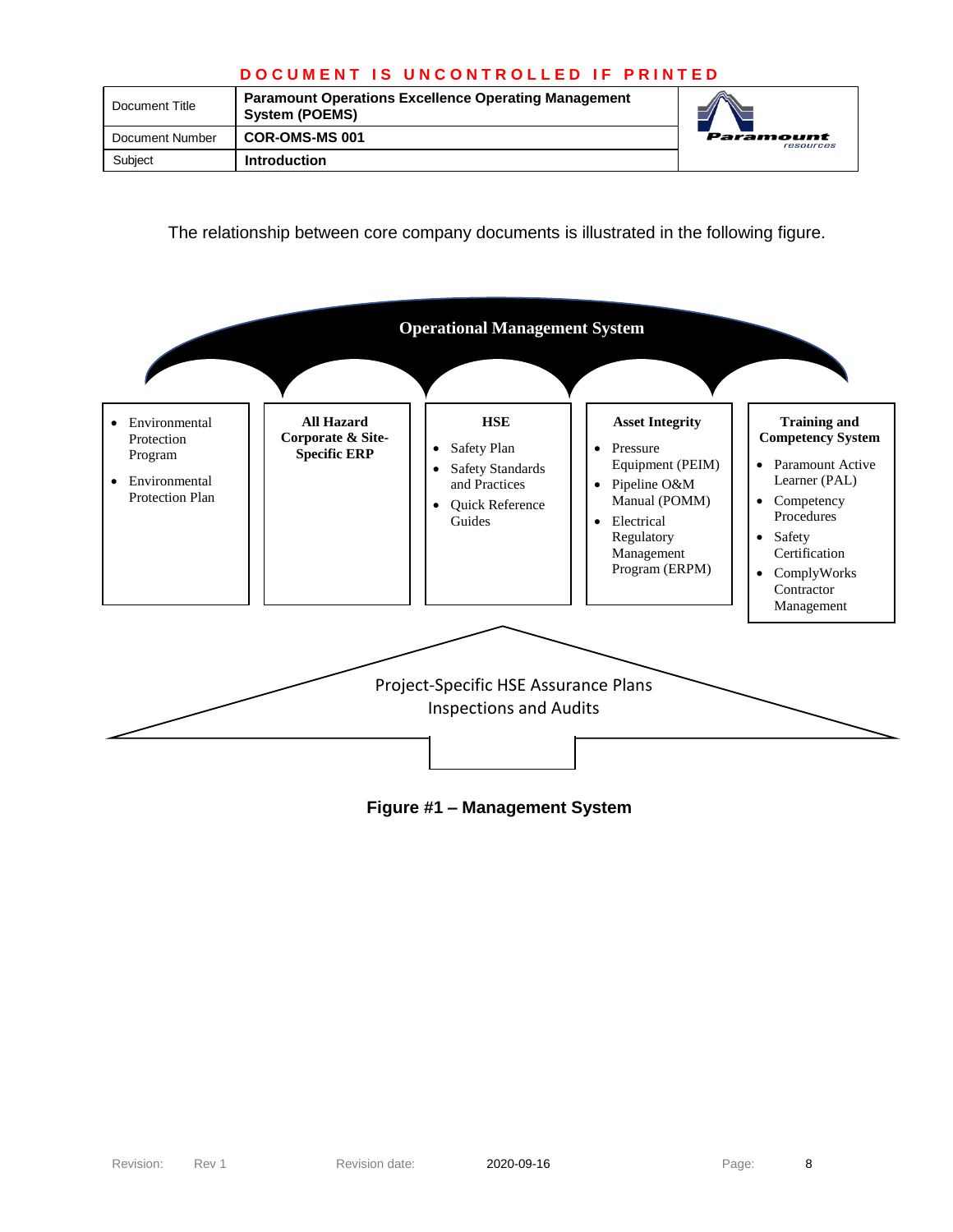| Document Title  | <b>Paramount Operations Excellence Operating Management</b><br><b>System (POEMS)</b> |  |
|-----------------|--------------------------------------------------------------------------------------|--|
| Document Number | <b>COR-OMS-MS 001</b>                                                                |  |
| Subject         | <b>Introduction</b>                                                                  |  |



### <span id="page-8-0"></span>**II OPERATIONAL MANAGEMENT SYSTEM FRAMEWORK**

Strong performance requires both a sound program to act as a guide for activities, and a positive culture where HSE is an integral part of the corporate value system. The following criteria<sup>2</sup> are important to the continued success of any Management System:

- Senior management is visibly committed.
- Frontline management leads the process and is actively involved.
- Supervision is performance focused.
- Workers are engaged and actively participating.
- OMS is based on clearly defined values but with flexibility to meet site-specific needs.
- OMS is positively viewed by the workforce.

Paramount has implemented an Operational Management System (POEMS) to manage health, safety and environmental hazards and operation integrity aspects associated with the company's operations. The Management System provides the structure for the delivery of the health, safety, and environment policy commitments made by Paramount. The following figure illustrates how the components of the OMS fit together.



### **Figure #2 – Continual Improvement Framework**

 $\overline{a}$ 

<sup>&</sup>lt;sup>2</sup> Based on the work of Dan Petersen, Ph.D.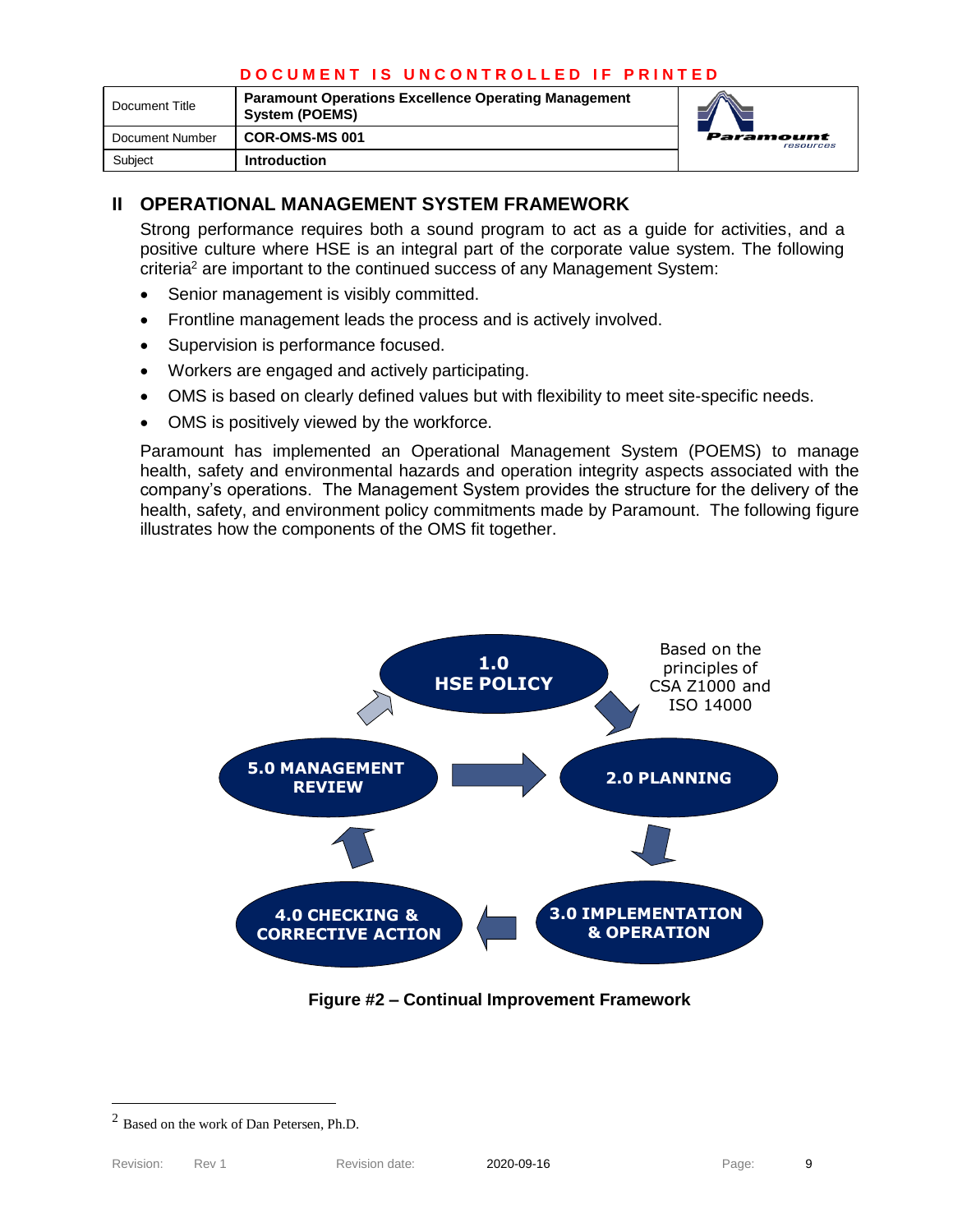<span id="page-9-0"></span>

| Document Title  | <b>Paramount Operations Excellence Operating Management</b><br><b>System (POEMS)</b> |                        |
|-----------------|--------------------------------------------------------------------------------------|------------------------|
| Document Number | <b>COR-OMS-MS 001</b>                                                                | Paramount<br>resources |
| Subject         | <b>Introduction</b>                                                                  |                        |

Paramount's Management System has been structured to:

- Ensure that there is commitment from Paramount's Senior Management for the protection of employees, contractors, the public and the environment;
- Ensure that the HSE hazards and the potential effects of those hazards inherent in Paramount's operations have been systematically identified and risks associated with the hazards are assessed and are reduced to acceptable levels;
- Monitor the risk management processes to assess their effectiveness, and review and modify risk management processes where necessary to ensure that there is continual improvement in the management of HSE related risks.

The management system<sup>3</sup> provides a framework to ensure that operational, health, safety and environmental risks are systematically identified, controlled, and monitored. There are several reasons for selecting these standards as models for the framework:

- 1. The ISO/CSA 14004 Environmental Management Systems is a widely accepted international Standard for Environment Management Systems.
- 2. The standards incorporate the concept of continual improvement.
- 3. The standards are consistent with the key elements found in most management system models of industry's leading performers.

Every person in the organization has a personal responsibility for HSE. Therefore, if activities are to proceed safely and in an environmentally responsible way, roles and responsibilities must be clearly defined by management, clearly communicated and rigorously followed within the Paramount organization. This means:

- Those who are planning, designing, and managing the work must be aware of hazards and ensure appropriate plans and controls are developed and implemented. They are also responsible for providing resources to implement and manage developed plans and controls.
- Those who are supervising activities must be aware of the plans and capable of implementing them. They must be able to recognize and respond to changing conditions.
- Those who are doing the work must understand work plans, be able to recognize hazards and have the knowledge and training of the equipment and procedures to complete the work safely and in an environmentally responsible way.

 $\overline{a}$ 

<sup>&</sup>lt;sup>3</sup> The system is based on CSA 14004:04, CSA Z1000-06: Occupational Health and Safety Management Systems, Enform Guideline: Introduction to Safety Management Systems, and OHSAS 19001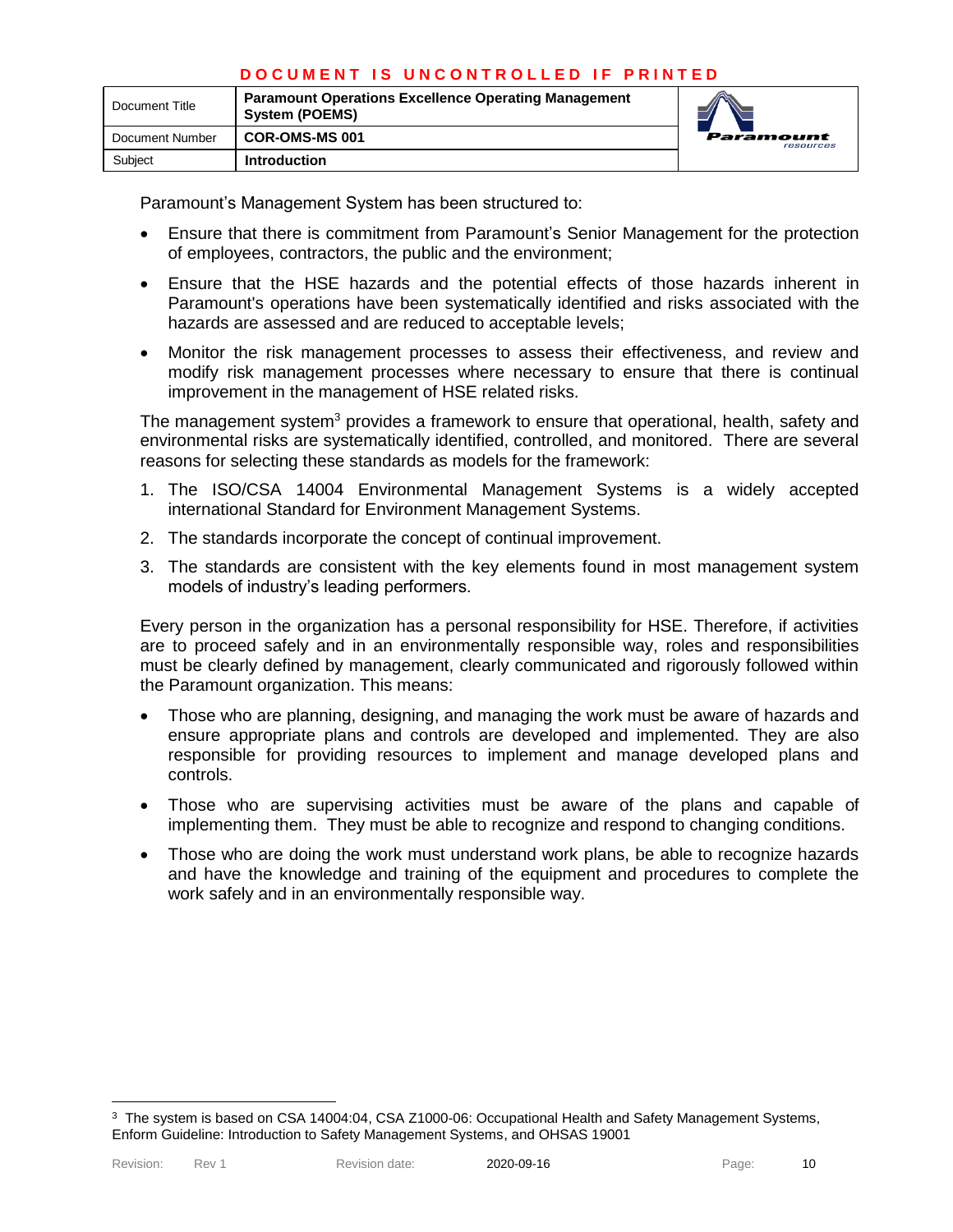| Document Title  | <b>Paramount Operations Excellence Operating Management</b><br><b>System (POEMS)</b> |       |
|-----------------|--------------------------------------------------------------------------------------|-------|
| Document Number | <b>COR-OMS-MS 001</b>                                                                | Parar |
| Subject         | <b>Introduction</b>                                                                  |       |



#### **III MANAGEMENT SYSTEM "ROADMAP"**

POEMS main components are Policy, Planning, Implementing, Monitoring & Checking and Management Review. These describe the process of continual improvement shown in Figure 2.

The management system components are described in this document. Each program component consists of the following subsections:

- a. **Objectives:** Includes the Objective(s) established for the element.
- b. **Expectations:** There are clear expectations established for each Paramount Management System component. The expectations describe what is required to achieve the component's objective. The specific details and requirements for each expectation are included within the Management System and supported by the HSE Practices and Standards.
- c. **Key Actions:** Specific Key Actions are provided for each set of expectations. The Key Actions detail the specific actions that are required to achieve the expectations for each component. The Key Actions are used to generate annual Corporate HSE Work Plans.
- d. **Program Documents:** The specific programs and references that support each element are provided in this section. These documents detail the requirements needed to manage hazards and risks aligned with the HSE policy. The majority of these programs are located on-line in Paramount's Paradigm System.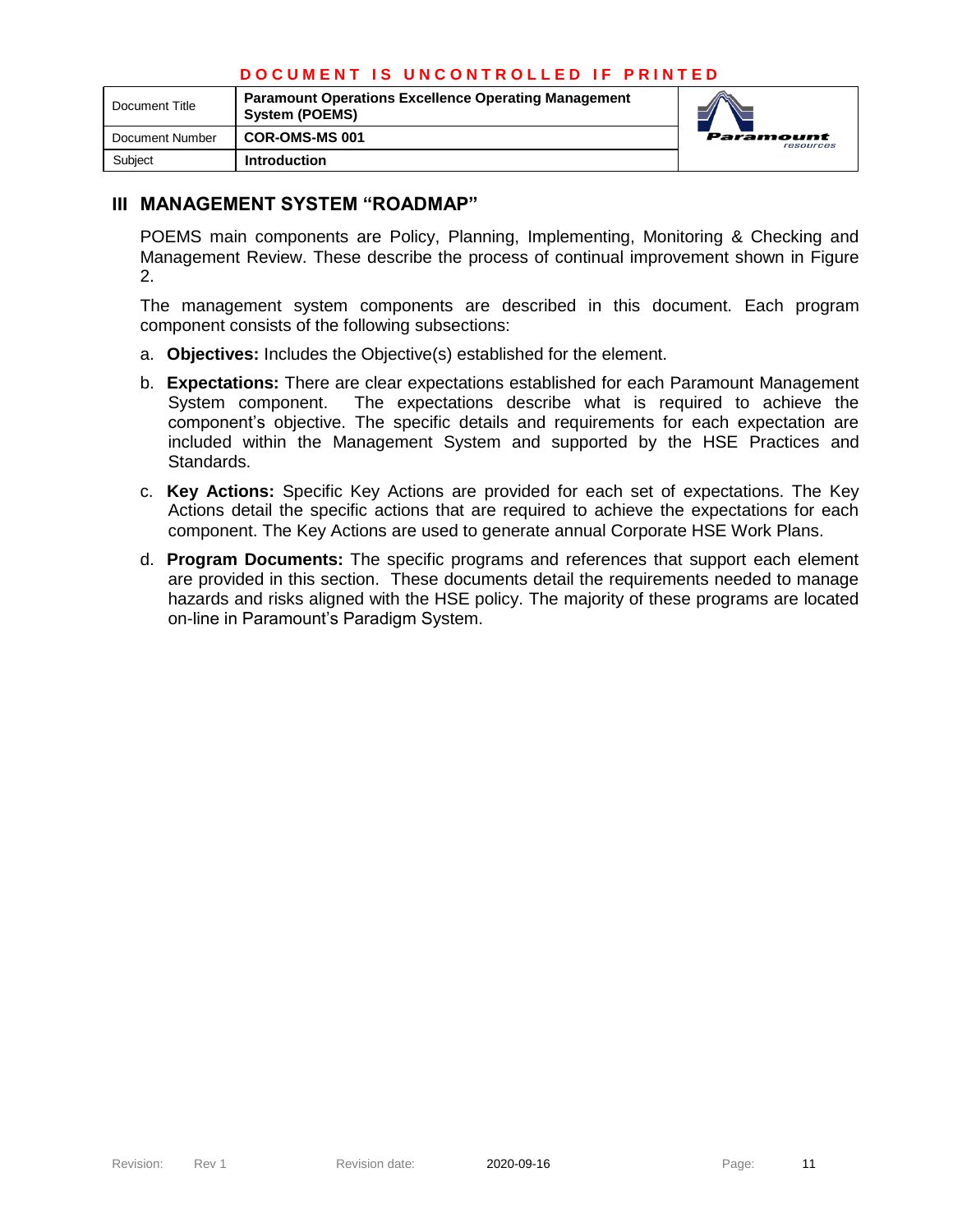| Document Title  | <b>Paramount Operations Excellence Operating Management</b><br><b>System (POEMS)</b> |                        |
|-----------------|--------------------------------------------------------------------------------------|------------------------|
| Document Number | <b>COR-OMS-MS 001</b>                                                                | Paramount<br>resources |
| Subject         | <b>Introduction</b>                                                                  |                        |

### INTENTIONAL BLANK PAGE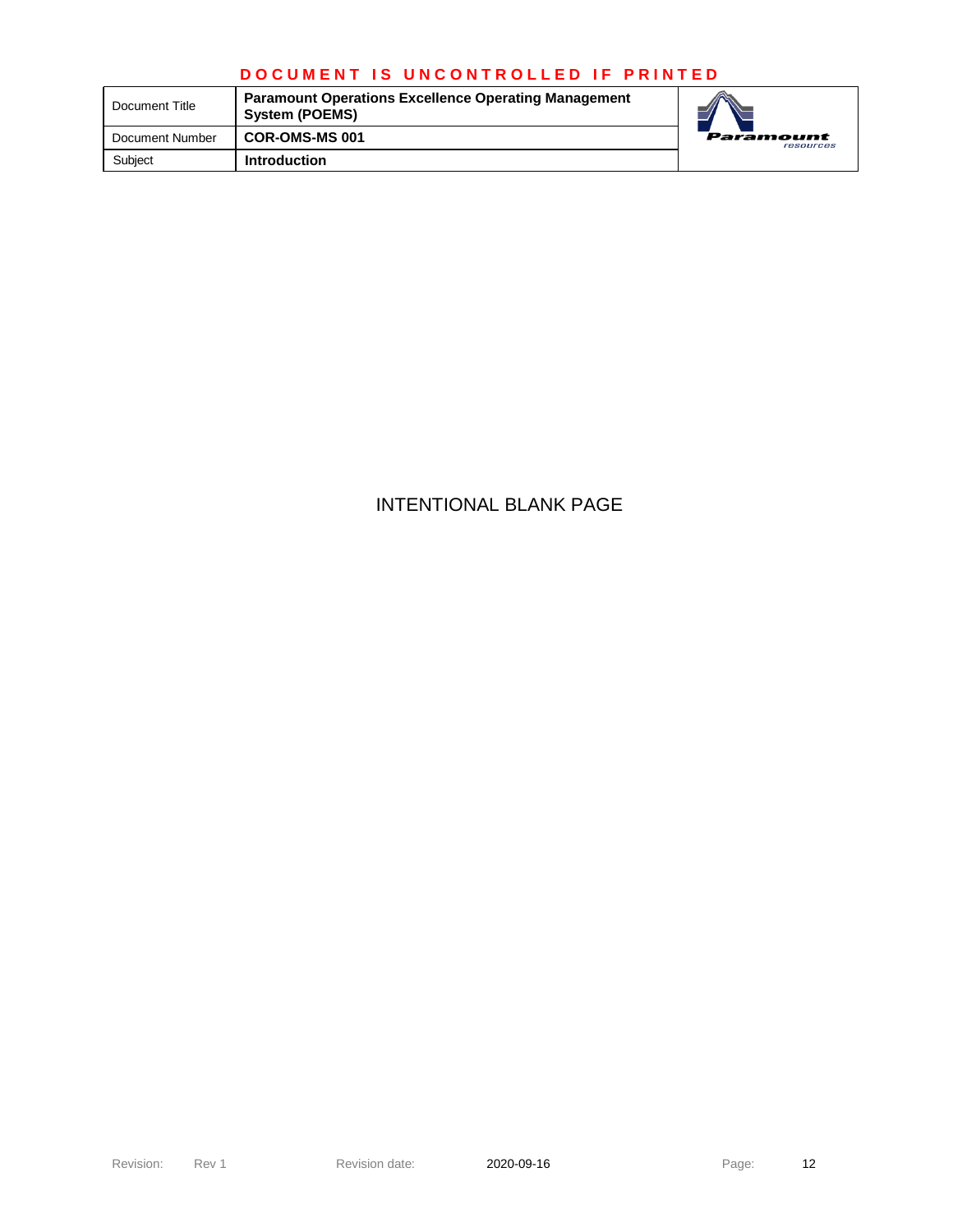| Document Title  | <b>Paramount Operations Excellence Operating Management</b><br><b>System (POEMS)</b> | Paramount<br><i>resource.</i> |
|-----------------|--------------------------------------------------------------------------------------|-------------------------------|
| Document Number | <b>COR-OMS-MS 001</b>                                                                |                               |
| Subject         | <b>Introduction</b>                                                                  |                               |

## <span id="page-12-0"></span>**DESCRIPTION OF MANAGEMENT SYSTEM COMPONENTS**

### **Component 1.0 - HSE Policy**

Management is responsible for achieving the intent of the HSE policy through the effective implementation of POEMS. This requires visible leadership and commitment

#### **1.1: MANAGEMENT, LEADERSHIP & COMMITMENT AND POLICY**

### **Component 2.0 - Planning**

Management is responsible for establishing and supporting clear HSE goals and objectives, roles and responsibilities and supporting risk management programs and decisions

### **Component 3.0 - Implementation and Operations**

There is a planned and systematic approach to implementing the HSE policy's through an effective Operational Management System. This includes:

- 1. Clear documented programs and procedures, including hazard identification and risk assessment;
- 2. Training and competence assurance;
- 3. Contingency plans in the event of emergencies.

**3.1: OCCUPATIONAL HEALTH AND SAFETY** 

**2.3: ROLES AND RESPONSIBILITIES**

- **3.2: ENVIRONMENTAL PROTECTION**
- **3.3: EMERGENCY MANAGEMENT**

**2.1: RISK MANAGEMENT**

**2.2: GOALS AND OBJECTIVES**

- **3.4: INTEGRITY MANAGEMENT**
- **3.5: EXTERNAL RELATIONS**
- **3.6: EMPLOYEE AND ORGANIZATIONAL CAPABILITY**

### **Component 4.0 - Monitoring and Corrective Action**

The POEMS elements are subject to periodic assessment and review to ensure that the requirements of the elements are effectively implemented and continuously improved.

### **Component 5.0 - Review**

Drawn from the findings of the POEMS assessments (as well as from operational experiences), changes to personnel, equipment, processes and procedures are identified and implemented to help improve Operational performance.

- **4.1: MEETINGS AND COMMUNICATIONS**
- **4.2: INCIDENT MANAGEMENT**
- **4.3: AUDITS AND INSPECTIONS**
- **4.4: PERFORMANCE MEASUREMENT AND REPORTING**
- **4.5: RECORDS MANAGEMENT**

**5.1: MANAGEMENT REVIEW AND SYSTEM IMPROVEMENT**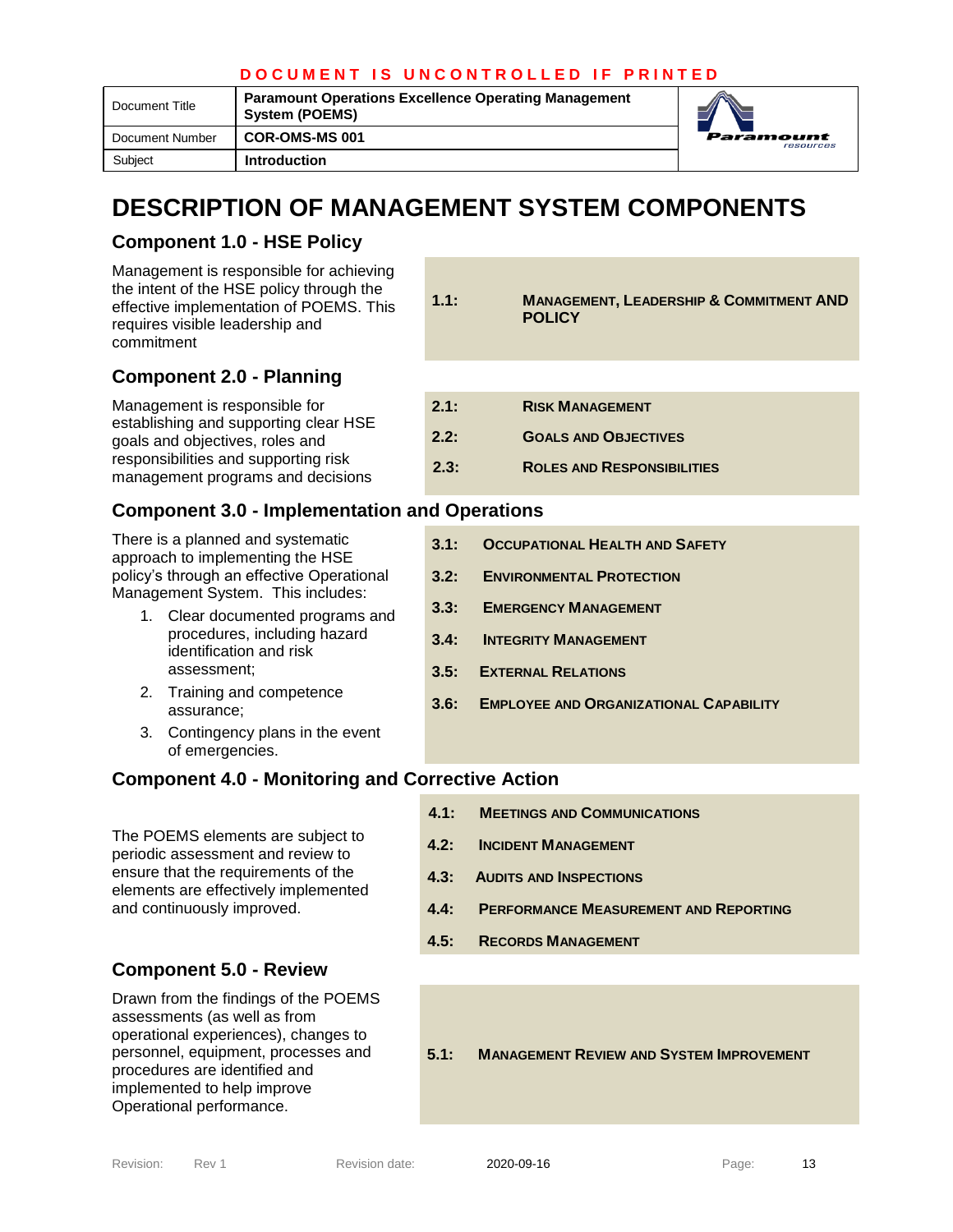| Document Title  | <b>Paramount Operations Excellence Operating Management</b><br><b>System (POEMS)</b> |                        |
|-----------------|--------------------------------------------------------------------------------------|------------------------|
| Document Number | <b>COR-OMS-MS 001</b>                                                                | Paramount<br>resources |
| Subject         | <b>Introduction</b>                                                                  |                        |

### INTENTIONAL BLANK PAGE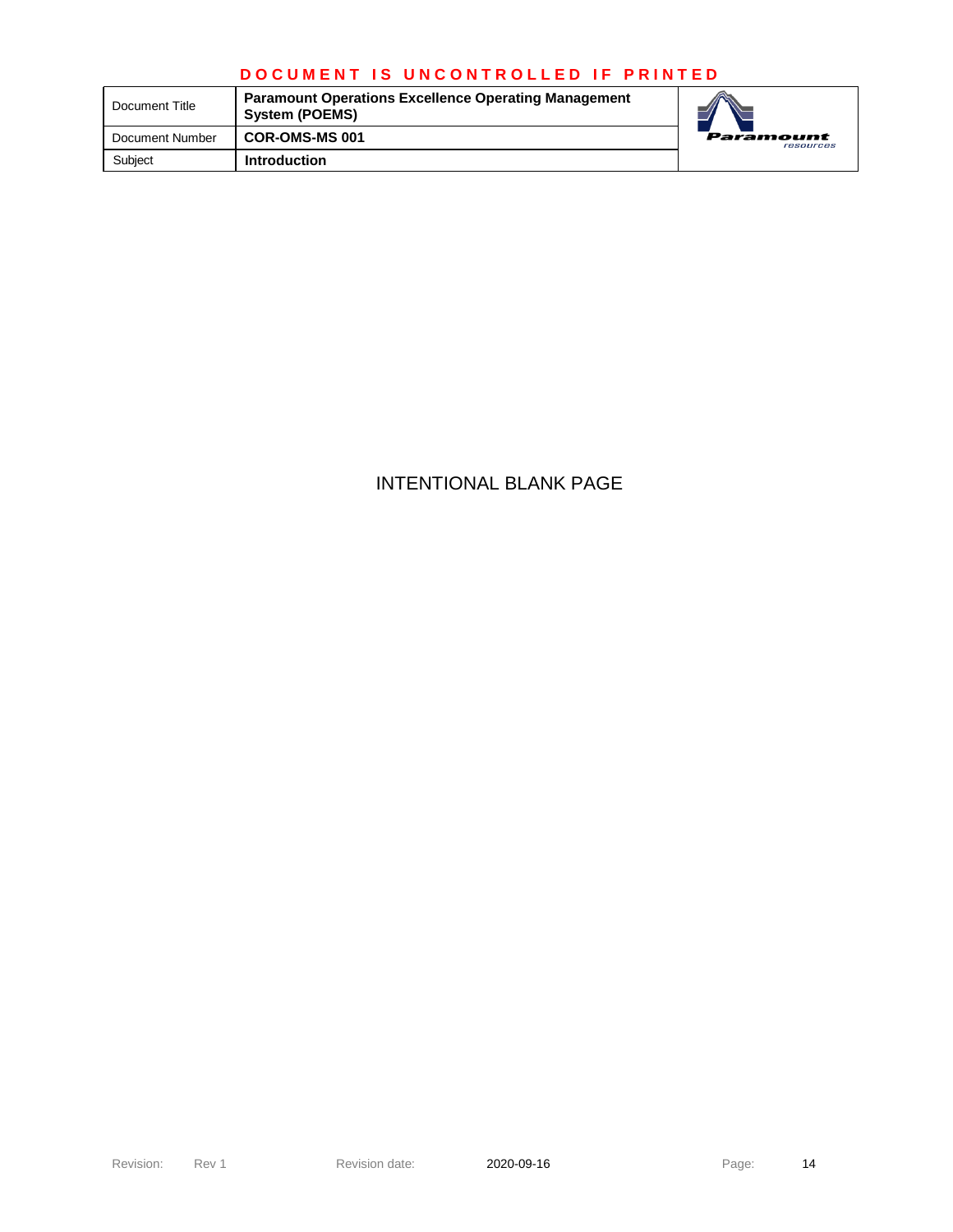| Document Title  | <b>Paramount Operations Excellence Operating Management</b><br><b>System (POEMS)</b> |                               |
|-----------------|--------------------------------------------------------------------------------------|-------------------------------|
| Document Number | <b>COR-OMS-MS 001</b>                                                                | Paramount<br><i>resource.</i> |
| Subject         | Element 1.0 Management, Leadership and Policy                                        |                               |

### <span id="page-14-0"></span>**1.0 MANAGEMENT, LEADERSHIP AND POLICY**

#### **Objective**

Management demonstrates commitment and effective leadership by promoting HSE culture and performance through active and visible participation with employees and contractors.

#### **Paramount Expectations**

- 1. A positive and vital HSE culture is fostered. An environment exists for the open identification and communication of HSE risks, reporting of incidents and noncompliances, and the sharing of lessons learned.
- 2. Business and operating risks are identified and the required HSE plans and programs are developed to manage these risks.
- 3. HSE goals, objectives and responsibilities are established and communicated. Both the organization and personnel are held accountable by management.
- 4. Sufficient resources are allocated to enhance knowledge and technology, ensure compliance with applicable laws and regulations, and implement HSE requirements;
- 5. Regular review and continued improvement of the Management System is conducted with an emphasis on reducing the severity and frequency of incidents and improving performance.

### **Key Actions**

#### **Senior and Frontline Managers are responsible for:**

- ❑ Communicating and reinforcing Paramount's mission, vision, policies, objectives and goals at least annually.
- ❑ Ensuring that the Management System is implemented.
- ❑ Identifying business risk and address regulatory needs and changes.
- ❑ Establishing annual long term HSE performance targets for the corporation.
- ❑ Assigning roles and responsibilities specific to personnel at all levels of Paramount as defined by this management system.
- ❑ Visiting operations to promote and monitor program implementation.

#### **Supervisors, employees and contractors are responsible for:**

- ❑ Establishing and implementing annual plans for each Management System element.
- ❑ Developing and implementing Project OMS Plans specific to each project.
- ❑ Ensuring current program documents are available and communicated to everyone.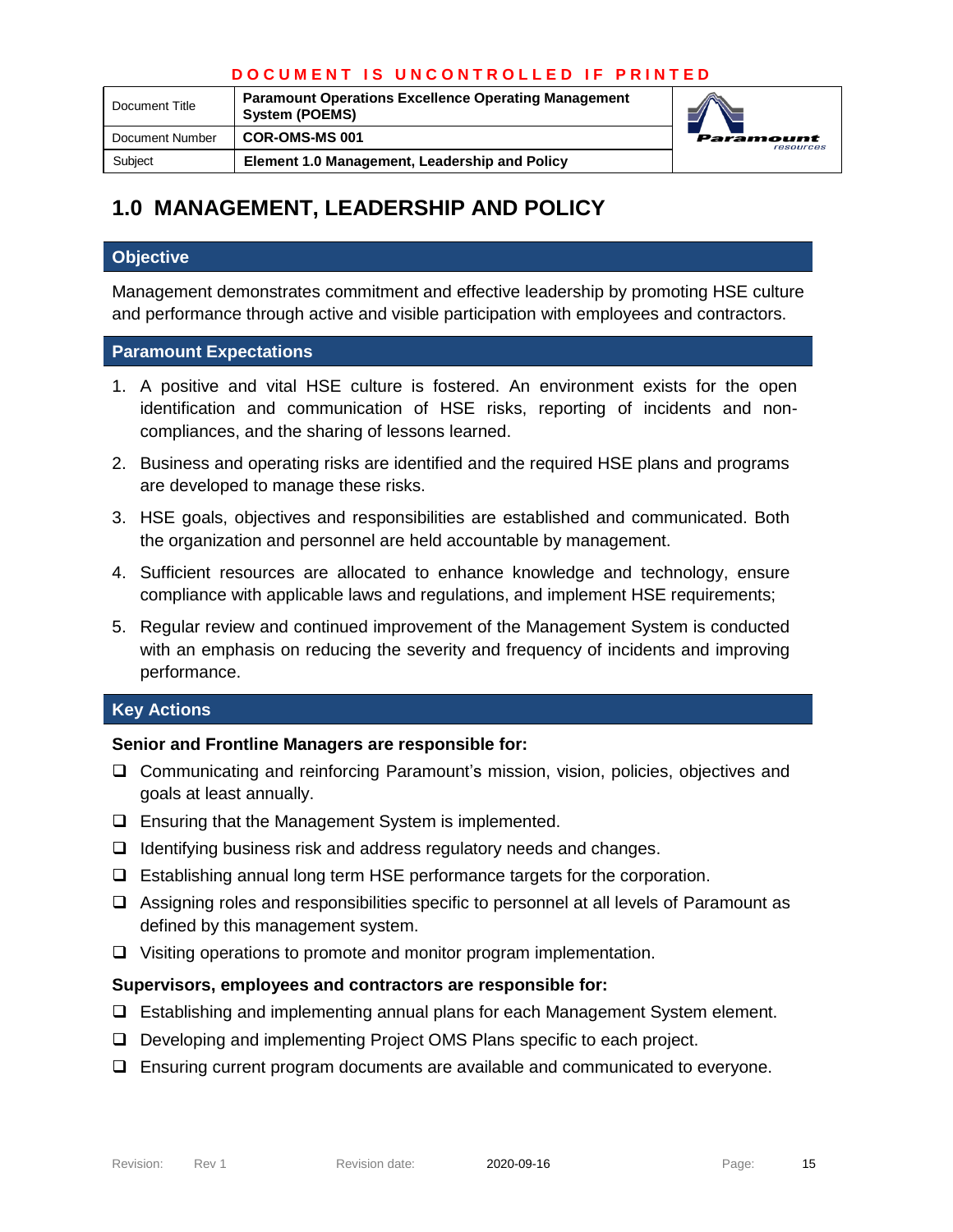| Document Title  | <b>Paramount Operations Excellence Operating Management</b><br><b>System (POEMS)</b> |                        |
|-----------------|--------------------------------------------------------------------------------------|------------------------|
| Document Number | <b>COR-OMS-MS 001</b>                                                                | Paramount<br>resources |
| Subject         | Element 1.0 Management, Leadership and Policy                                        |                        |

#### **HSE Department is responsible to:**

- ❑ Identify opportunities for improvement and assist implementing element plans.
- ❑ Identifying and assisting with the implementation of leading edge safety management tools.
- ❑ Audits and assessments of the Management System on a periodic basis to ensure compliance with company and regulatory requirements and to confirm OMS objectives are addressed.

#### **Program Documents and References**

Paramount Policies, Systems and Programs:

- Health, Safety and Environment Policy
- Upstream Petroleum Industry Guiding Principles for Worker Safety
- POEMS Management System
- HSE Practices and Standards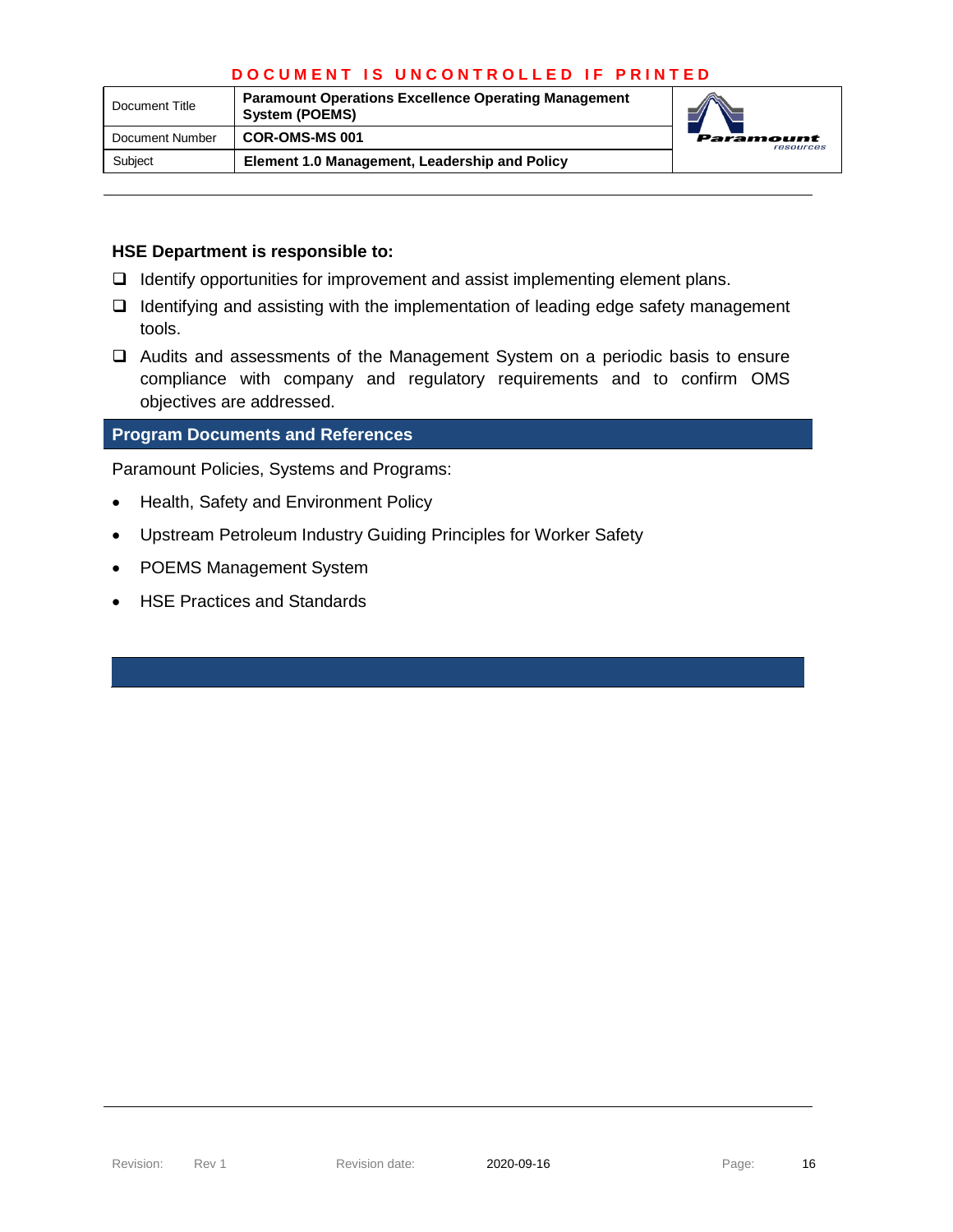| Document Title  | <b>Paramount Operational Excellence Management System</b> |                        |
|-----------------|-----------------------------------------------------------|------------------------|
| Document Number | <b>COR-OMS-MS 001</b>                                     |                        |
| Subject         | <b>Element 2.0 Planning 2.1 Risk Management</b>           | Paramount<br>resources |

### <span id="page-16-0"></span>**2.0 PLANNING**

### <span id="page-16-1"></span>**2.1 RISK MANAGEMENT**

#### **Objective**

Risks are identified, consistently evaluated and mitigated using appropriate, reasonable and practical risk management tools. Risks include potential hazards, operational problems or noncompliance with regulations, operating standards, or safe work practices. Changes are recognized, documented, formally reviewed and approved prior to their implementation and the continuation of work as required to reduce business and operation risks.

#### **Paramount Expectations**

- 1. Business and operating risks are identified, and the required plans and programs are developed to manage these risks.
- 2. A corporate wide risk assessment model is used for consistency in evaluation and decision making. Risk assessments are regularly performed throughout the lifecycle of a project.
- 3. A risk management process exists to identify, evaluate, prioritize, manage and communicate sources and consequences of risks.
- 4. A process exists to identify and document applicable licenses and approvals, regulations, industry guidelines and standards and corporate policies, plans and programs.
- 5. Risks associated with change to personnel, organization, procedures, practices, designs, facilities and regulatory requirements are identified, evaluated and managed through a Management of Change (MOC) Code of Practice.

#### **Key Actions**

#### **Senior and Frontline Managers are responsible for:**

- ❑ Applying Paramount's risk assessment processes to assess hazards related to the Company's business plans and activities.
- ❑ Evaluating the potential business and operation risks and confirming that decisions are consistent with acceptable risk levels established by management.
- ❑ Ensuring that a review of regulatory requirements is conducted prior to each project and incorporated into project-specific safety management plan
- ❑ Ensuring that formal, project-specific risk assessments (i.e. What-If, HAZOP etc.) are completed as required.
- ❑ Requiring contractors to conduct risk assessments for the services and equipment being provided in cooperation with Paramount.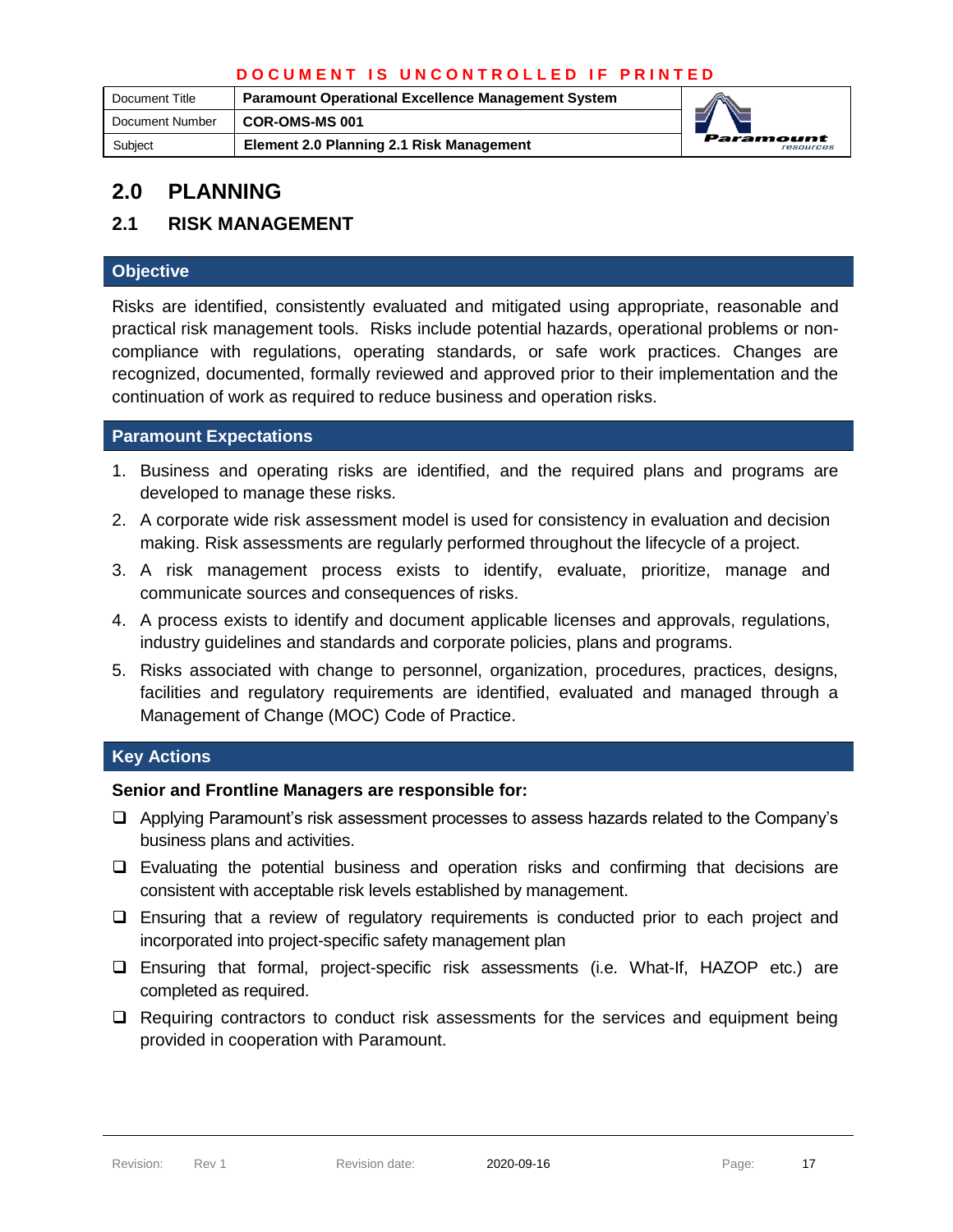| Document Title  | <b>Paramount Operational Excellence Management System</b> |                        |
|-----------------|-----------------------------------------------------------|------------------------|
| Document Number | <b>COR-OMS-MS 001</b>                                     |                        |
| Subject         | Element 2.0 Planning 2.1 Risk Management                  | Paramount<br>resources |

#### **Supervisors, employees and contractors are responsible for:**

- ❑ Complying with Project OMS Plans and identified regulatory requirements.
- ❑ Addressing the recommendations identified by project-specific risk assessments. (What-If, HAZOP etc.)
- ❑ Identifying and applying the necessary engineering and administrative controls needed to prevent, detect or mitigate potential hazards.
- ❑ Identifying warning signs and applying Management of Change (MOC) Code of Practice when required.

#### **HSE Department is responsible for:**

- ❑ Assisting with regulatory reviews for each project.
- ❑ Monitoring operations to ensure controls are effective.
- ❑ Ensuring that written assessments and reports are available and communicated to management and affected workers.

#### **Program Documents**

- Paramount HSE Practices and Standards Hazard Assessment, Elimination and Control
- Paramount HSE Practices and Standards Site Safety Management
- Paramount Asset Integrity Plans and Programs (Including Pressure Equipment Integrity Management (PEIM) and Pipeline Operating and Maintenance (POMM), and Electrical Regulatory Management Program (ERPM))
- Working Alone Risk Assessments
- Emergency Response / CEPA E2 Risk Assessments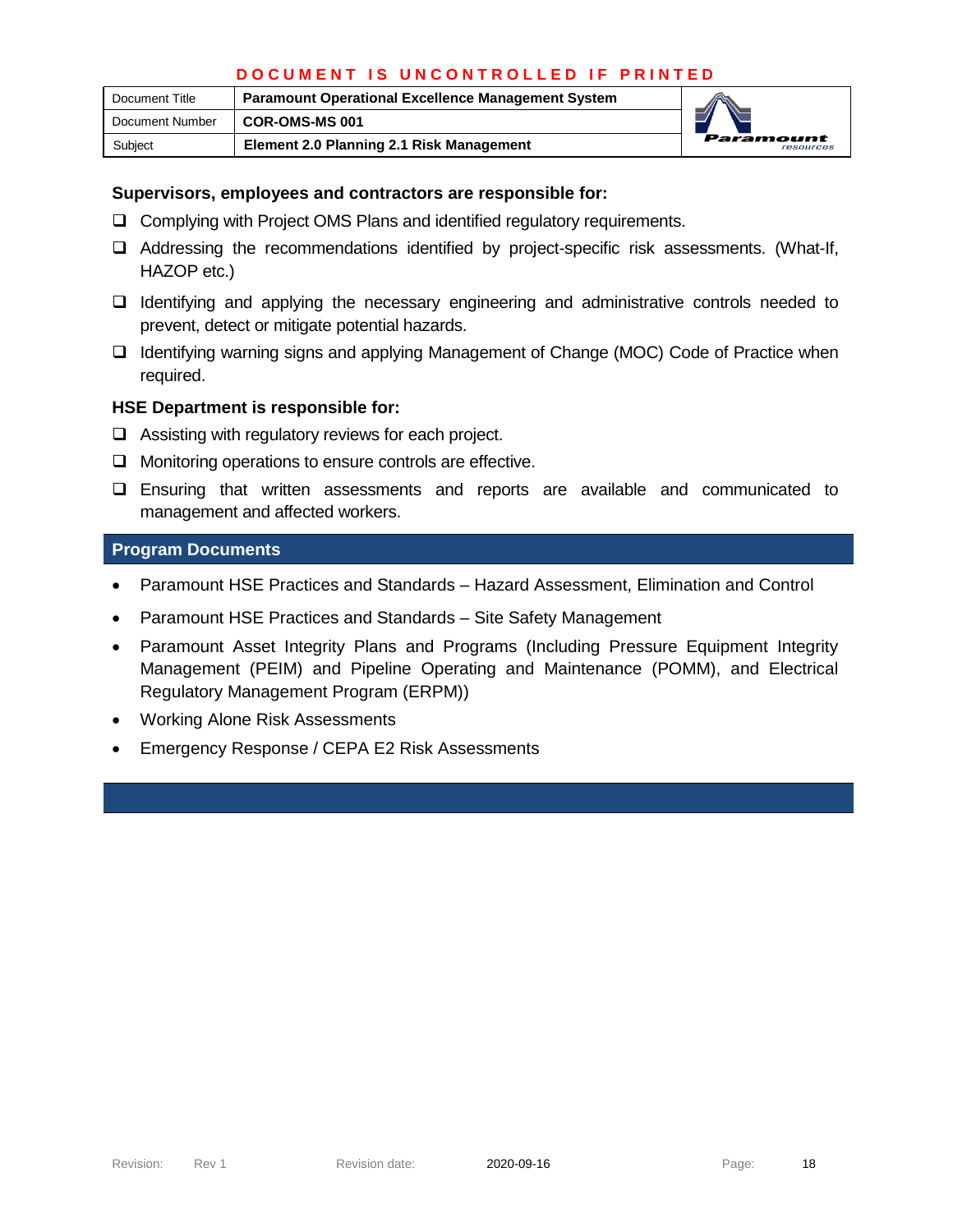| Document Title  | <b>Health, Safety &amp; Environmental Management System</b> |                        |
|-----------------|-------------------------------------------------------------|------------------------|
| Document Number | <b>COR-OMS-MS 001</b>                                       |                        |
| Subject         | <b>Element 2.2 Goals and Objectives</b>                     | Paramount<br>resources |

### <span id="page-18-0"></span>**2.2 GOALS AND OBJECTIVES**

#### **Objective**

Paramount will establish objectives and targets for Operational performance. Annual HSE action plans should be developed to achieve the stated objectives and targets. The action plans will include responsibilities and timeframes.

#### **Paramount Expectations**

- 1. A process exists to develop Operational performance objectives and targets at both the corporate and project level;
- 2. Progress towards meeting the objectives and targets is monitored, reported and communicated;
- 3. Both leading and lagging HSE performance indicators are utilized;
- 4. A process exists at each organizational level to develop and raise action plans to meet objectives and targets;
- 5. The objectives, targets and action plans are communicated to all relevant employees and contractors.

#### **Key Actions**

#### **Executive and Departmental Managers are responsible for:**

- ❑ The development of a Management System Plan.
- ❑ Integrating HSE goals into the corporate annual objectives for each Paramount department or corporate operating unit.
- ❑ Communicating objectives and goals to the Board of Directors
- ❑ Providing implementation support for the Company's corporate and project goals.
- ❑ Monitoring the implementation and effectiveness of the goals.
- ❑ Considering HSE performance when completing employee performance reviews.
- ❑ Using HSE performance in the selection and use of contractors.

#### **Supervisors, employees and contractors are responsible for:**

- ❑ Implementing the HSE activities needed to achieve the project goals.
- ❑ Including HSE performance when setting personal performance objectives.

#### **HSE Department is responsible for:**

- ❑ Establishing processes for tracking the key performance indicators.
- ❑ Preparing and distributing internal reports.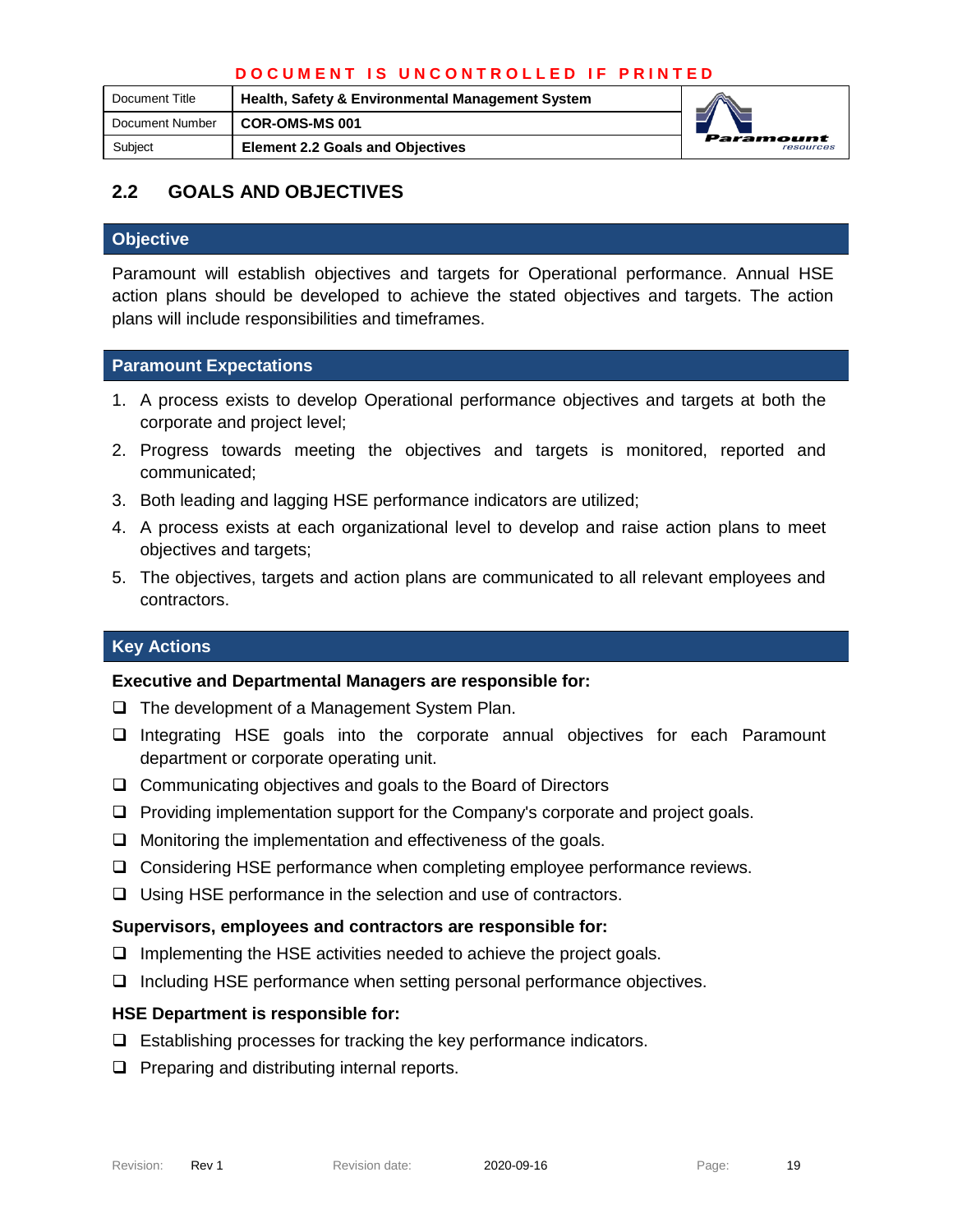| Document Title  | <b>Health, Safety &amp; Environmental Management System</b> |
|-----------------|-------------------------------------------------------------|
| Document Number | <b>COR-OMS-MS 001</b>                                       |
| Subject         | <b>Element 2.2 Goals and Objectives</b>                     |



#### **Program Documents**

- Paramount Management System Plans
- Paramount Management System Gap Analysis
- Paramount Management System Progress Report
- Annual Corporate Key Performance Indicators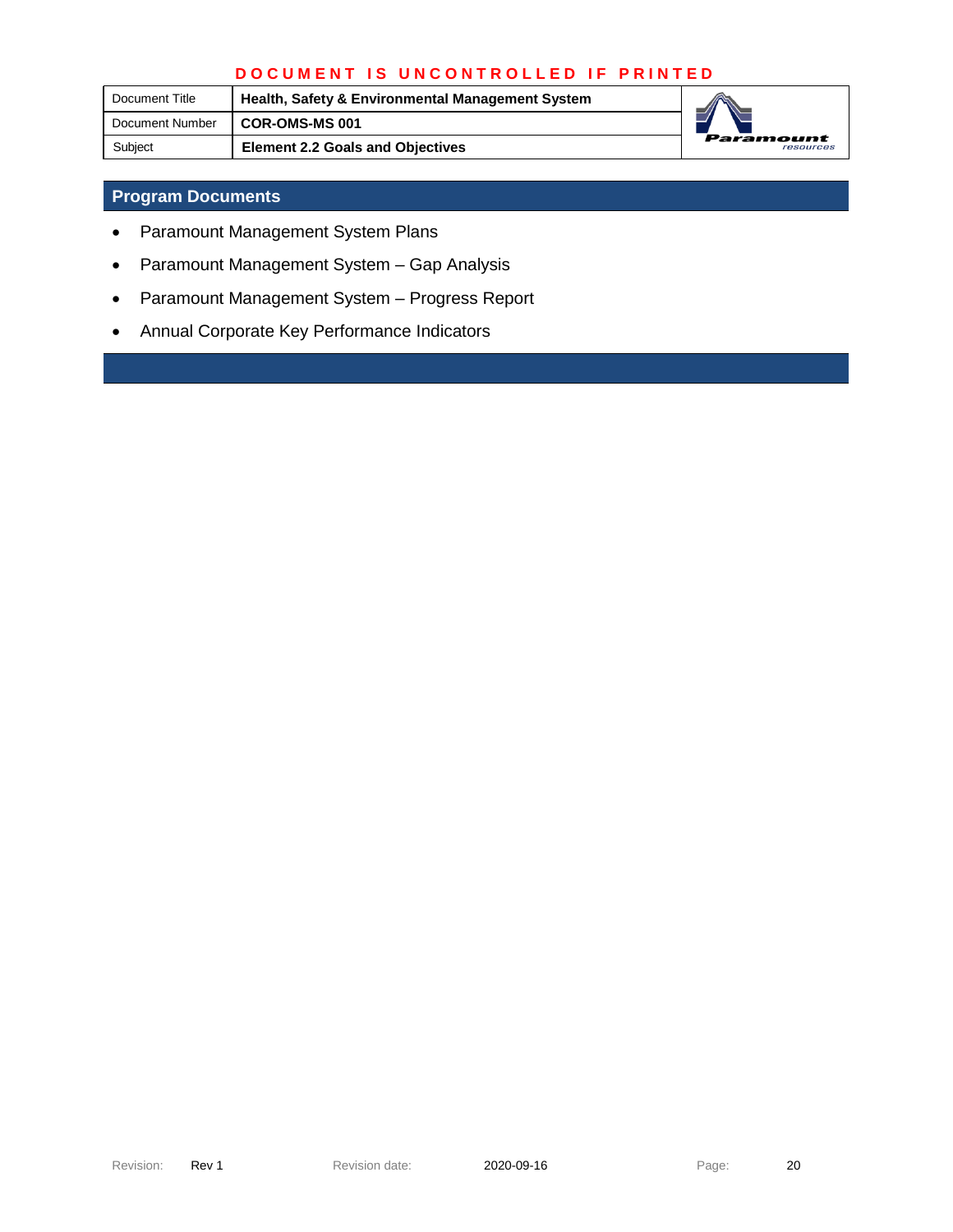| Document Title  | <b>Paramount Operational Excellence Management System</b><br>(POEMS) |                        |
|-----------------|----------------------------------------------------------------------|------------------------|
| Document Number | <b>COR-OMS-MS 001</b>                                                | Paramount<br>resources |
| Subject         | <b>Element 2.3 Roles and Responsibilities</b>                        |                        |

### <span id="page-20-0"></span>**2.3 ROLES AND RESPONSIBILITIES**

#### **Objective**

Continually improve performance by having clear roles, responsibilities and accountabilities for Paramount and contractors.

#### **Paramount Expectations**

- 1. HSE goals, objectives and responsibilities are established and communicated. Both the organization and personnel are held accountable by management. Management is accountable to the Board of Directors;
- 2. Comply with health, safety and environmental regulations;
- 3. One party is assigned the overall responsibility for managing site safety at every Paramount worksite;
- 4. All workers directly involved in Paramount's activities, including Paramount employees and contractors, are responsible for ensuring their activities are conducted in a manner consistent with the company's HSE plans and programs.

#### **Key Actions**

#### **Executive and Departmental Managers are responsible for:**

- ❑ Preparing and updating Paramount Resources' HSE Accountabilities
- ❑ Assigning and communicating HSE responsibilities and accountabilities to managers, supervisors and workers.
- ❑ Holding managers, supervisors and workers accountable for Paramount's HSE performance just as they are held accountable for other aspects of Paramount's corporate results.
- ❑ Taking appropriate disciplinary actions when company HSE requirements are violated.

#### **Supervisors, employees and contractors are responsible for:**

- ❑ Knowing and understanding their HSE responsibilities.
- ❑ Participating in the development and implementation of HSE plans and programs.
- ❑ Understanding the right and obligation to refuse unsafe work

#### **HSE Department is responsible for:**

- ❑ Developing and maintaining the Paramount HSE Plan and provide regular progress reports to the management team.
- ❑ Ensuring HSE responsibilities are emphasized in program documents and orientations.
- ❑ Assisting managers, supervisors and workers with understanding and implementing of assigned responsibilities.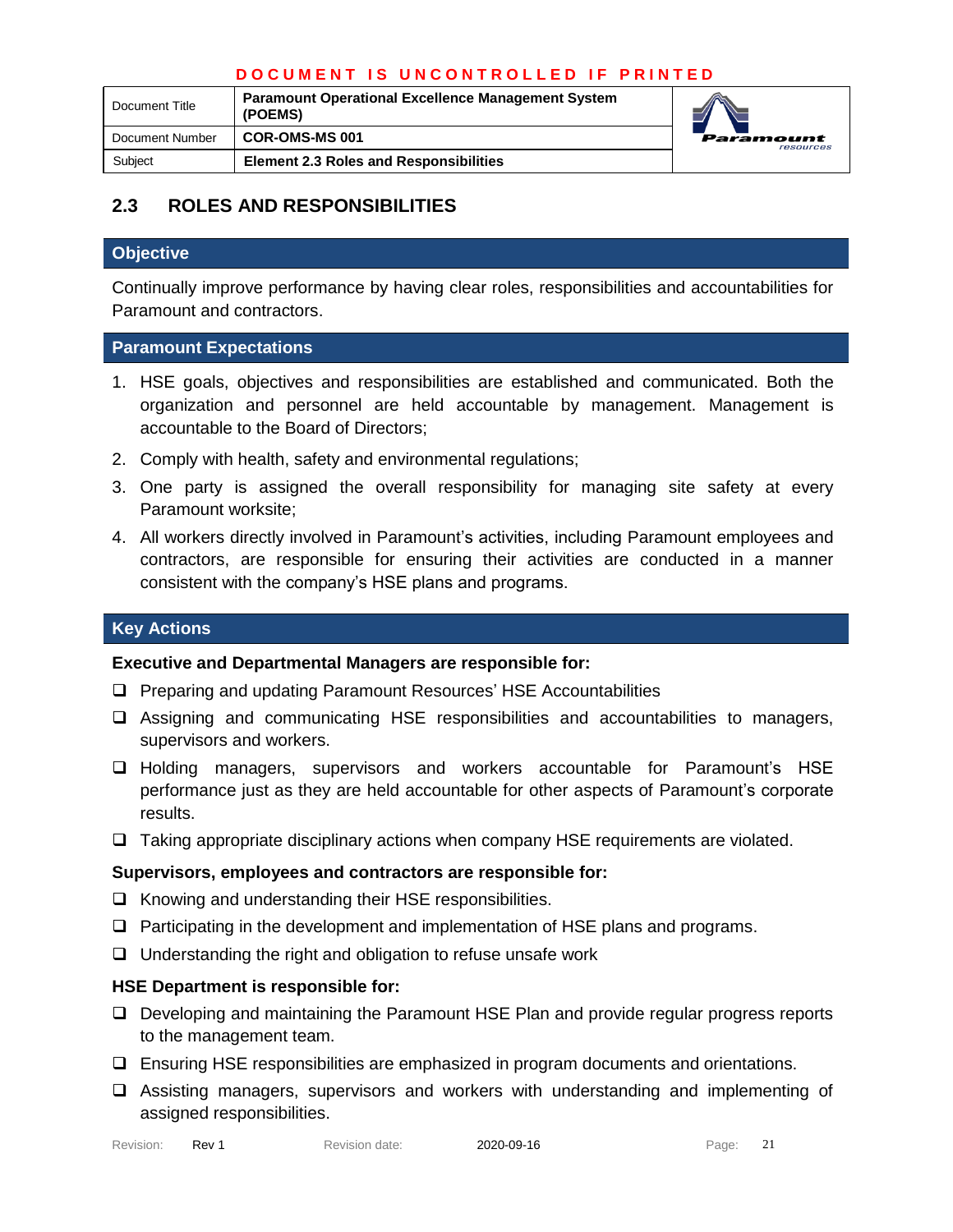| Document Title  | <b>Paramount Operational Excellence Management System</b><br>(POEMS) | Paramount<br>resources |
|-----------------|----------------------------------------------------------------------|------------------------|
| Document Number | <b>COR-OMS-MS 001</b>                                                |                        |
| Subject         | <b>Element 2.3 Roles and Responsibilities</b>                        |                        |

### **Program Documents**

In addition to the Management System summary, roles and responsibilities are discussed in detail in the following company documents:

- Paramount POEMS Management System
- Paramount Resources HSE Accountabilities
- Paramount HSE Practices and Standards Roles and Responsibilities
- Paramount Quick Reference Guides by discipline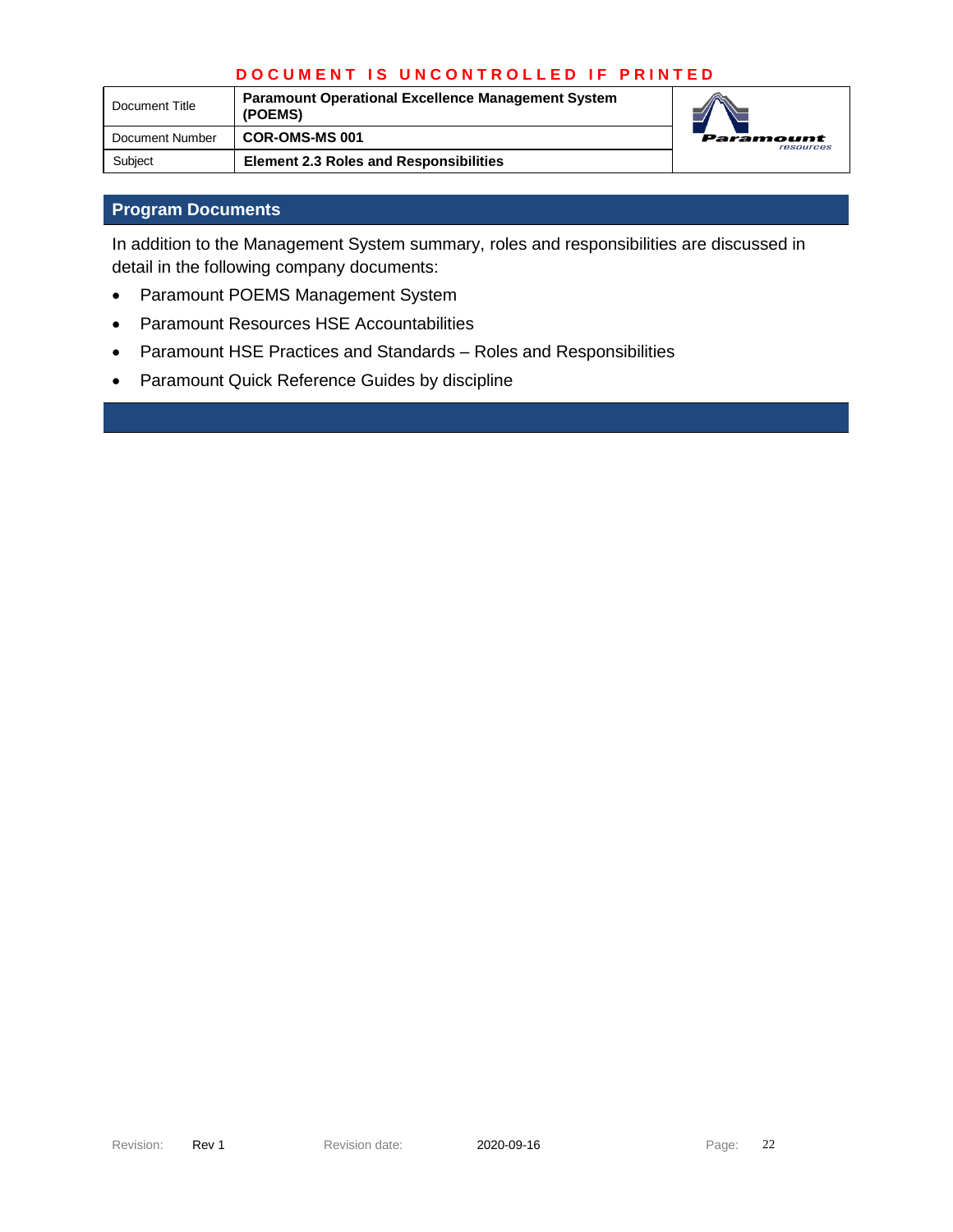| Document Title  | <b>Paramount Operational Excellence Management System</b><br>(POEMS) |                        |
|-----------------|----------------------------------------------------------------------|------------------------|
| Document Number | <b>COR-OMS-MS 001</b>                                                | Paramount<br>resources |
| Subject         | <b>Element 3.1 Occupational Health and Safety (OH&amp;S)</b>         |                        |

### <span id="page-22-0"></span>**3.0 POEMS IMPLEMENTATION**

### <span id="page-22-1"></span>**3.1 OCCUPATIONAL HEALTH AND SAFETY (OH&S)**

#### **Objective**

Paramount ensures appropriate Occupational Health and Safety controls and programs are in place and working to meet the objective to achieve no harm to people.

#### **Paramount Expectations**

- 1. Systems are in place to manage work site safety and coordinate contractor activities;
- 2. Processes are in place to identify and control hazardous acts or conditions;
- 3. HSE performance is evaluated in the selection of contractors, vendors and service providers;
- 4. Work plans, practices and procedures are developed and implemented for the work activities being conducted.

#### **Key Actions**

#### **Executive and Departmental Managers are responsible for:**

- ❑ Maintaining effective site safety plans.
- ❑ Hiring suitable contractors and confirming that these contractors meet Paramount's expectations.
- ❑ Recognizing and positively reinforcing the consistent implementation of safe work practices, tools and behaviours including the use of PPE. Issues of noncompliance are dealt with immediately.
- ❑ Establishing monitoring programs to identify and measure occupational exposures.

#### **Supervisors, employees and contractors are responsible for:**

- ❑ Following work permit practices incorporating checks and authorizations in line with risks.
- ❑ Conducting hazard assessments and worksite inspections regularly to prevent the development of unsafe or unhealthy conditions.
- ❑ Implementing corrective items identified during assessments and inspections.
- ❑ Ensuring employees and contractors using, handling, storing or exposed to hazardous material in the workplace comply with hazard prevention measures including the use of PPE;

#### **HSE Department is responsible for:**

- ❑ Preparing and distributing standards and processes to address key OH&S risks.
- ❑ Monitoring company, industry and regulators for new safety initiatives to improve worksite safety as well as regulatory compliance.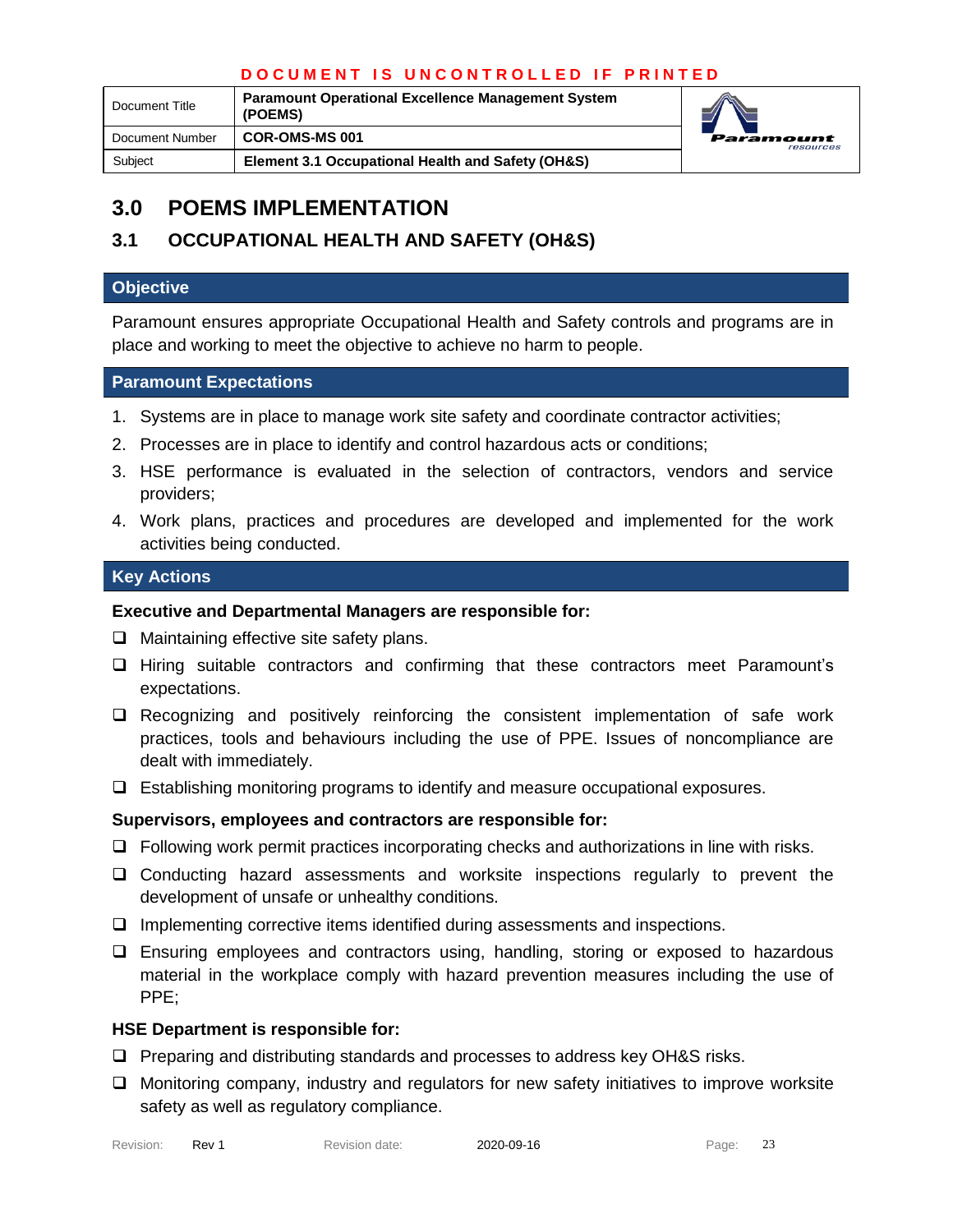| Document Title  | <b>Paramount Operational Excellence Management System</b><br>(POEMS) |                        |
|-----------------|----------------------------------------------------------------------|------------------------|
| Document Number | <b>COR-OMS-MS 001</b>                                                | Paramount<br>resources |
| Subject         | <b>Element 3.1 Occupational Health and Safety (OH&amp;S)</b>         |                        |

#### **Program Documents**

Occupational health and safety issues are discussed in the following sections of Paramount's HSE Practices and Standards:

- Site Safety Management
- Hazard Assessment, Elimination and Control
- Contractor Management
- Work Practices and Procedures

These issues are also addressed in other Paramount documents including:

• Project-specific HSE Assurance Plans

Paramount prequalifies its contractors using ComplyWorks: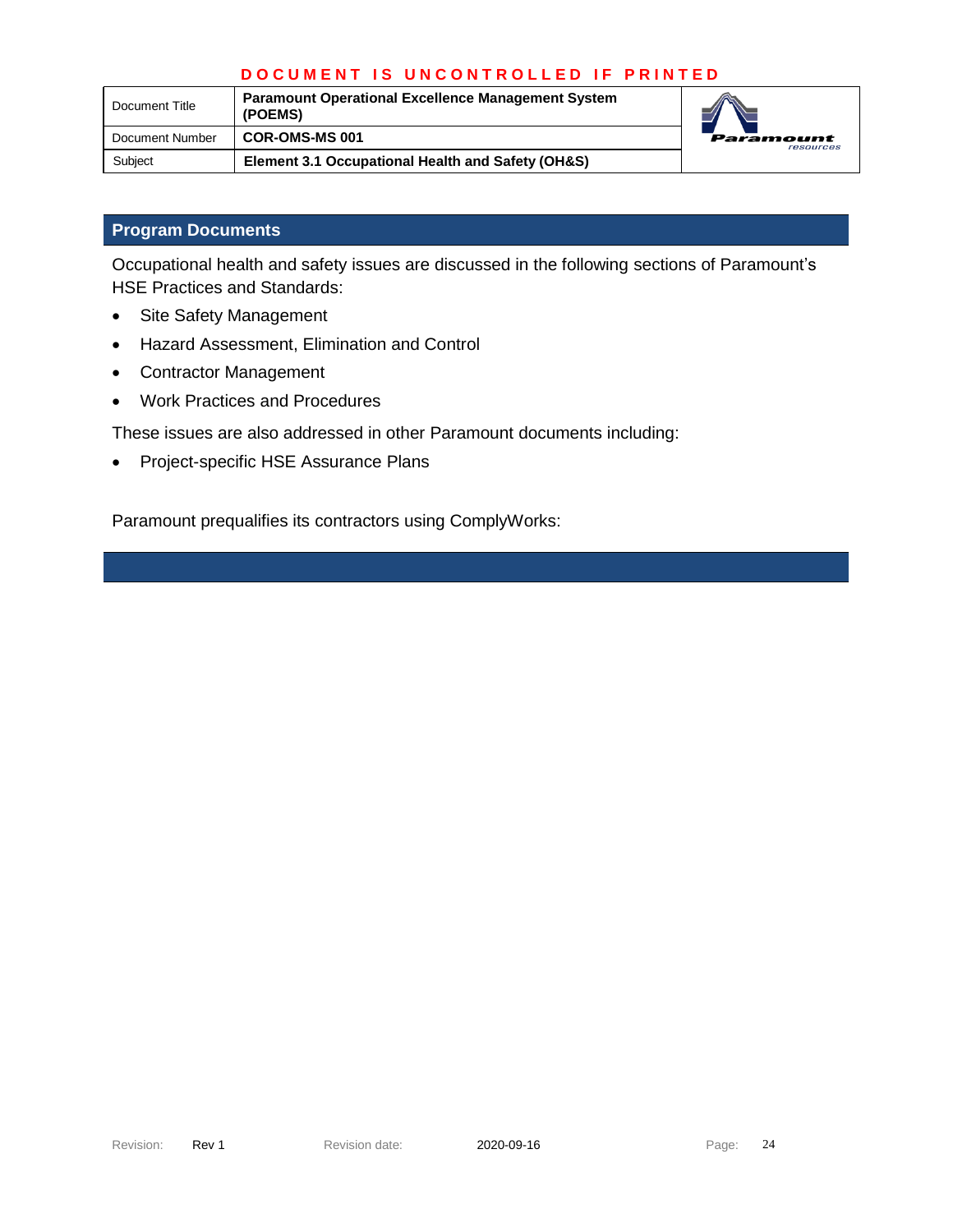| Document Title  | <b>Paramount Operational Excellence Management System</b><br>(POEMS) | Paramount<br>resources |
|-----------------|----------------------------------------------------------------------|------------------------|
| Document Number | <b>COR-OMS-MS 001</b>                                                |                        |
| Subject         | <b>Element 3.2 Environmental Protection</b>                          |                        |

### <span id="page-24-0"></span>**3.2 ENVIRONMENTAL PROTECTION**

#### **Objective**

Both the management and minimization of environmental risks and liabilities is an integral part of our business operations. Paramount takes a proactive approach toward project management that recognizes the benefit of environmental protection and the full cycle costs associated with environmental alteration and reclamation.

#### **Paramount Expectations**

- 1. A process exists to identify and obtain the applicable licenses and approvals for each project needed to ensure compliance with environmental requirements, industry guidelines and standards and corporate policies, plans and programs.
- 2. Operations are managed to comply with Paramount's Corporate Health, Safety and Environment Policy and environmental laws, regulations and approvals.
- 3. Project-specific plans and programs are established to manage the environmental impacts including:
	- Air Quality (Emissions Reductions / Energy Conservation)
	- Spill Management (Reporting and Clean up)
	- Waste Management Plans
	- Lease and Right-of-Way Management
	- Natural and Historic Resource Protection
	- Site Assessment and Remediation
- 4. Detailed assessments are completed to identify environmental risks and liabilities before irrevocable commitments are made to acquire, lease or divest of physical properties, technology/intellectual property or an interest in a joint-venture operation.

#### **Key Actions**

#### **Executive and Departmental Managers are responsible for:**

- ❑ Ensuring environmental requirements are identified and that all regulatory approvals are obtained prior to commencing work.
- ❑ Establishing plans and budgets to ensure that environmental protection plans, and programs are implemented.
- ❑ Providing the required resources and procedures to manage the environmental impacts of operating activities.
- ❑ Using qualified employees and consultants to complete environmental impact and site assessments.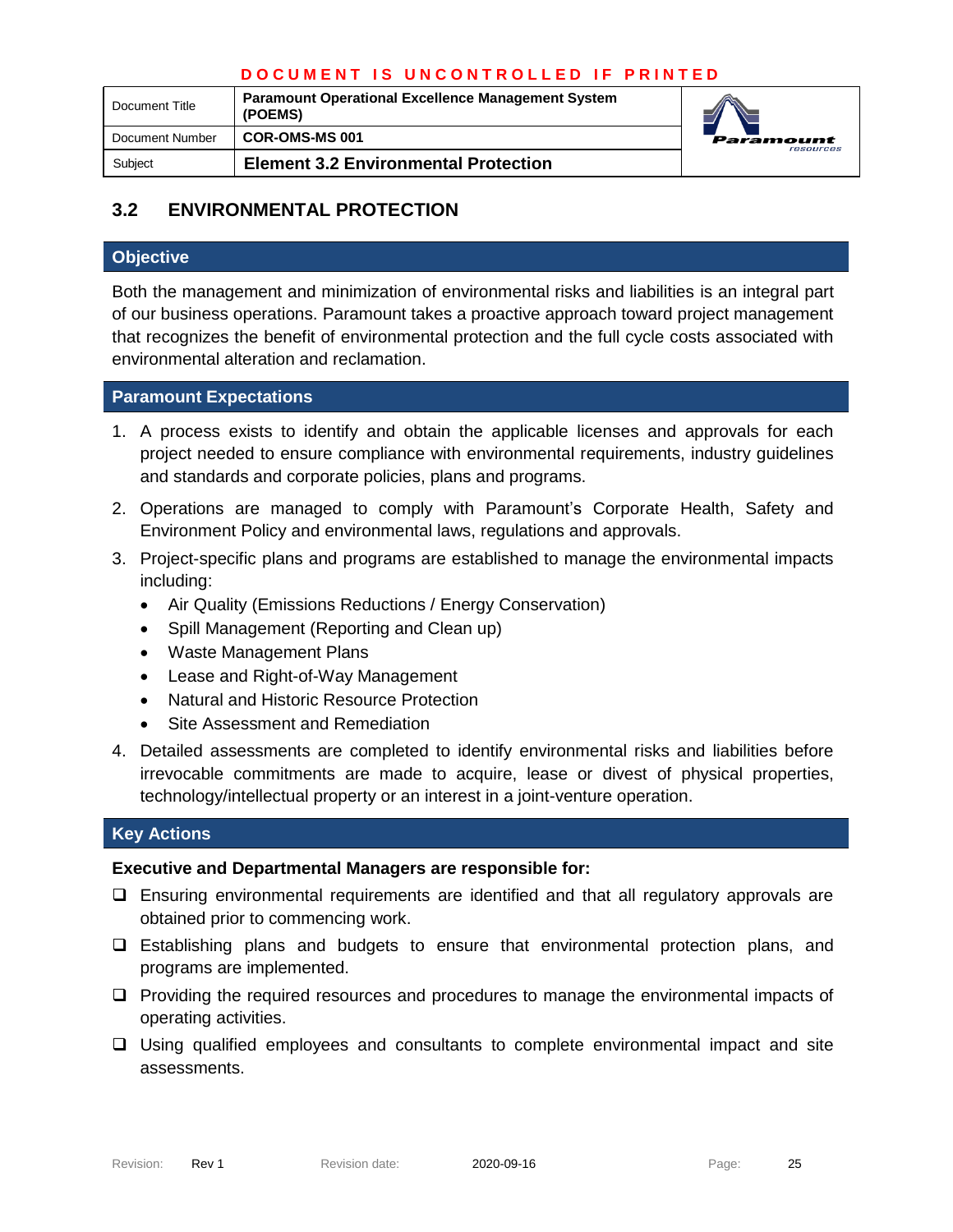| Document Title  | <b>Paramount Operational Excellence Management System</b><br>(POEMS) |                        |
|-----------------|----------------------------------------------------------------------|------------------------|
| Document Number | <b>COR-OMS-MS 001</b>                                                | Paramount<br>resources |
| Subject         | <b>Element 3.2 Environmental Protection</b>                          |                        |

#### **Supervisors, employees and contractors are responsible for:**

- Ensuring activities are in compliance with environmental approvals, plans and programs.
- Ensuring Key Actions identified during inspections, investigations and audits are addressed.

#### **HSE Department is responsible for:**

- ❑ Assisting with the environmental portions of required applications for licenses and approvals related to exploration and development activities.
- ❑ Monitoring changes in the applicable environmental acts and regulations and ensuring plans and programs are developed and/or revised to meet any project scope or regulatory changes.
- ❑ Providing staff with required training and guidance to implement requirements.

#### **Program Documents**

Paramount has established a formal environmental protection program and associated plans needed to comply with the regulations to protect the environment. Key Paramount program documents include:

- Paramount's HSE Practices and Standards Environmental Protection
- Environmental Protection Program and Plans
- Project Description documents (Where applicable)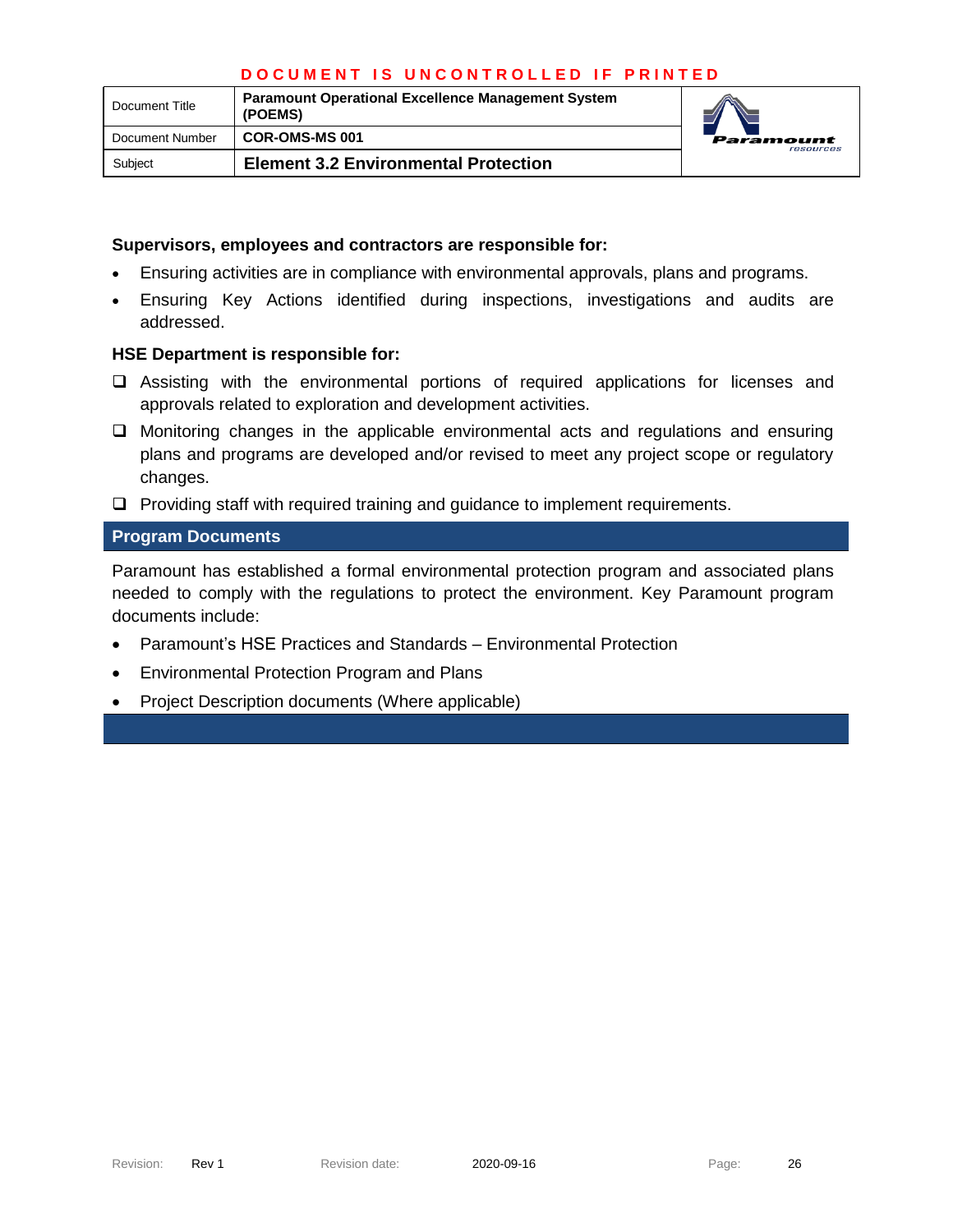| Document Title  | <b>Paramount Operational Excellence Management System</b><br>(POEMS) |                   |
|-----------------|----------------------------------------------------------------------|-------------------|
| Document Number | <b>COR-OMS-MS 001</b>                                                | Paramoul<br>resol |
| Subject         | <b>Element 3.3 Emergency Management</b>                              |                   |

### <span id="page-26-0"></span>**3.3 EMERGENCY MANAGEMENT**

#### **Objective**

When a serious incident occurs, proper planning and preparation will allow Paramount and its contractors to activate action plans and mobilize response teams and resources in a safe and effective manner, as well as coordinate activities with regulatory agencies; thereby reducing the overall impact of the emergency.

#### **Paramount Expectations**

- 1. Project-Specific Emergency Response Plans will be developed and will bridge to Paramount's Corporate Emergency Plan (CEP).
- 2. Project-Specific Emergency Response Plans are developed, accessible, clear and address known hazards and potential emergency situations including:
	- Responsibility has been assigned to identify and list possible emergencies, identify their effects and impact, and review response scenarios for each project.
	- Security threats and risks to personnel, equipment and operations are identified, and actions and safeguards are developed and implemented to manage security threats and risks.
- 3. Trained personnel are available and prepared to fulfill their role in emergency situations. Equipment and facilities required to respond to emergencies are maintained and readily available.
- 4. The roles and responsibilities of government, emergency response agencies and mutual aid partners are understood and incorporated into emergency response plans.
- 5. Regular emergency response training exercises, including applicable on-location emergency drills, are conducted to ensure readiness.

#### **Key Actions**

#### **Executive and Departmental Managers are responsible for:**

- ❑ Providing the required resources to ensure the emergency plans are current and all necessary emergency management equipment is in place or available;
- ❑ Leading emergency response events, including major exercises and tabletops, and supporting field and operations staff.

#### **Supervisors, employees and contractors are responsible for:**

- ❑ Participating in emergency training including major exercises and tabletops;
- ❑ Ensuring training is current and complete, and personnel understand their role(s) in the emergency response plans;
- ❑ Being active participants in the event of a real emergency.

nt<br>rces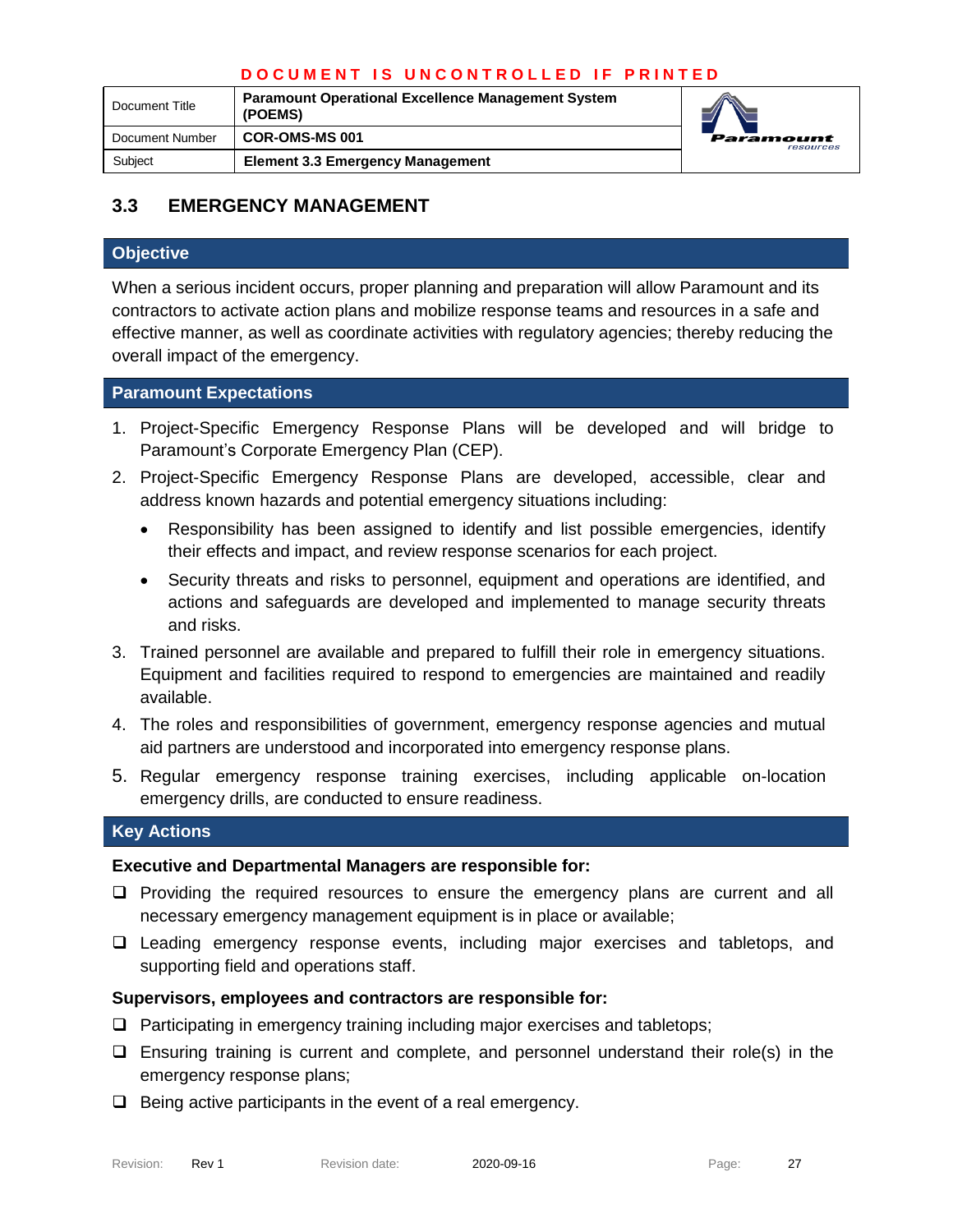| Document Title  | <b>Paramount Operational Excellence Management System</b><br>(POEMS) | Paramount<br>resources |
|-----------------|----------------------------------------------------------------------|------------------------|
| Document Number | <b>COR-OMS-MS 001</b>                                                |                        |
| Subject         | <b>Element 3.3 Emergency Management</b>                              |                        |

#### **HSE Department is responsible for:**

- ❑ Developing, implementing and maintaining the emergency management plans;
- ❑ Developing and scheduling training, including major exercises and tabletop events;
- ❑ Providing staff with required training and guidance to satisfy emergency management requirements.

#### **Program Documents**

- Paramount Emergency Response Plan Corporate and Field Specific
- Paramount SDS Sheets / Binders
- Paramount Industrial Wildfire Control Plans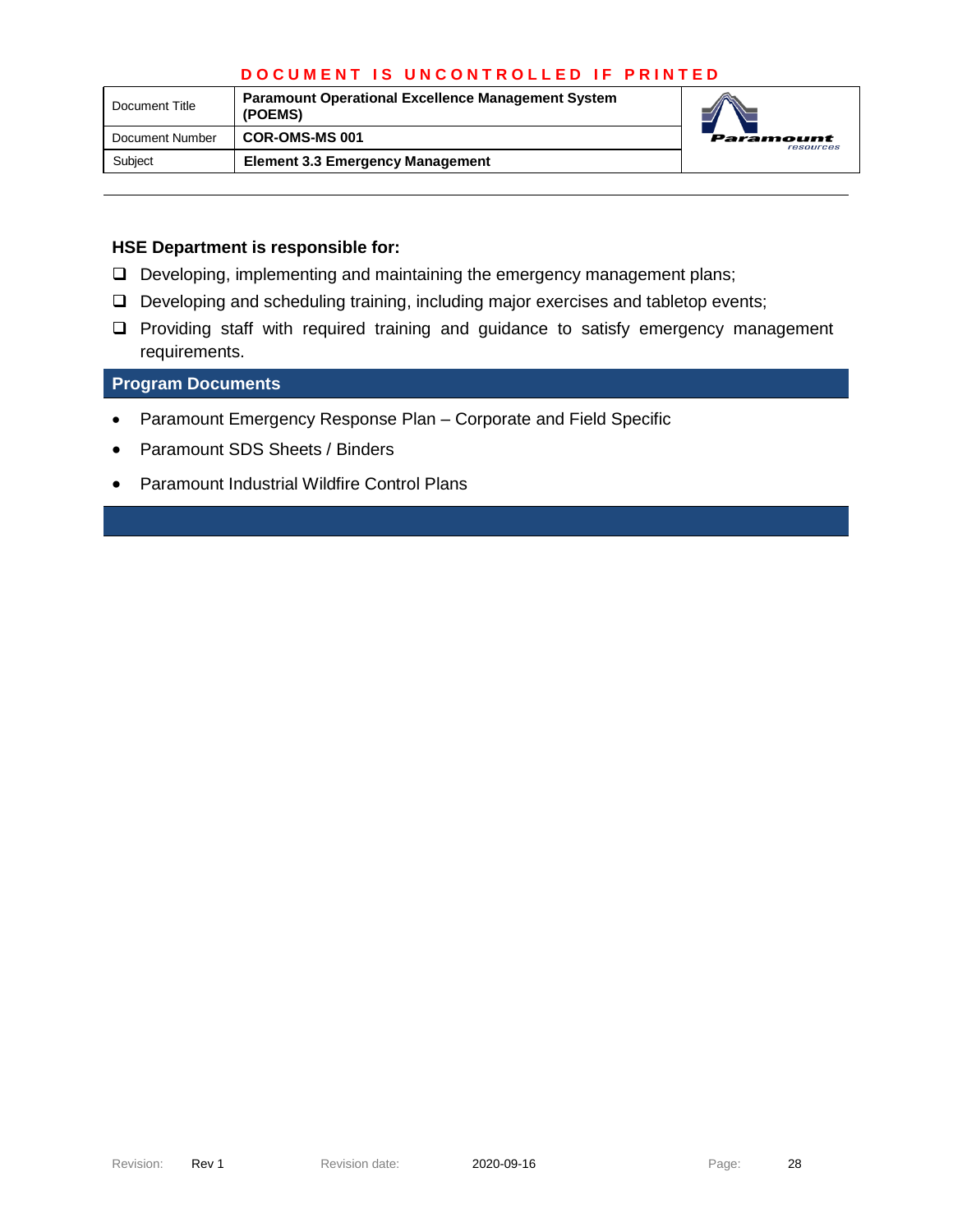| Document Title  | <b>Paramount Operational Excellence Management System</b><br>(POEMS) |                        |
|-----------------|----------------------------------------------------------------------|------------------------|
| Document Number | <b>COR-OMS-MS 001</b>                                                | Paramount<br>resources |
| Subject         | <b>Element 3.4 Process Safety and Integrity Management</b>           |                        |

### <span id="page-28-0"></span>**3.4 PROCESS SAFETY and INTEGRITY MANAGEMENT**

#### **Objective**

Manage asset risk by providing an effective integrity management plan for designing, constructing, maintaining, inspecting and operating Paramount's pipeline system and facilities to reduce loss, ensure worker safety and protect the environment through training and inspection.

#### **Paramount Expectations**

- 1. Equipment and services will be obtained from qualified contractors and equipment vendors.
- 2. All new equipment will conform to legislation along with applicable Corporate and Industry policies, standards, codes, and guidelines.
- 3. All equipment will be operated within the design operating range and inspected on a frequency as determined by the Pipeline Integrity Management System (PIMS).
- 4. All construction related equipment (including safety equipment, emergency relief and shutdown systems, pollution control equipment,) is inspected and tested as part of a comprehensive inspection program. Inspections of equipment will be performed by qualified inspectors who are suitably trained, certified and sufficiently experienced to perform the work.
- 5. Conduct Operational Readiness / Pre-Startup Safety Reviews as part of commissioning and start-up activities.
- 6. Non-conformance incidents related to construction, start-up and commissioning of process equipment will be submitted to the appropriate technical personnel for review and follow-up action.

#### **Key Actions**

#### **Executive and Department Managers are responsible for:**

- ❑ Establishing plans and budgets to ensure that asset integrity programs are effectively implemented.
- ❑ Assigning specific responsibilities to asset integrity personnel, when required.

#### **Supervisors, employees and contractors are responsible for:**

- ❑ Ensuring activities are conducted in a manner consistent with asset integrity programs.
- ❑ Ensuring Key Actions identified during asset integrity audits and inspections are addressed.

#### **Engineering/Operations is responsible for:**

- ❑ Developing and maintaining the required asset integrity programs.
- ❑ Preparing and distributing the program related documents.
- ❑ Providing staff with required training and guidance to effectively implement.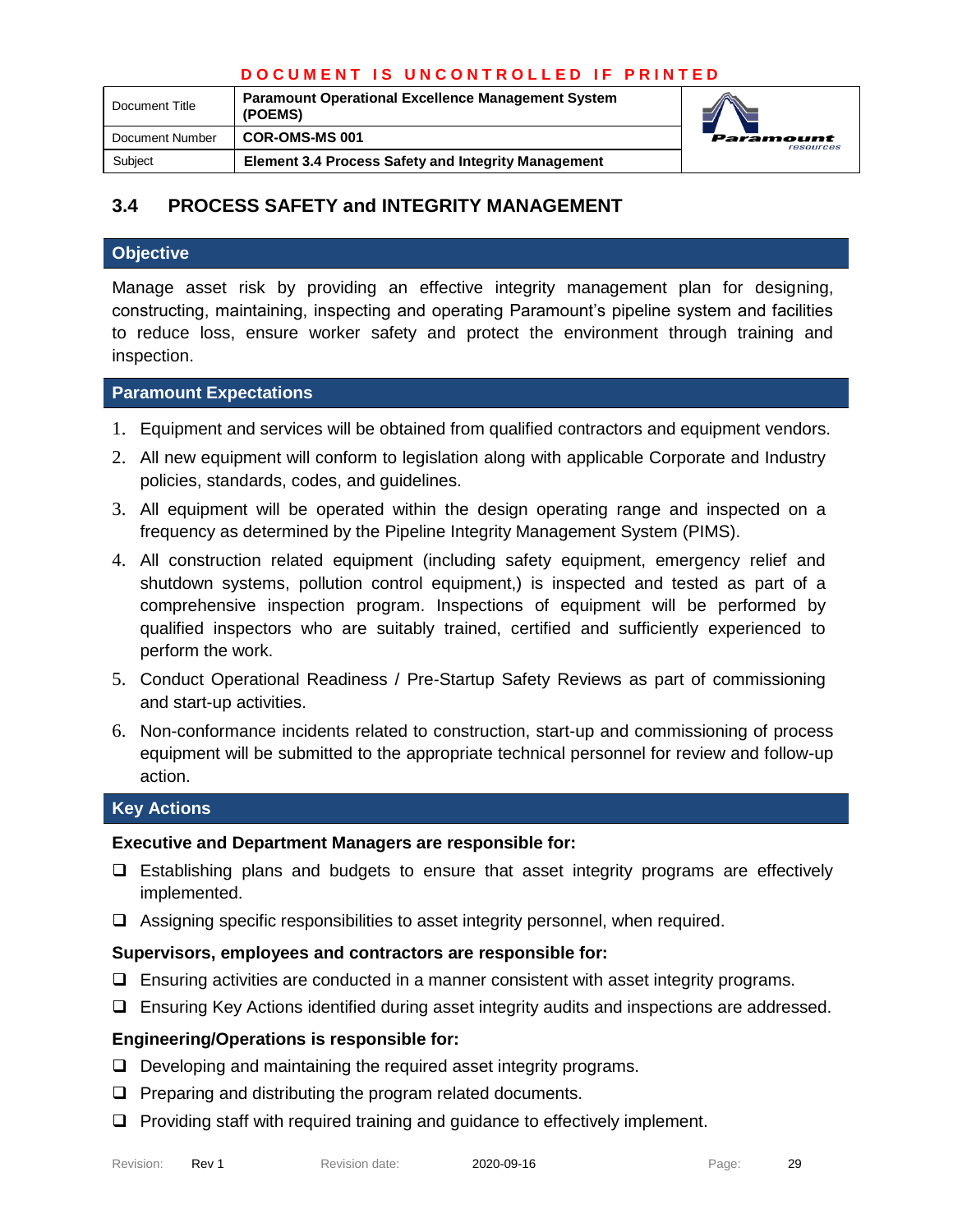| Document Title  | <b>Paramount Operational Excellence Management System</b><br>(POEMS) |                        |
|-----------------|----------------------------------------------------------------------|------------------------|
| Document Number | <b>COR-OMS-MS 001</b>                                                | Paramount<br>resources |
| Subject         | <b>Element 3.4 Process Safety and Integrity Management</b>           |                        |

- ❑ Monitoring changes in the applicable regulations and ensuring plans are updated to meet any regulatory changes.
- ❑ Monitoring the implementation and effectiveness of their programs.

#### **Program Documents**

An overview of the expectations regarding integrity management is provided in the Integrity Management programs.

The principle documents detailing Paramount's integrity management practices will include:

- Paramount's Pipeline Operating and Maintenance Program (POMM)
- Paramount's Pressure Equipment Integrity Management (PEIM) Program
- Paramount's Electrical Regulatory Management Program (ERPM) (Owner/User Safety Codes)
- Paramount's Preventive Maintenance Program (Maximo)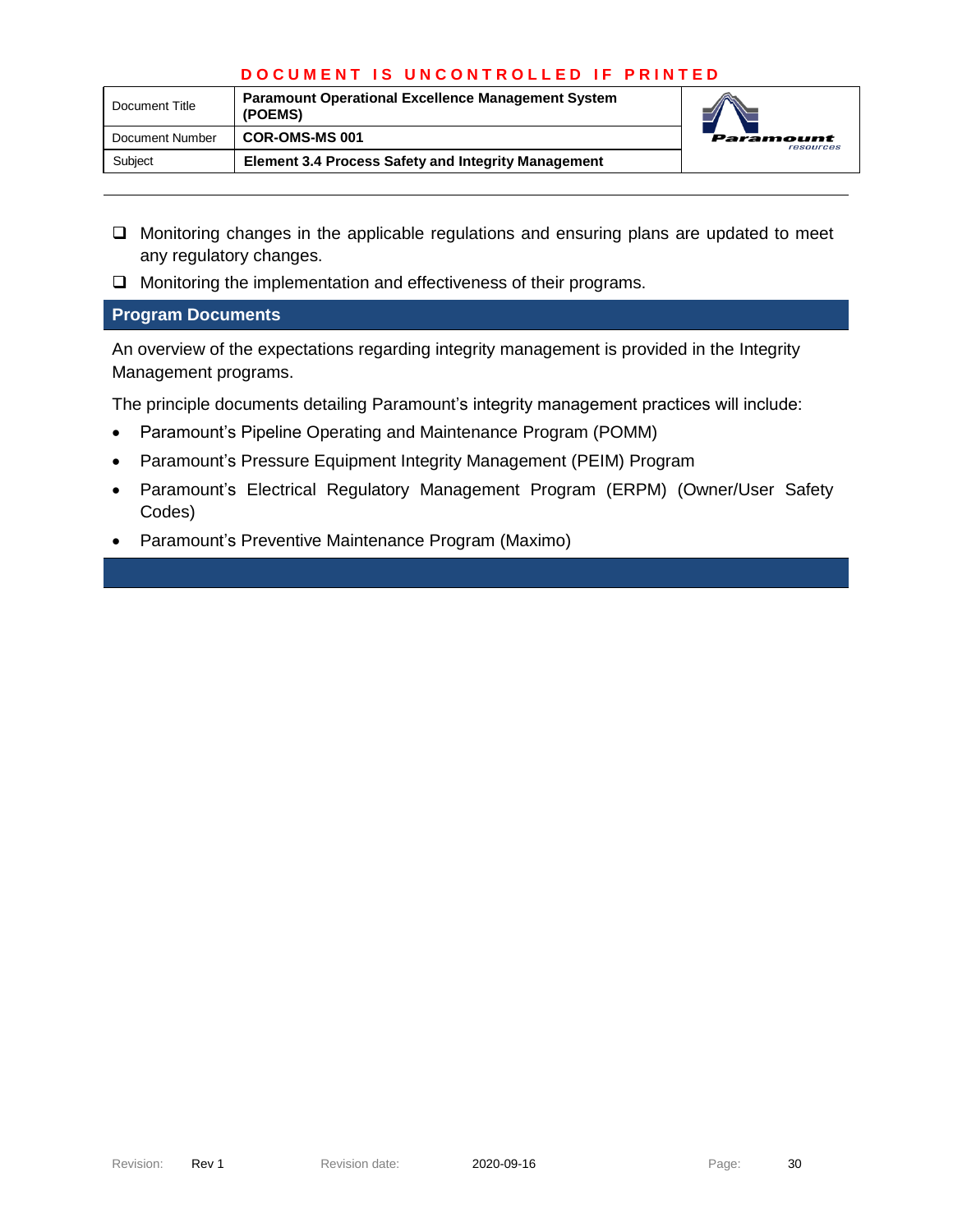| Document Title  | <b>Paramount Operational Excellence Management System</b><br>(POEMS) |                        |
|-----------------|----------------------------------------------------------------------|------------------------|
| Document Number | <b>COR-OMS-MS 001</b>                                                | Paramount<br>resources |
| Subject         | <b>Element 3.5 External Relations</b>                                |                        |

### <span id="page-30-0"></span>**3.5 EXTERNAL RELATIONS**

#### **Objective**

Earn the public trust by communicating openly about our policies, programs and performance with external stakeholders, including regulators, communities, industry operators and nongovernment agencies.

#### **Paramount Expectations**

- 1. Build effective relationships through honest, open communication with both regulatory agencies and the public;
- 2. Ensure that our consultation activities are compliant with the regulatory requirements and industry practices;
- 3. Establish a formal planning framework and communication tools to support community relations and consultation initiatives related to both development and ongoing operations;
- 4. Proactively identify and address potential risks to the extent possible;
- 5. Develop a Crisis Communications Plan to ensure accurate and timely information is delivered to internal and external stakeholders during an emergency involving Paramount;
- 6. Where appropriate, participate by supporting industry initiatives and organizations and in the creation of responsible policies, regulations and industry standards that may be applicable to Paramount's exploration and development activities.

#### **Key Actions**

#### **Executive and Department Managers are responsible for:**

- ❑ Ensuring that key regulators and member of the public are identified and responsibilities for communication with these groups are assigned as required.
- ❑ Ensuring that communication plans are developed for situations requiring a more formalized communication (i.e. community outreach programs, including open houses).

#### **Supervisors, employees and contractors are responsible for:**

❑ Ensuring regulatory and public communications are consistent with Paramount's expectations and the terms and conditions of all exploration and development approvals.

#### **Community and Regulatory Affairs is responsible for:**

- ❑ Developing and maintaining an overall communications strategy.
- ❑ Preparing and distributing program Practices and Standards and related documents.
- ❑ Providing staff with required training to effectively communicate with the public.
- ❑ Monitoring the implementation and effectiveness of the plans and training.
- ❑ Monitoring changes in the applicable regulations and ensuring communication plans are updated to address those changes.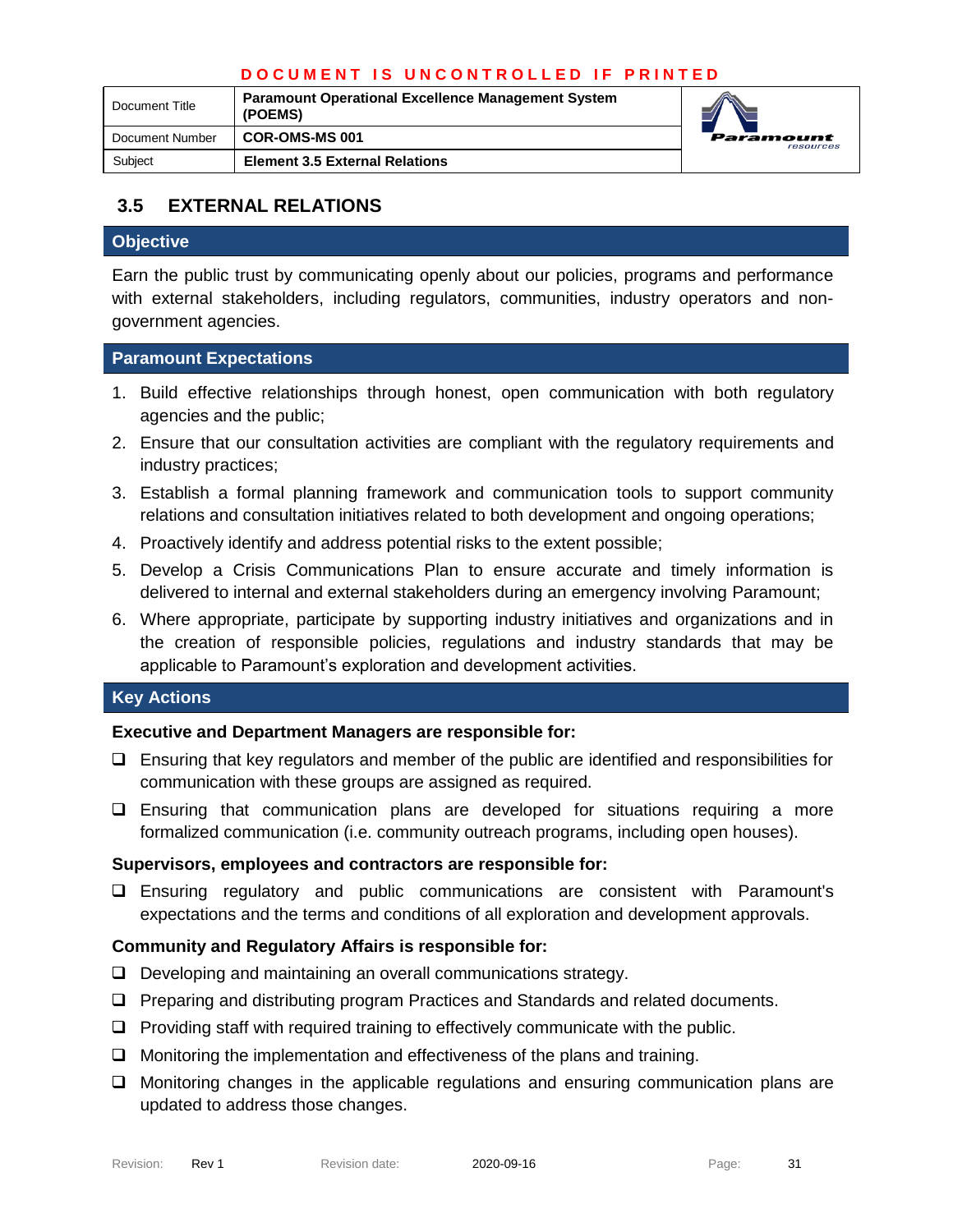| Document Title  | <b>Paramount Operational Excellence Management System</b><br>(POEMS) |   |
|-----------------|----------------------------------------------------------------------|---|
| Document Number | <b>COR-OMS-MS 001</b>                                                | P |
| Subject         | <b>Element 3.5 External Relations</b>                                |   |



### **Program Documents**

Paramount has developed stand-alone program documents detailing the Company's regulatory and community communication consultation initiatives. These are summarized in the following Company documents:

- Paramount's Stakeholder Consultation Framework and Consultation Guidelines.
- Paramount's Emergency Response Plan.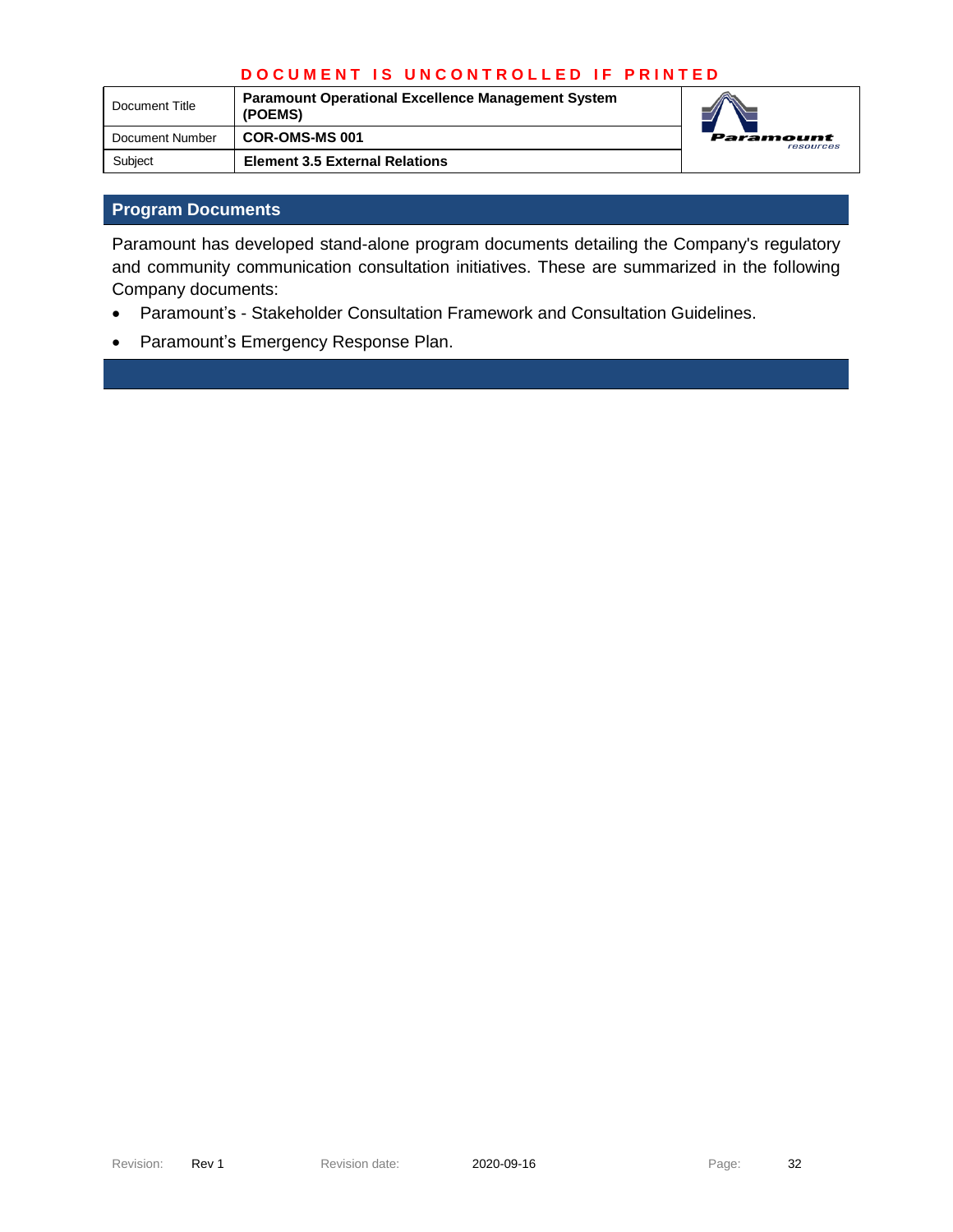| Document Title  | <b>Paramount Operational Excellence Management System</b><br>(POEMS) |                        |
|-----------------|----------------------------------------------------------------------|------------------------|
| Document Number | <b>COR-OMS-MS 001</b>                                                | Paramount<br>resources |
| Subject         | <b>Element 3.6 Employee and Organizational Capability</b>            |                        |

### <span id="page-32-0"></span>**3.6 EMPLOYEE AND ORGANIZATIONAL CAPABILITY**

#### **Objective**

Paramount strives to select, hire, train and assess personnel to ensure that the workforce has the training and experience to perform the specified work assigned in a competent and safe manner.

#### **Paramount Expectations**

- 1. Communicate Paramount's corporate policies, standards, and procedures to new employees and contractors through worker orientations and core safety training.
- 2. Provide a framework for the development of Codes of Practice, general work practices and site-specific work procedures for both critical and non-critical tasks.
- 3. Understand and apply relevant Industry Recommended Practices (IRP).
- 4. Establish a process to identify, evaluate and review HSE training needs for each level and function within the organization and develop a training plan that addresses these needs. Ensure that documentation of HSE and competency training is maintained.
- 5. Establish processes to assess and provide feedback to employees on their performance.

#### **Key Actions**

#### **Executive and Department Managers are responsible for:**

- ❑ Ensuring HSE and competency training for all levels of employees is provided.
- ❑ Supporting contractor pre-qualification evaluations.
- ❑ Ensuring that all personnel hired by Paramount are competent on the basis of appropriate education, training and/or experience.

#### **Supervisors, employees and contractors are responsible for:**

- ❑ Understanding current HSE regulations, guidelines and corporate policies related to their area of responsibility.
- ❑ Ensuring that all plans, practices, and procedures required to complete work in a safe and environmentally responsible manner, are available and communicated.
- ❑ Participating in HSE and competency training as assigned.

#### **HSE Department is responsible for:**

- ❑ Recommending a training program to address defined needs and verify conformance of training program to regulatory and company requirements.
- ❑ Directing the development and delivery of orientations on Paramount's HSE requirements.
- ❑ Assisting the operating units with development and delivery of required HSE and competency training programs.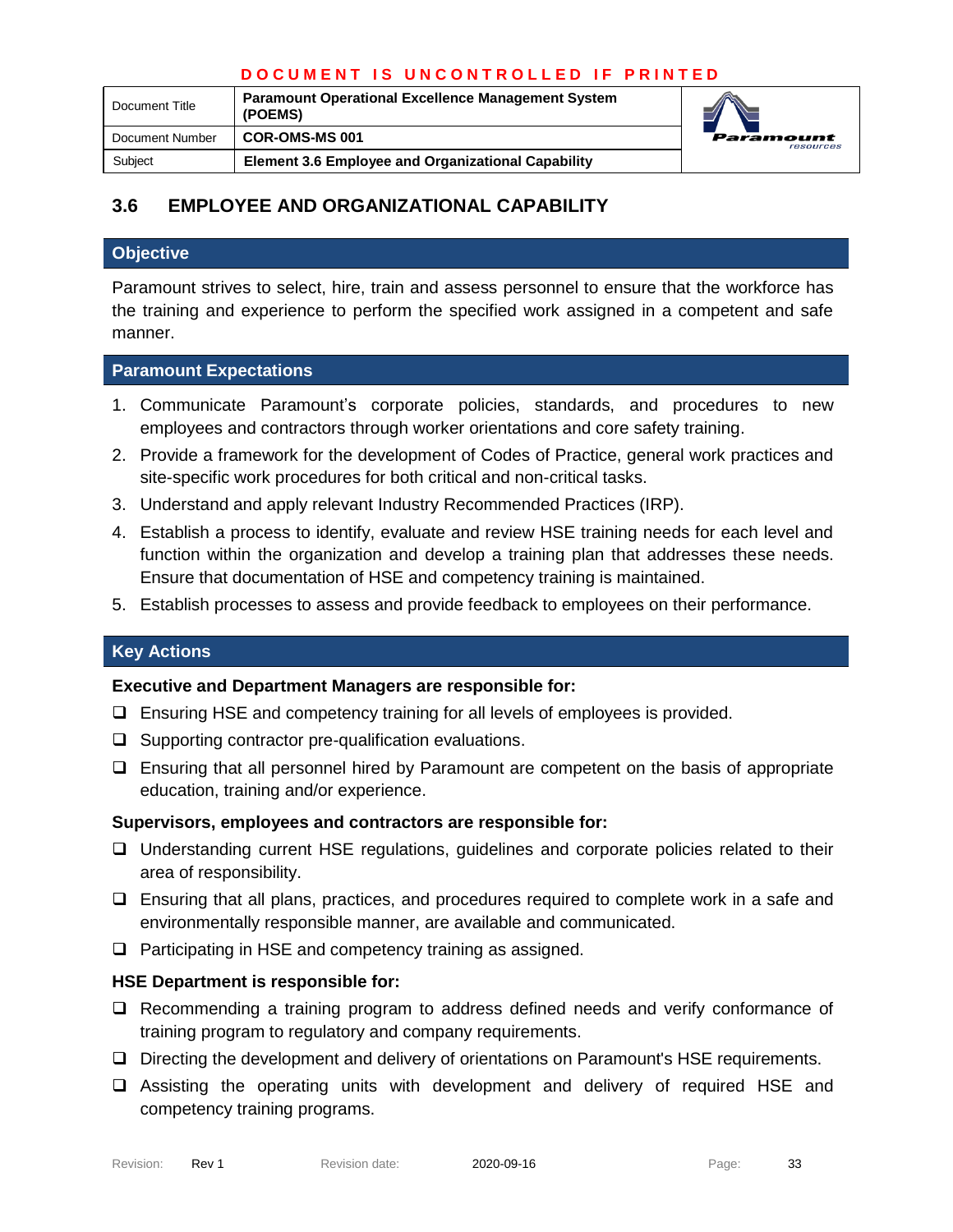| Document Title  | <b>Paramount Operational Excellence Management System</b><br>(POEMS) |                        |
|-----------------|----------------------------------------------------------------------|------------------------|
| Document Number | <b>COR-OMS-MS 001</b>                                                | Paramount<br>resources |
| Subject         | Element 3.6 Employee and Organizational Capability                   |                        |

- ❑ Ensuring that HSE trainers are appropriately qualified and that HSE training and education programs are evaluated for effectiveness.
- ❑ Revising training programs as needed to maintain compliance with regulations.

#### **Program Documents**

The primary documents outlining expectations are Paramount's HSE Practices and Standards that outline requirements for qualifications, orientations and training. Other documents critical to Paramount's employee and organizational capability initiatives include:

- HSE Practices and Standards
- HSE Practices and Standards Contractor Management
- HSE Practices and Standards Work Practices and Procedures
- Paramount's Operating and Maintenance Practices and Standards (POMM)
- Paramount's Pressure Equipment and Integrity Management (PEIM) Program Practices and Standards
- Paramount's Preventive Maintenance Program

Paramount utilizes ComplyWorks to track contractor training and certifications.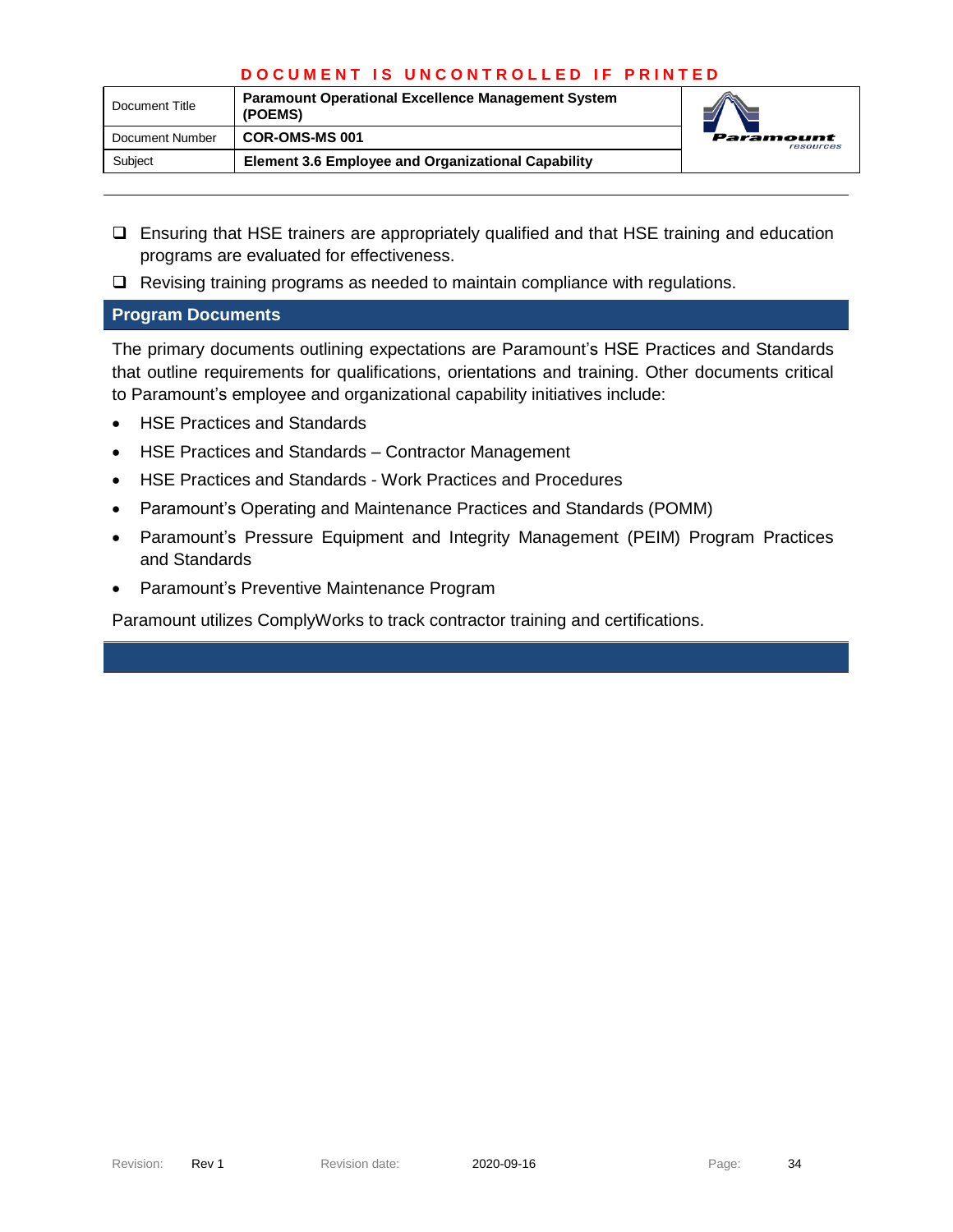| Document Title  | <b>Paramount Operational Excellence Management System</b><br>(POEMS) | Paramount<br>resources |
|-----------------|----------------------------------------------------------------------|------------------------|
| Document Number | <b>COR-OMS-MS 001</b>                                                |                        |
| Subject         | <b>Element 4.1 Monitoring and Review</b>                             |                        |

### <span id="page-34-0"></span>**4.0 MONITORING AND REVIEW**

### <span id="page-34-1"></span>**4.1 MEETINGS AND COMMUNICATION**

#### **Objective**

Paramount is committed to communicating openly with employees, the communities in which we operate, and other relevant stakeholders with respect to HSE risks associated with its operations.

#### **Paramount Expectations**

- 1. Ensure workers have been made aware of the hazards and the control measures for any given task or job;
- 2. HSE risks and performance are an integral part of every meeting including management, field operations and project meetings;
- 3. Establish a process for monitoring the status of the Key Actions identified in meetings to address current HSE issues and improve Paramount's Operations performance;
- 4. Provide meaningful opportunities for the sharing of HSE information at every level of the organization through relevant risk management bulletins;
- 5. Provide opportunities for all stakeholders to raise HSE issues.

### **Key Actions**

#### **Executive and Department Managers are responsible for:**

- ❑ Identifying site-specific expectations for HSE meetings, work permits and stakeholder consultation within the scope of the corporate expectations;
- ❑ Ensuring compliance with project and general HSE meeting expectations;
- ❑ Identifying consultation expectations:
- ❑ Attempt a meaningful resolution of any conflicts.

#### **Supervisors, employees and contractors are responsible for:**

- ❑ Holding meetings to discuss the scope of the task, hazards involved, and control measures implemented. The types of meetings to be held include project kick-off and scheduled project HSE meetings, tailgate safety meetings, and regularly scheduled general HSE meetings.
- ❑ Ensuring key actions identified during safety meetings are recorded and implemented;
- ❑ Ensuring hazard management communication takes place before work begins, at handoff meetings between shifts, and continues throughout the life cycle of all operations on site;
- ❑ Communicating and distributing HSE information on a timely basis. Examples include:
	- Reports of current accidents, near misses and hazards, releases and spills, and their causes and prevention;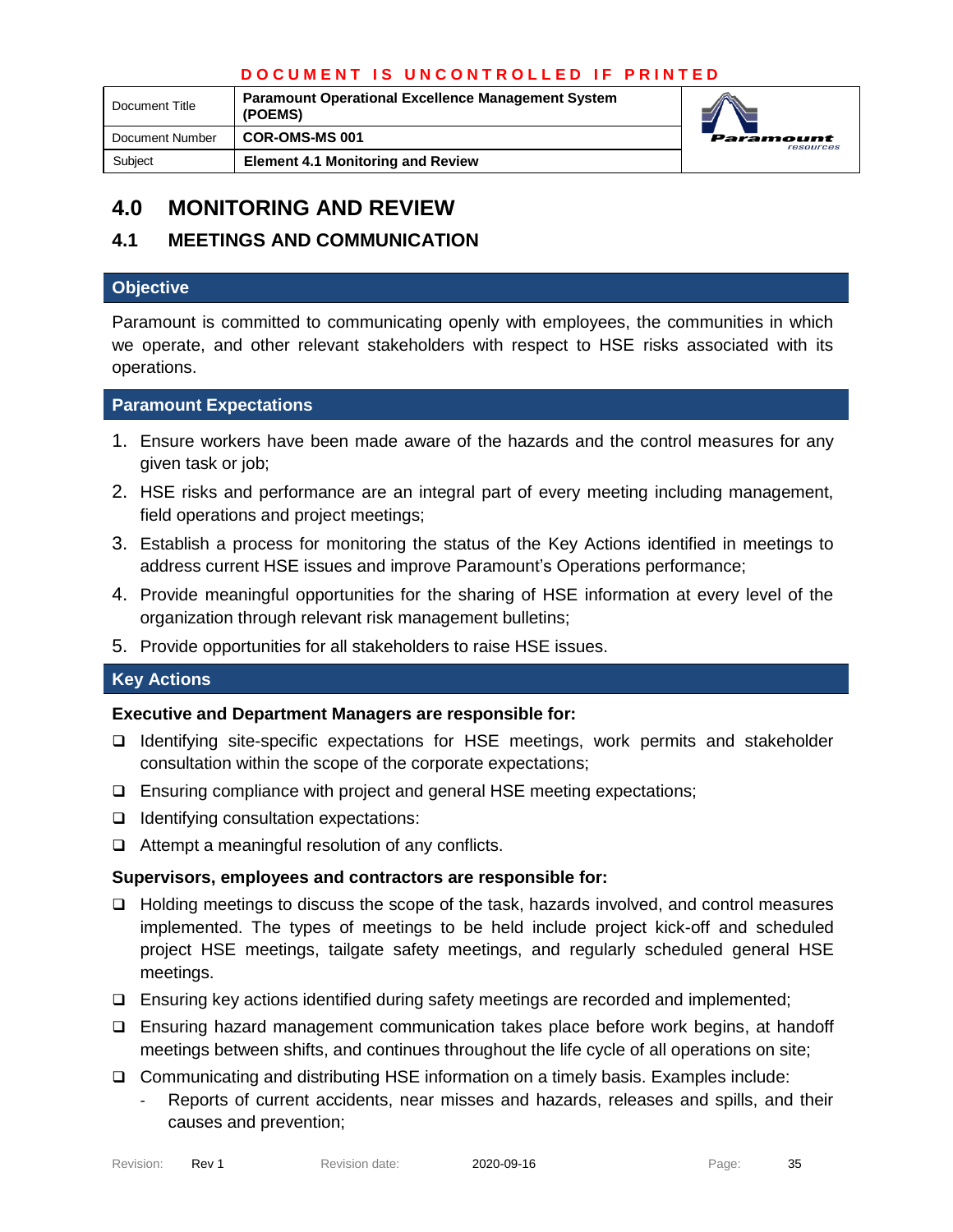| Document Title  | <b>Paramount Operational Excellence Management System</b><br>(POEMS) | Paramount<br>resources |
|-----------------|----------------------------------------------------------------------|------------------------|
| Document Number | <b>COR-OMS-MS 001</b>                                                |                        |
| Subject         | <b>Element 4.1 Monitoring and Review</b>                             |                        |

- Remedial action taken or required by assessments, inspections and investigation reports;
- Any other matters pertinent to worker health, safety and environmental protection.
- ❑ Participating in external consultation initiatives as required and ensuring that any identified conflicts are documented, and resolutions are sought.

#### **HSE Department is responsible for:**

- ❑ Developing, maintaining and coordinating corporate HSE communication initiatives.
- ❑ Monitoring and communicating regulatory and industry HSE documents.

#### **Program Documents**

The primary document outlining expectations is Paramount's HSE Management Practices and Standards, Section 5 – Meetings and Communications. Other sections of the HSE Practices and Standards which detail communication expectations include:

- Paramount's Permit to Work System
- Hazard Assessment, Elimination and Control
- HSE Orientation Practice Supervisor & Worker Orientations

Additional documentation is included in the following documents:

- Paramount Project HSE Assurance Plan(s).
- Company orientations and bulletins;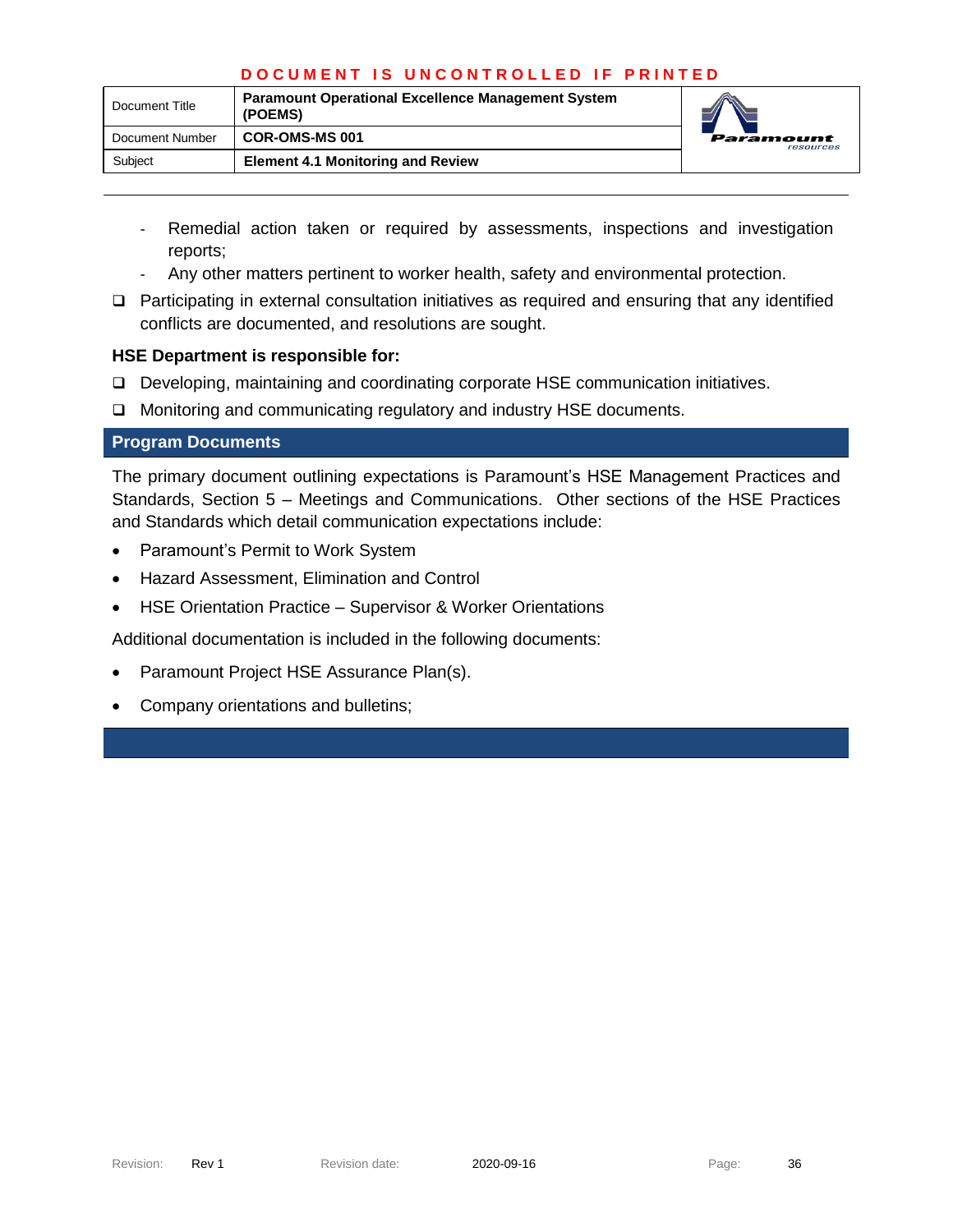| Document Title  | <b>Paramount Operational Excellence Management System</b> |                        |
|-----------------|-----------------------------------------------------------|------------------------|
| Document Number | COR-OMS-MS 001                                            |                        |
| Subject         | <b>Element 4.2 Incident Management</b>                    | Paramount<br>resources |

#### <span id="page-36-0"></span>**4.2 INCIDENT MANAGEMENT**

#### **Objective**

Incidents and near misses will be reported, analyzed and investigated (as required). Investigation findings and learnings will be documented and communicated to prevent future recurrence.

#### **Paramount Expectations**

- 1. Incidents and near misses with the potential to impact worker health and safety, the public, the environment and other aspects of the company's operations are promptly reported.
- 2. Incidents and near misses are investigated to document what happened, document the causal analysis and a corrective action plan is developed and tracked to address the findings of the investigation.
- 3. Provide an environment for the open identification and communication of HSE issues, reporting of incidents and non-compliances, and the sharing of lessons learned
- 4. Responsibilities for any corrective actions are identified and assigned to personnel to confirm that the action items have been implemented and completed.
- 5. Ensure that incident and near miss history is analyzed to understand frequency, trends, and common causes to identify risk areas, and determine where further improvements are necessary.

#### **Key Actions**

#### **Executive and Departmental Managers are responsible for:**

- ❑ Ensuring staff understand and implement incident and near miss reporting requirements.
- ❑ Ensuring incidents and near misses are investigated and corrective actions identified to address the causes.
- ❑ Participating in the investigation and follow-up of significant incidents.
- ❑ Establishing processes to ensure incident and near miss key actions are addressed.
- ❑ Communicate lessons learned.

#### **Supervisors, employees and contractors are responsible for:**

- ❑ Encouraging the prompt reporting of incidents and near misses.
- ❑ Completing the investigation of incidents and near misses with high potential severity within area of responsibility.
- ❑ Ensuring that all identified corrective actions are completed.

#### **HSE Department is responsible for:**

❑ Developing and maintaining an incident and near miss tracking system and related documentation.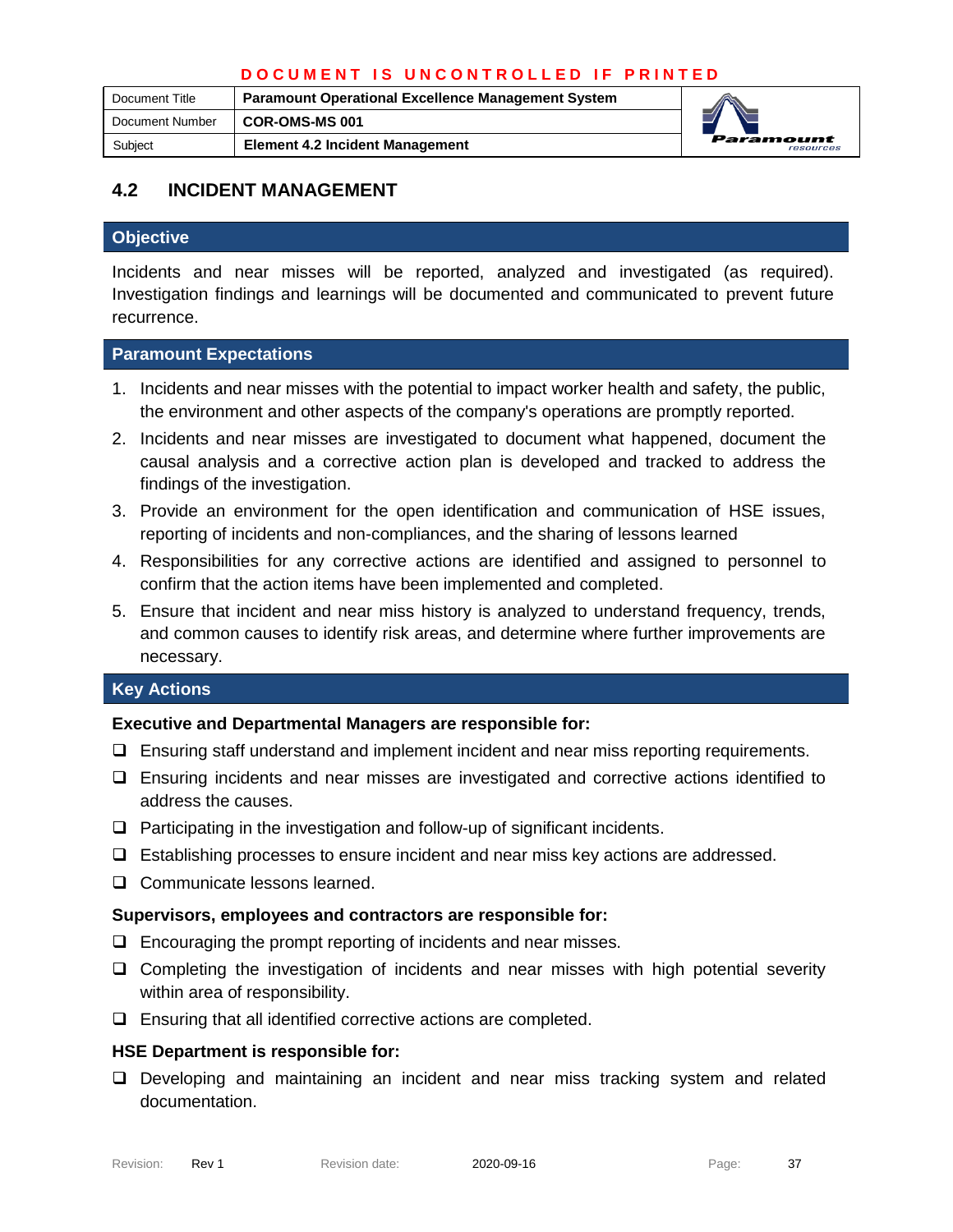| Document Title  | <b>Paramount Operational Excellence Management System</b> |                        |
|-----------------|-----------------------------------------------------------|------------------------|
| Document Number | ∣ COR-OMS-MS 001                                          |                        |
| Subject         | <b>Element 4.2 Incident Management</b>                    | Paramount<br>resources |

- ❑ Provide trained personnel to assist with formal incident and near miss investigations when required.
- ❑ Preparing and distributing incident and near miss summaries and analysis reports to internal and external stakeholders (as required).
- ❑ Monitoring corrective actions to ensure completion.

#### **Program Documents**

Paramount HSE Practices and Standards – Incident Management. Other corporate documents relating to incident reporting and follow up requirements include:

- HSE Practices and Standards
- HSE Practices and Standards Environmental Protection Spill Response Procedures
- Corporate and Site-Specific Emergency Response Plans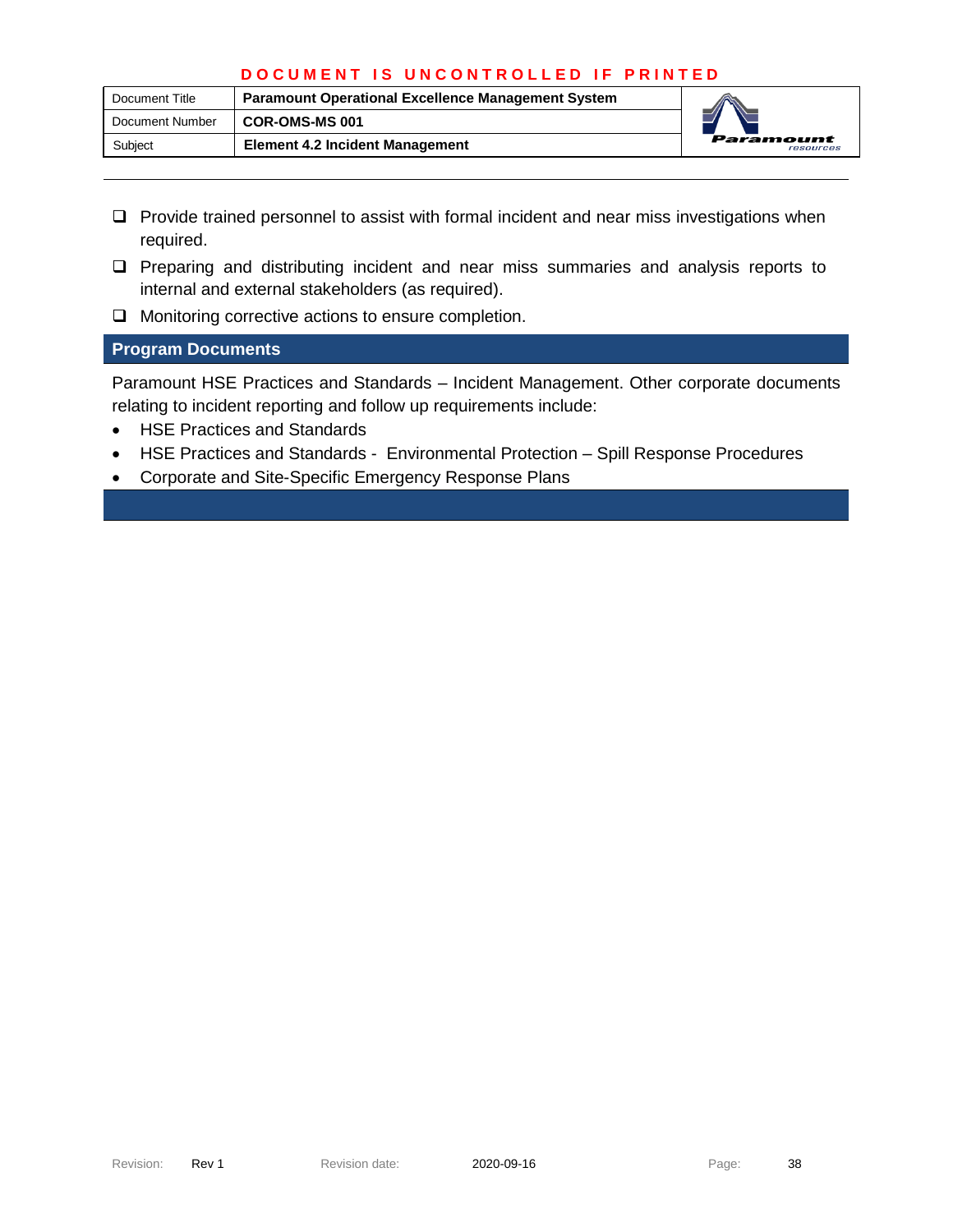| Document Title  | <b>Paramount Operational Excellence Management System</b><br>(POEMS) | Paramount<br>resource: |
|-----------------|----------------------------------------------------------------------|------------------------|
| Document Number | <b>COR-OMS-MS 001</b>                                                |                        |
| Subject         | <b>Element 4.3 Audits and Assessments</b>                            |                        |

### <span id="page-38-0"></span>**4.3 AUDITS AND ASSESSMENTS**

#### **Objective**

Paramount will conduct audits, inspections, and assessments to verify compliance with HSE standards and the effectiveness and efficiency of its HSE Management System.

#### **Paramount Expectations**

- 1. Audits will confirm compliance with applicable legislation, and regulatory requirements;
- 2. Audits will confirm conformance with corporate and industry policies, standards and guidelines;
- 3. Ensure appropriate HSE management and control systems are in place and functioning to assure compliance;
- 4. Identify HSE risks and provide recommendations for corrective action;
- 5. Demonstration of due diligence in the administration of HSE affairs;
- 6. Report the status of HSE stewardship to Paramount's Board of Directors, management and other stakeholders.

#### **Key Actions**

#### **Executive and Senior Management are responsible for:**

- ❑ Establishing plans and budgets to ensure the audit of key actions are addressed.
- ❑ Ensuring that any recommendations identified, and feedback provided during review are implemented to provide the stimulus for continuous improvement.
- ❑ Communicating audit results to staff throughout their area of responsibility, HSE Steering Committee and to the HSE Committee of the Board of Directors.

#### **Supervisors, employees and contractors are responsible for:**

- ❑ Assisting the audit team during reviews and assessments.
- ❑ Ensuring Key Actions identified during a review or assessment are addressed.

#### **HSE Department is responsible for:**

- ❑ Establishing audit frequency and scheduling:
- ❑ Leading audits and assessments.;
- ❑ Developing and maintaining appropriate audit protocols.
- ❑ Preparing and distributing summary reports of findings to management, HSE Steering Committee, and the HSE Committee of the Board of Directors.
- ❑ Monitoring the implementation and effectiveness of audit and assessment programs.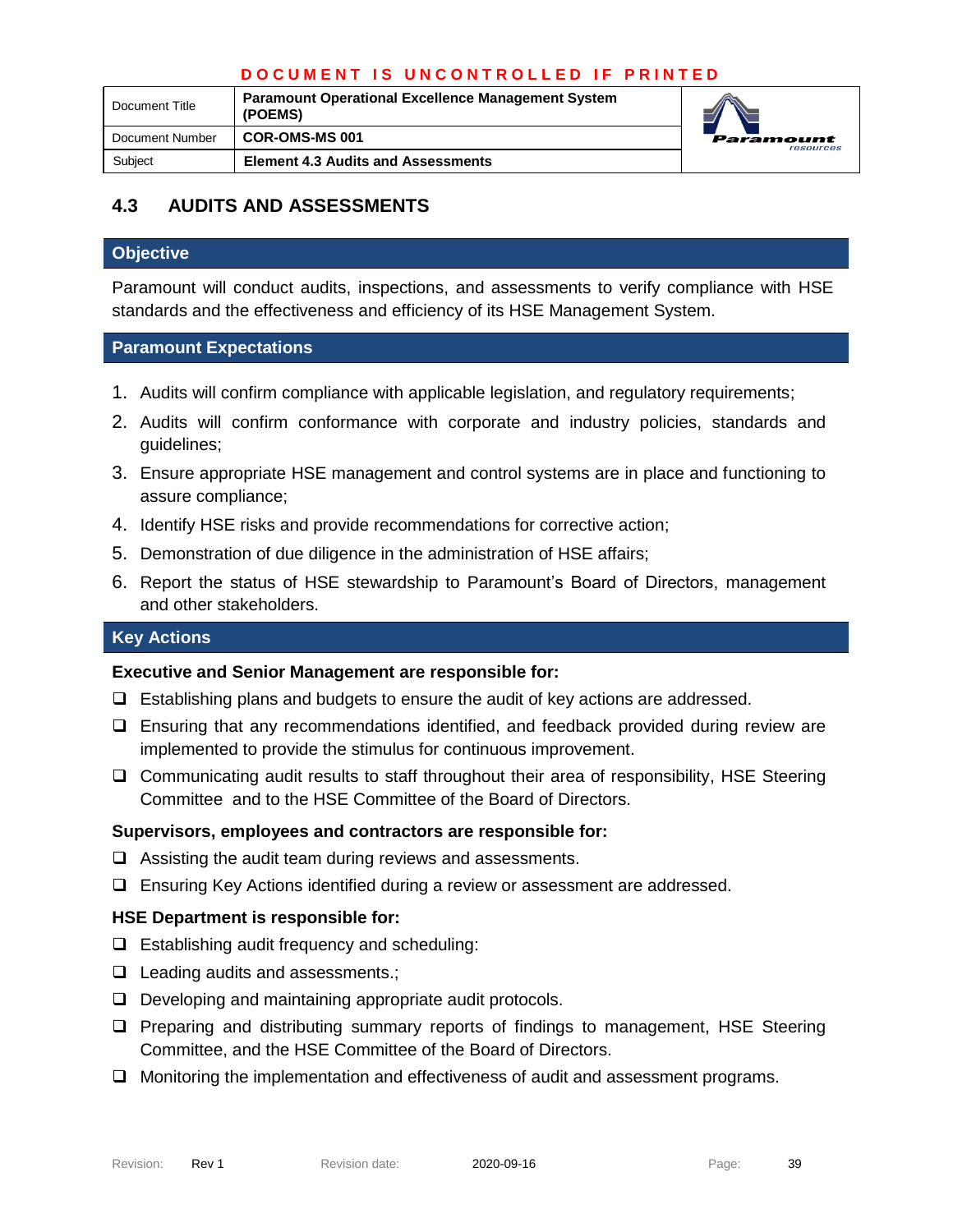| Document Title  | <b>Paramount Operational Excellence Management System</b><br>(POEMS) |                        |
|-----------------|----------------------------------------------------------------------|------------------------|
| Document Number | <b>COR-OMS-MS 001</b>                                                | Paramount<br>resources |
| Subject         | <b>Element 4.3 Audits and Assessments</b>                            |                        |

### **Program Documents**

There are no specific Paramount references currently available.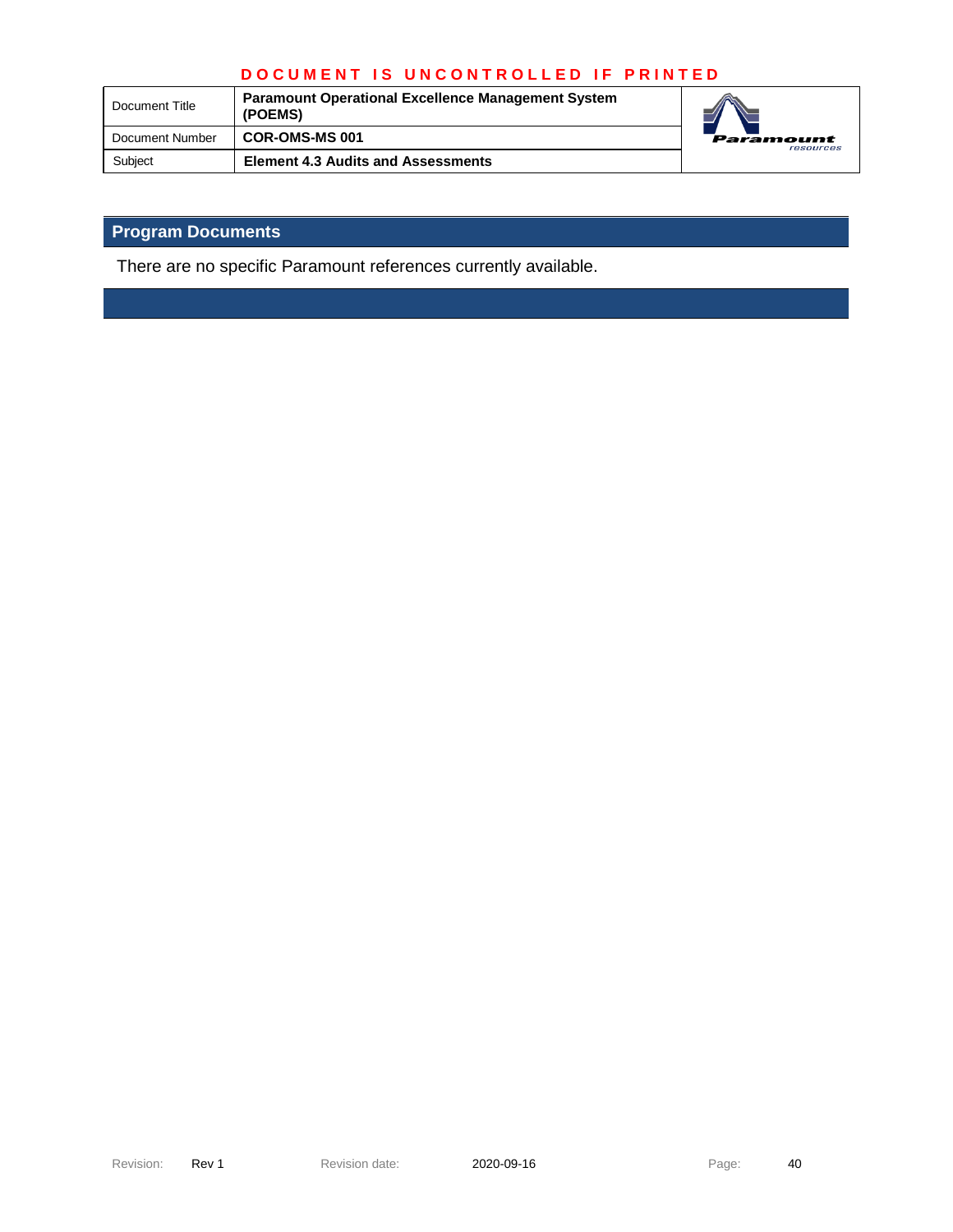| Document Title  | <b>Paramount Operational Excellence Management System</b><br>(POEMS) | Paramount<br>resources |
|-----------------|----------------------------------------------------------------------|------------------------|
| Document Number | <b>COR-OMS-MS 001</b>                                                |                        |
| Subject         | <b>Element 4.4 Performance Monitoring and Reporting</b>              |                        |

### <span id="page-40-0"></span>**4.4 PERFORMANCE MONITORING AND REPORTING**

#### **Objective**

The effective monitoring and reporting of key actions will ensure that Paramount's objectives and targets are being met and that real improvements in performance are being achieved.

#### **Paramount Expectations**

- 1. A system is in place to monitor key leading and lagging performance indicators, goals and objectives of the corporation and each operating region and uses them to track and communicate performance;
- 2. Workplace behavior programs are in place to measure conformance with practices and procedures;
- 3. External benchmarking is conducted to ensure that systems and programs are current and effective;
- 4. An external communications strategy exists to share company performance with affected stakeholders.

#### **Key Actions**

#### **Executive and Department Managers are responsible for:**

- ❑ Preparing and submitting relevant reports pertaining to Paramount's operations as required by its licenses and approvals.
- ❑ Reviewing and communicating information pertaining to HSE issues and performance related to Paramount's operations to all appropriate personnel.
- ❑ Reporting HSE performance to Sr. Management, the HSE Committee of the Board of Directors and the Board of Directors.

#### **Supervisors, employees and contractors are responsible for:**

- ❑ Providing monitoring and measurement information as required.
- ❑ Reviewing relevant information about Paramount's operations and performance, as well as its associated HSE impacts.

#### **HSE Department is responsible for:**

- ❑ Providing the appropriate information needed to communicate HSE risks and performance associated with Paramount's operations.
- ❑ Establishing the appropriate HSE performance indicators and periodically assessing their completeness and accuracy.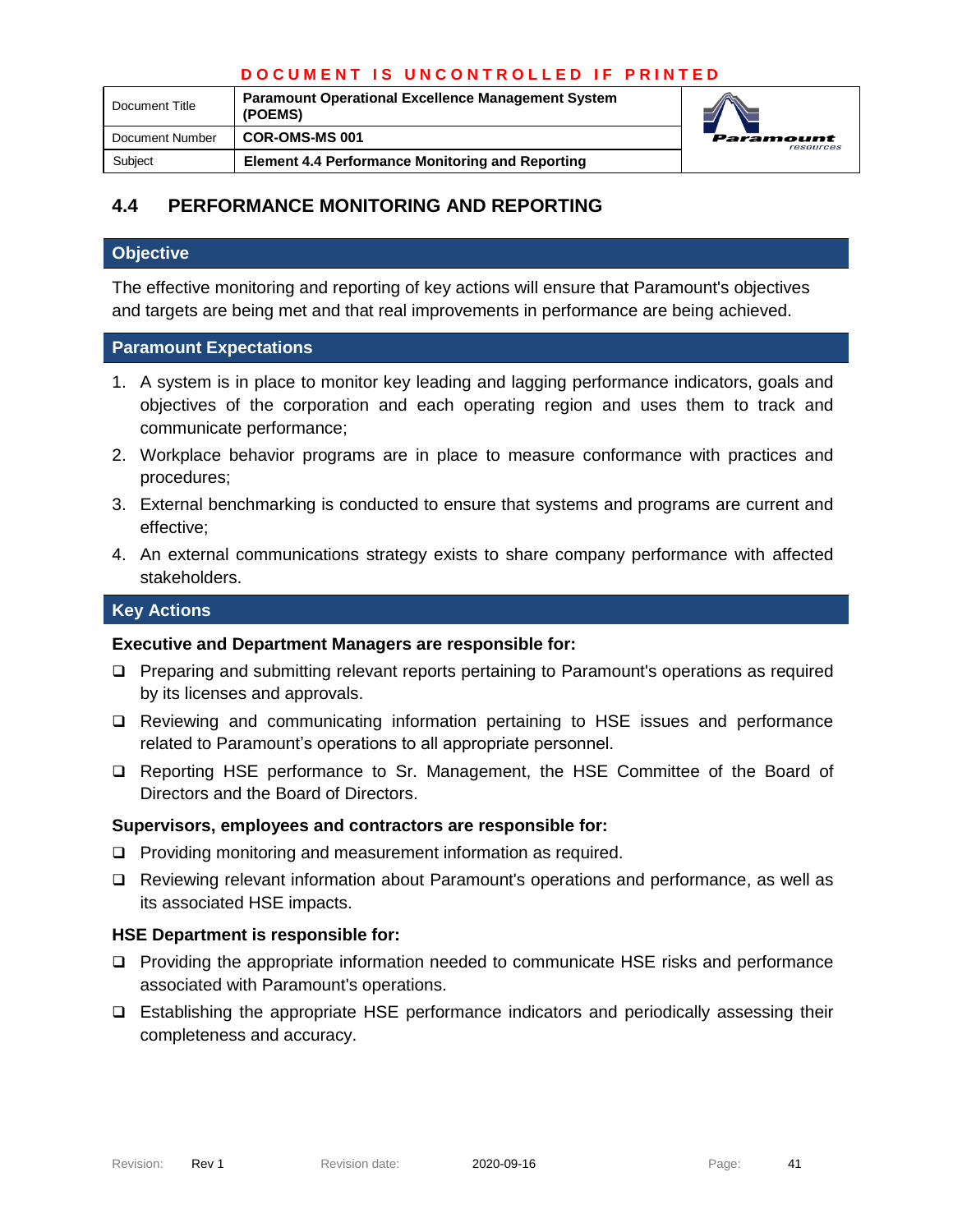| Document Title  | <b>Paramount Operational Excellence Management System</b><br>(POEMS) | Paramount<br>resources |
|-----------------|----------------------------------------------------------------------|------------------------|
| Document Number | <b>COR-OMS-MS 001</b>                                                |                        |
| Subject         | <b>Element 4.4 Performance Monitoring and Reporting</b>              |                        |

#### **Program Documents**

HSE performance and impacts such as the results of hazard assessments, incident investigations, compliance audits and other HSE records identified in Paramount's plans and programs are communicated in the following:

- Weekly Operations Reports;
- Monthly and Annual regulatory reports (i.e. environmental and safety reports);
- Environmental monitoring reports;
- HSE Management Reports and semi-annual reports to the Board of Directors;
- Annual Corporate Abandonment, Decommissioning and Reclamation Reporting (Asset Retirement Obligation).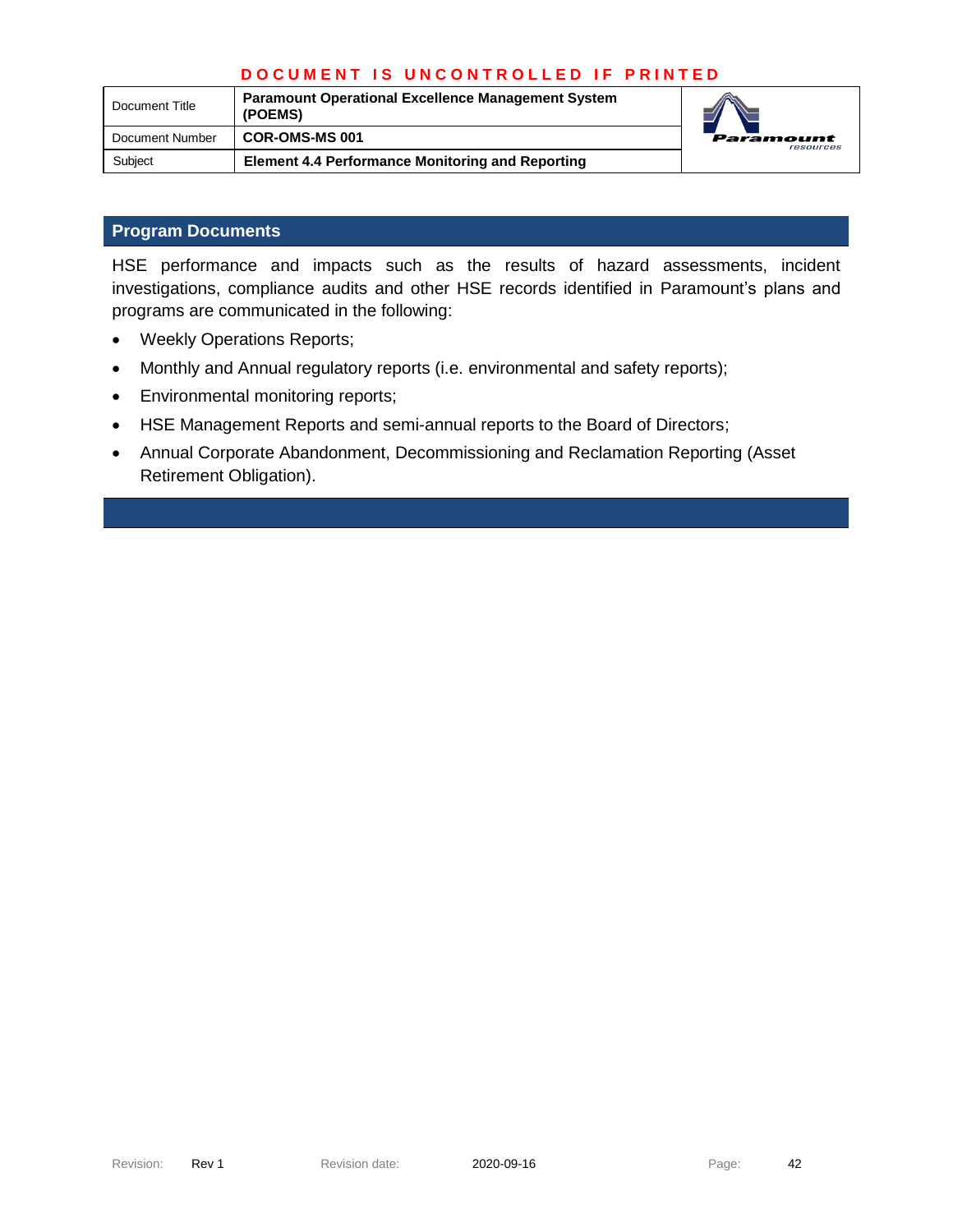| Document Title  | <b>Paramount Operational Excellence Management System</b><br>(POEMS) | Paramount<br>resources |
|-----------------|----------------------------------------------------------------------|------------------------|
| Document Number | <b>COR-OMS-MS 001</b>                                                |                        |
| Subject         | <b>Element 4.5 Records Management</b>                                |                        |

### <span id="page-42-0"></span>**4.5 RECORDS MANAGEMENT**

#### **Objective**

Information systems needed to identify, collect, protect, store, retrieve, route and dispose of POEMS documentation to assure operational integrity and regulatory compliance are in place.

#### **Paramount Expectations**

- 1. A Document retention framework for controlling all electronic and paper documents is established and followed;
- 2. All Documents must be maintained in a manner that ensures that they are:
	- a) legible, identifiable, and traceable to the activity, product or service;
	- b) readily retrievable; protected against damage, deterioration or loss;
- 3. Ensure sensitive Documents, such as personnel, landowner, or resident information or legal records are securely stored and shredded prior to their disposal;
- 4. All working Documents related to the HSE Management System are readily accessible to personnel who may require them;
- 5. Document retention guidelines are in place and adhered to;

#### **Key Actions**

#### **Executive and Departmental Managers are responsible for:**

- ❑ Ensuring a system is in place for the identification, storage, protection, retrieval, retention and disposition of all POEMS Documents;
- ❑ Notifying affected personnel of relevant Document changes;
- ❑ Ensuring that critical Documents are forwarded to the HSE Department for inclusion with corporate Documents.

#### **Supervisors, employees and contractors are responsible for:**

- ❑ Ensuring relevant legislation, safety and environment documents and procedures are available to all personnel as required to complete the job in question;
- ❑ Ensuring that paper documents are current at the time of use;
- ❑ Periodically evaluating records under their management versus applicable retention times;
- ❑ Providing records of POEMS related activities, as required.

#### **HSE Department is responsible for:**

- ❑ Ensuring a framework is in place to control required HSE Management documents;
- ❑ Developing and maintaining a system for maintaining, distributing, retrieving and disposing of corporate HSE documents;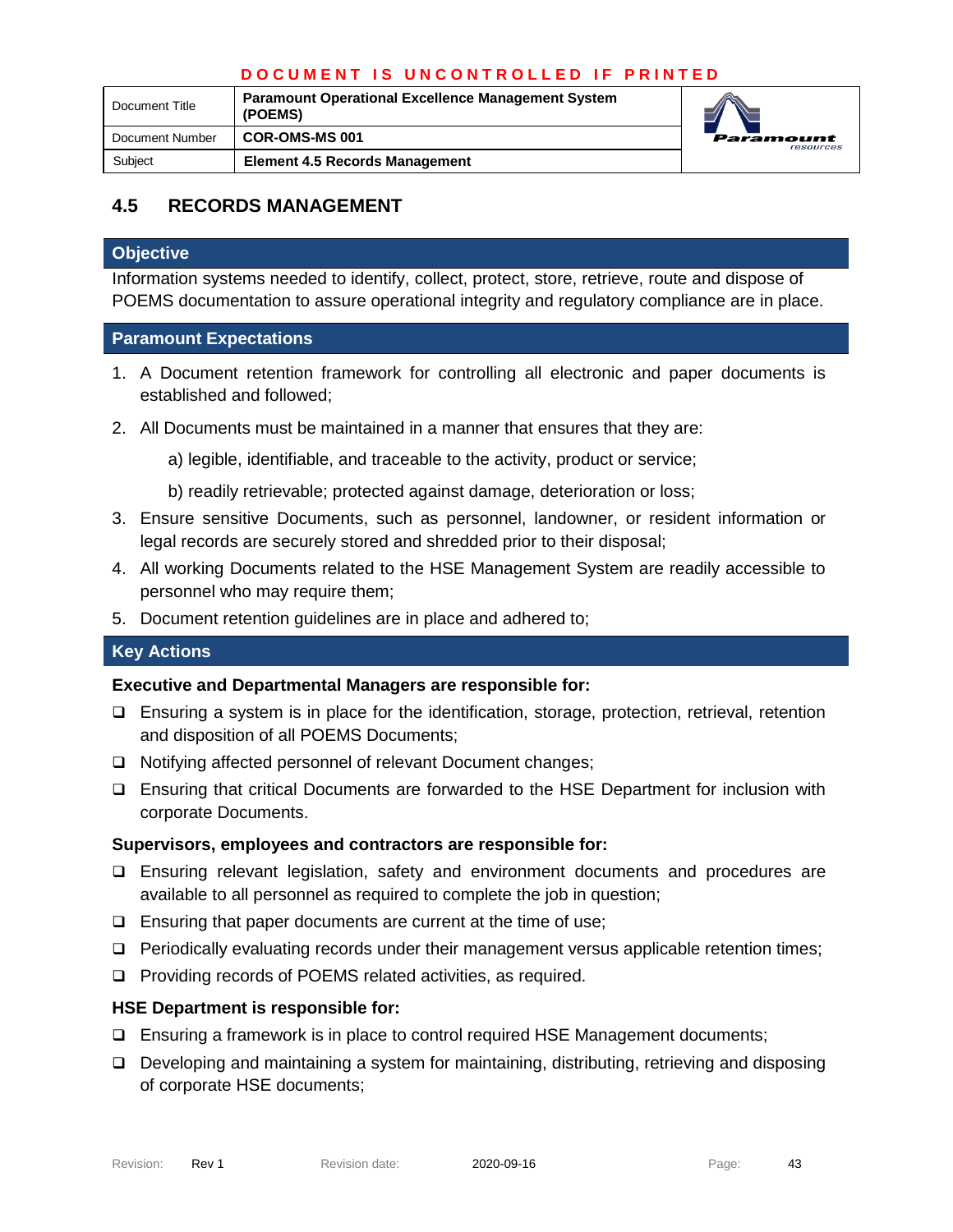| Document Title  | <b>Paramount Operational Excellence Management System</b><br>(POEMS) | Paramount<br>resources |
|-----------------|----------------------------------------------------------------------|------------------------|
| Document Number | <b>COR-OMS-MS 001</b>                                                |                        |
| Subiect         | <b>Element 4.5 Records Management</b>                                |                        |

❑ Developing recommendations for the identification, maintenance and disposition of function and site-specific HSE records.

### **Program Documents**

• Paramount's Information Management and Document Control outlines the expectations of records management, retention and disposal.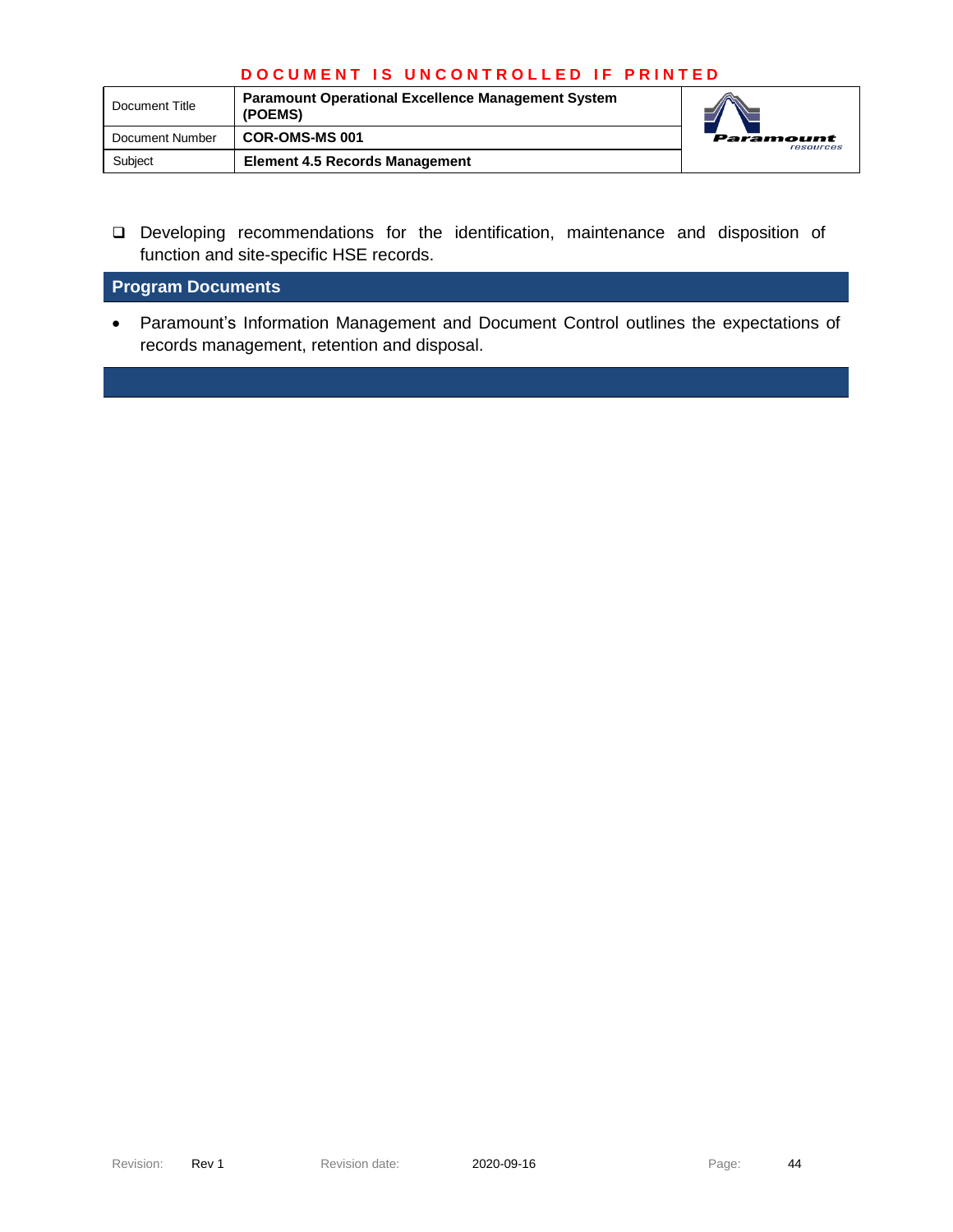| Document Title  | <b>Paramount Operational Excellence Management System</b><br>(POEMS) | Paramount<br>resources |
|-----------------|----------------------------------------------------------------------|------------------------|
| Document Number | <b>COR-OMS-MS 001</b>                                                |                        |
| Subject         | <b>Element 5.0 Review and Continual Improvement</b>                  |                        |

### <span id="page-44-0"></span>**5.0 REVIEW AND CONTINUAL IMPROVEMENT**

#### **Objective**

Ensure senior management performs regular strategic reviews of the Operations Management System and Paramount's HSE performance indicators to confirm its efficiency and effectiveness.

#### **Paramount Expectations**

- 1. A system is in place to monitor key performance indicators, goals and objectives of the corporation.
- 2. New or changed legislation and other requirements as well as changing stakeholder expectations are monitored to understand the impact on Company's plans and programs.
- 3. The results from incident investigations, non-compliances, compliance audits are reviewed by management.
- 4. Identified actions are tracked to ensure timely completion.
- 5. Benchmarking occurs to assure that systems and programs remain current and effective.

#### **Key Actions**

#### **Executive and Department Managers are responsible for:**

- ❑ Assessing the need for changes in policy and objectives and other elements of Paramount's POEMS Management System.
- ❑ Establishing a review process for their department or operating unit.
- ❑ Documenting and communicating the results of their reviews.
- ❑ Following up to confirm that all identified actions are completed.
- ❑ Communicating the status of activities and results with the company, including the Board of Directors.

#### **Supervisors, employees and contractors are responsible for:**

- ❑ Conducting periodic reviews to assess the efficiency, adequacy and effectiveness of plans and activities.
- ❑ Identifying, implementing and following up on all assigned corrective and preventive action plans as needed to drive positive improvement in Paramount's HSE performance.
- ❑ Reviewing performance reports and communicating any recommendations for improvement to management.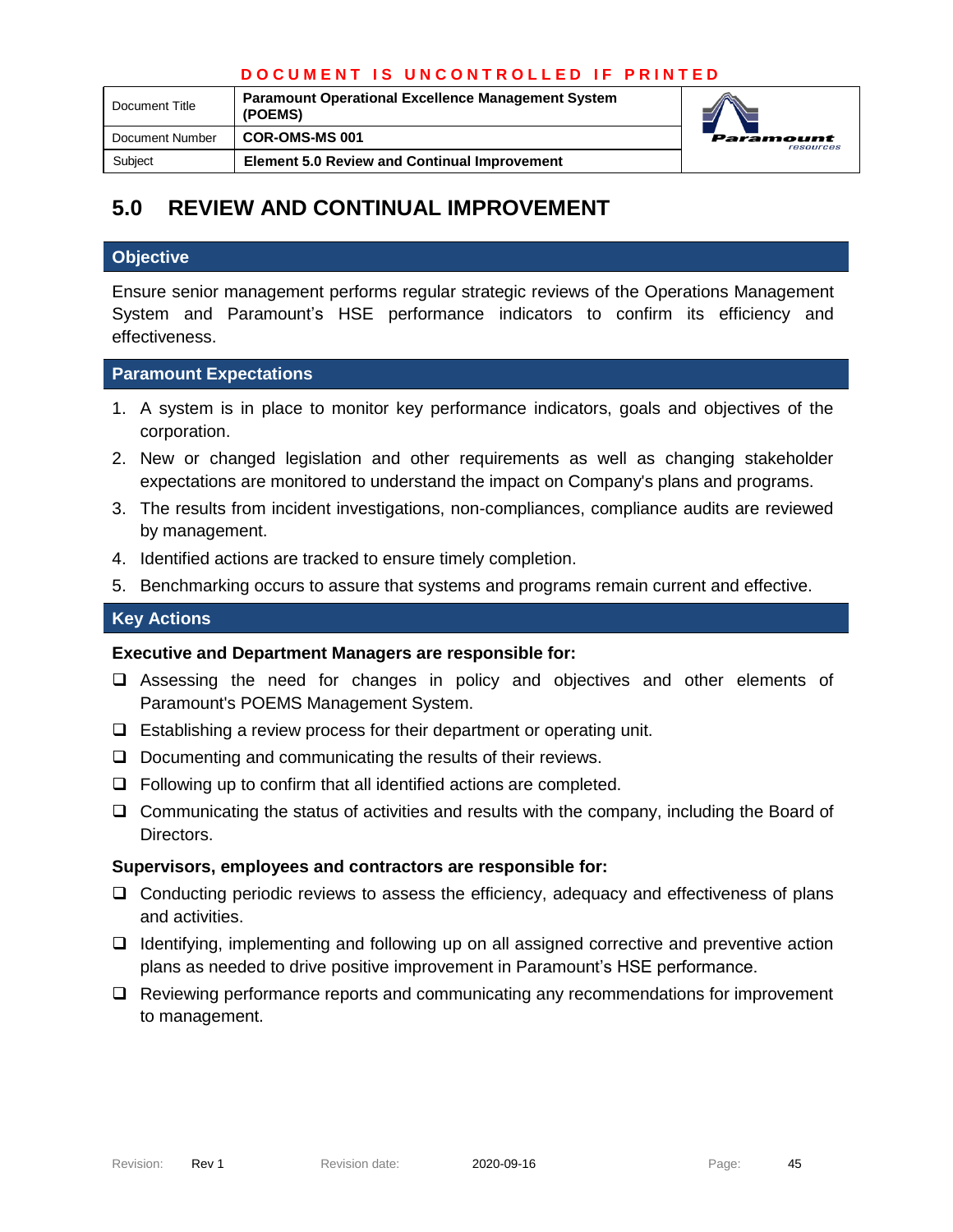| Document Title  | <b>Paramount Operational Excellence Management System</b><br>(POEMS) |                        |
|-----------------|----------------------------------------------------------------------|------------------------|
| Document Number | <b>COR-OMS-MS 001</b>                                                | Paramount<br>resources |
| Subject         | <b>Element 5.0 Review and Continual Improvement</b>                  |                        |

#### **HSE Department is responsible for:**

- ❑ Compiling the needed information to allow for management review.
- ❑ Assisting departments and operating units with the establishment of appropriate review processes for their activities.
- ❑ Assessing the need for changes to the elements of Paramount's POEMS Management System

#### **Program Documents**

Documents supporting the management and review process include:

- Issues related to Paramount's HSE performance are an integral part of management review meetings (i.e. Weekly Operations Meetings, HSE Steering Committee Meetings)
- Semi-annual HSE Reports to the Board of Directors HSE Committee documenting the progress toward the development and implementation of the management plan.
- Record of discussions and decisions;
- Revisions to the HSE Management System policy, objectives and other framework elements to address deficiencies or opportunities for continuous improvement; and
- Action plans with specific corrective actions, resources, assigned responsibilities and defined timeframes.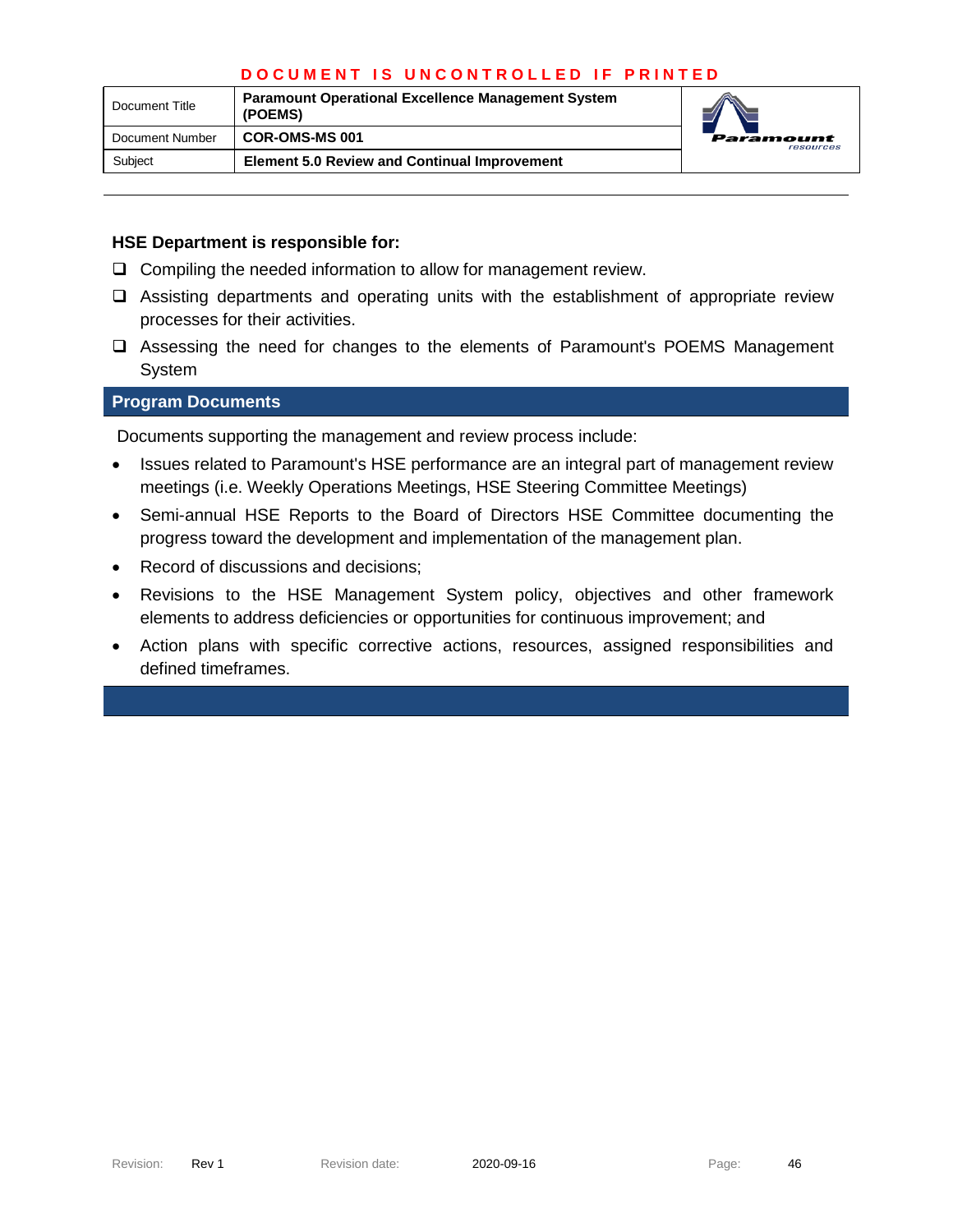| Document Title  | <b>Paramount Operational Excellence Management System (POEMS)</b> |                        |
|-----------------|-------------------------------------------------------------------|------------------------|
| Document Number | <b>COR-OMS-MS 001</b>                                             |                        |
| Subject         | <b>Appendix 1: HSE Accountabilities and Operational Roles</b>     | Paramount<br>resources |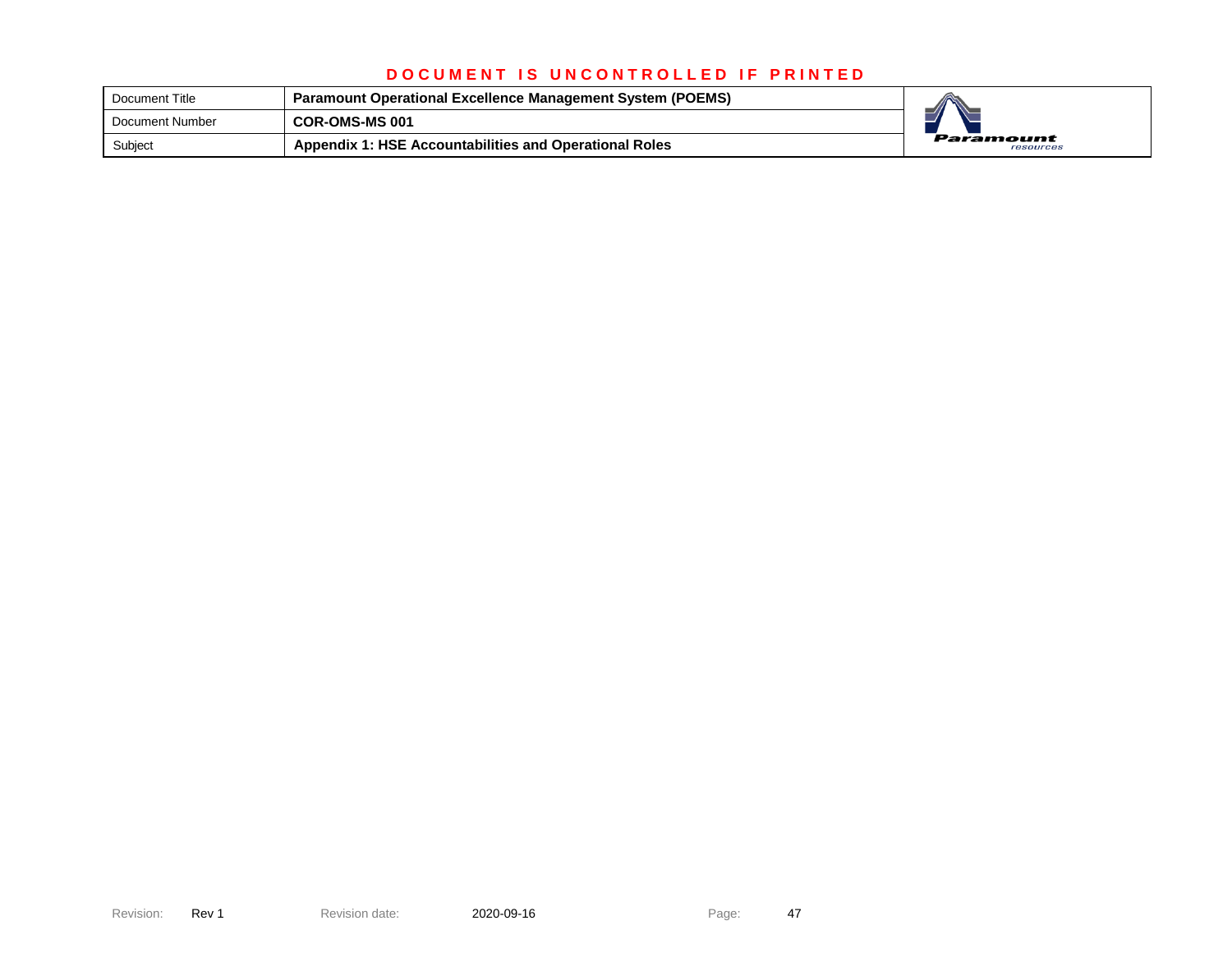| Document Title  | <b>Health, Safety &amp; Environmental Management System</b> | R                      |
|-----------------|-------------------------------------------------------------|------------------------|
| Document Number | <b>PRL HSE-MS 001</b>                                       |                        |
| Subject         | <b>Glossary of Terms</b>                                    | Paramount<br>resources |

## **Appendix 1 – Glossary of Terms**

<span id="page-47-0"></span>

| Assessments                                          | An assessment is a less structured review of HSE procedures and<br>practices directed at operational enhancements and at monitoring<br>progress toward completion of audit recommendations. Generally<br>performed by internal company resources.                                                                                                     |
|------------------------------------------------------|-------------------------------------------------------------------------------------------------------------------------------------------------------------------------------------------------------------------------------------------------------------------------------------------------------------------------------------------------------|
| Audit                                                | An audit is an intensive review of policies, standards, procedures and<br>HSE management systems to ensure that they are adequate to meet<br>the needs of the operation and are in compliance with all company<br>and legislated standards.                                                                                                           |
| <b>Basic Cause Analysis</b><br>(Root Cause Analysis) | A process to identify basic (personal and job/system factors) and<br>contributing causes that can result in an undesired event.                                                                                                                                                                                                                       |
| <b>Business/Project HSE</b><br>Personnel             | Refers to those HSE professionals who, within the organization, are<br>assigned to individual Paramount businesses or facilities and who are<br>accountable to local line management for carrying out their assigned<br>HSE responsibilities.                                                                                                         |
| <b>Business Partner</b>                              | Any second or third-party company, including Contract Manufacturing,<br>Licensee, Partially Owned Entities, tolling and transfer operations with<br>which Paramount has an ongoing relationship, involving the provision<br>of raw materials or services to or the movement, handling, use or<br>disposal of Paramount's products or waste materials. |
| <b>Business Entity</b>                               | An Paramount partially owned or wholly owned, operating company or<br>limited partnership.                                                                                                                                                                                                                                                            |
| Community                                            | A group of people having common ties or interest who are subject to<br>the same laws and live in the same locality.                                                                                                                                                                                                                                   |
| Company                                              | A legal entity, incorporated under the laws of the jurisdiction in which<br>the entity operates, that conducts legal business for the purpose of<br>earning revenues and profits for the entities' owners. For the most<br>part, Company will refer to Paramount or its subsidiaries or partially<br>owned entities.                                  |
| Confidentiality                                      | Spoken to in confidence; entrusted with information.                                                                                                                                                                                                                                                                                                  |
| Consultant                                           | A personal services consultant provides a service defined in the<br>contract in a manner that is similar to an employee assignment. Work<br>may be performed full-time or part-time on site or off site.                                                                                                                                              |
| Contractor                                           | A person or group of people hired to do work on behalf of Paramount<br>or at a Paramount business/project.                                                                                                                                                                                                                                            |
| Corporate HSE                                        | Refers to those HSE professionals who, within the organization, are<br>assigned to Paramount's corporate office and who are accountable to<br>one or more members of the Corporate Executive for carrying out<br>their assigned HSE responsibilities.                                                                                                 |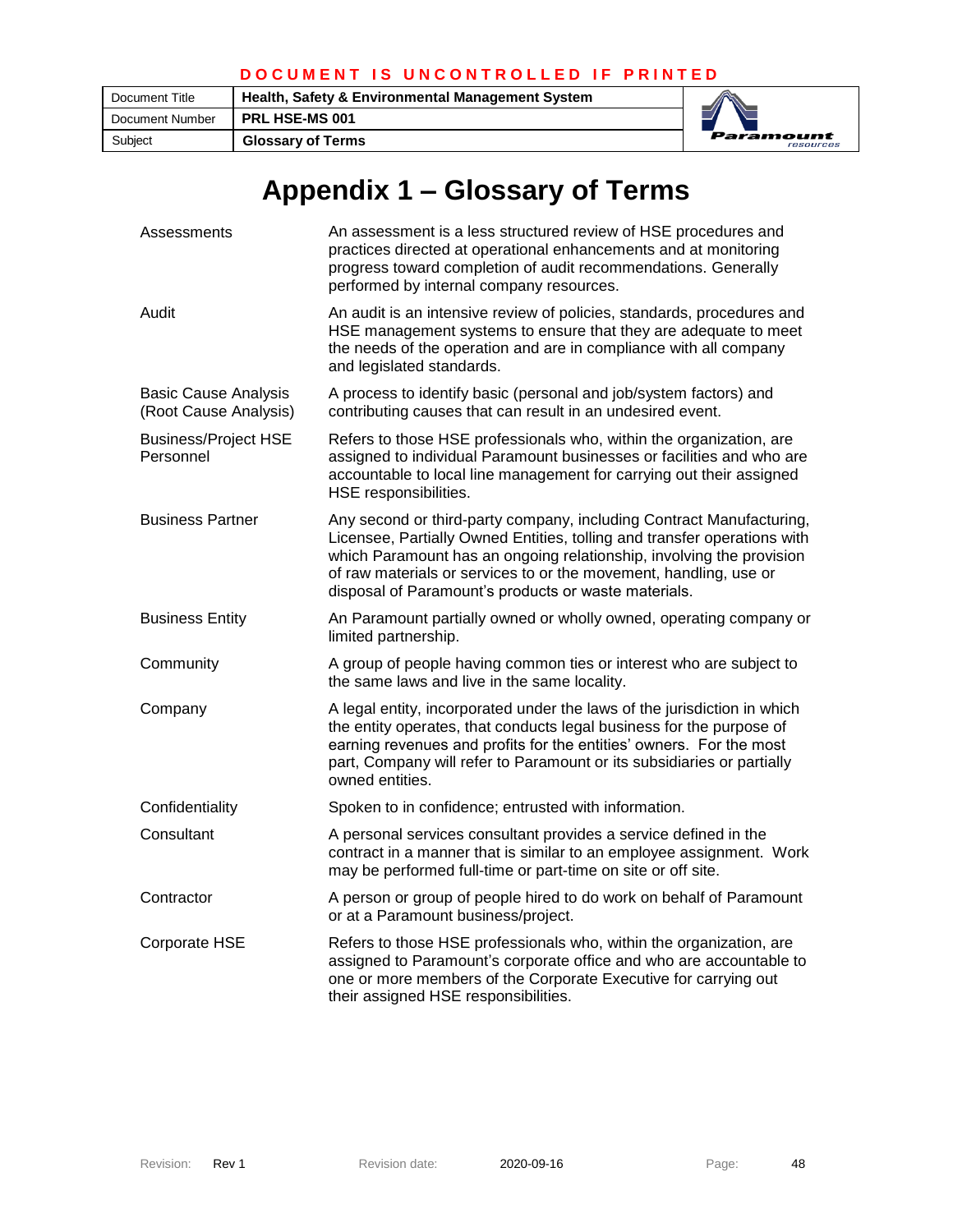| DOCUMENT IS UNCONTROLLED IF PRINTED |                          |                                                                                                                                                                                                                                                           |           |  |
|-------------------------------------|--------------------------|-----------------------------------------------------------------------------------------------------------------------------------------------------------------------------------------------------------------------------------------------------------|-----------|--|
| <b>Document Title</b>               |                          | Health, Safety & Environmental Management System                                                                                                                                                                                                          |           |  |
| <b>Document Number</b>              | PRL HSE-MS 001           |                                                                                                                                                                                                                                                           |           |  |
| Subject                             | <b>Glossary of Terms</b> |                                                                                                                                                                                                                                                           | resources |  |
| Critical                            |                          | A subject or condition that could result in a significant loss to a<br>person, property, process or the environment.                                                                                                                                      |           |  |
| <b>Critical Equipment</b>           |                          | Equipment whose failure cannot be tolerated for health, safety,<br>environmental or functional reasons and for which specific practices<br>and procedures need to be specified to eliminate or reduce the<br>probability of failure to acceptable levels. |           |  |
| Element                             |                          | Management System content and detailed description of requirements<br>and expectations.                                                                                                                                                                   |           |  |
| Emergency                           |                          | An unforeseen combination of circumstances or the resulting state<br>that calls for immediate action to prevent or resolve injury, illness or<br>damage to facilities, equipment or the environment.                                                      |           |  |
| Emission/Release                    |                          | A release of any substance or product into or onto the air, land, water<br>or groundwater.                                                                                                                                                                |           |  |
| Employees                           |                          | All Paramount permanent, part-time and temporary employees<br>(including co-op and summer students).                                                                                                                                                      |           |  |
| Equipment                           |                          | A physical component or item installed at any company location that<br>carries out a specific function.                                                                                                                                                   |           |  |
| Expectation                         |                          | A statement that must be achieved to meet the intent of Paramount's<br>HSE policies and management system.                                                                                                                                                |           |  |
| Exposure                            |                          | An instance where an employee or contractor is, or was, subject to<br>some effect, influence or safety hazard.                                                                                                                                            |           |  |
| <b>First Aid</b>                    |                          | Any one-time treatment and subsequent observations of minor<br>scratches, cuts, burns, splinters, etc. which do not ordinarily require<br>medical care.                                                                                                   |           |  |
| Framework                           |                          | Provides guidance to all Business entities within Paramount for<br>developing the HSE management system and individual HSE<br>programs to manage specific risks in support of the corporate HSE<br>Commitment.                                            |           |  |
| Hazard                              |                          | A condition or practice with the potential for loss, release of energy or<br>chemical material that could have injured a worker, damaged<br>equipment, or the environment or produced a disruption of the job                                             |           |  |
| <b>Hazardous Materials</b>          |                          | Compounds, mixtures or products that (when stored in certain<br>quantities or containers, spilled or when burning) create specific<br>hazards to people and/or the environment.                                                                           |           |  |
| <b>Hazardous Waste</b>              |                          | Any waste that may constitute a danger to the environment or human<br>health.                                                                                                                                                                             |           |  |
| <b>Health Hazard</b>                |                          | Any chemical, biological, ergonomic or physical agent that has the<br>potential to adversely affect employee health.                                                                                                                                      |           |  |
| <b>HSE</b>                          |                          | Health, Safety & Environment. Acronym used to describe people,<br>departments and initiatives in force across the organization.                                                                                                                           |           |  |
| Incident                            |                          | An undesired and unplanned event that may result in injury to people,<br>damage to property, damage to the environment or loss to process.                                                                                                                |           |  |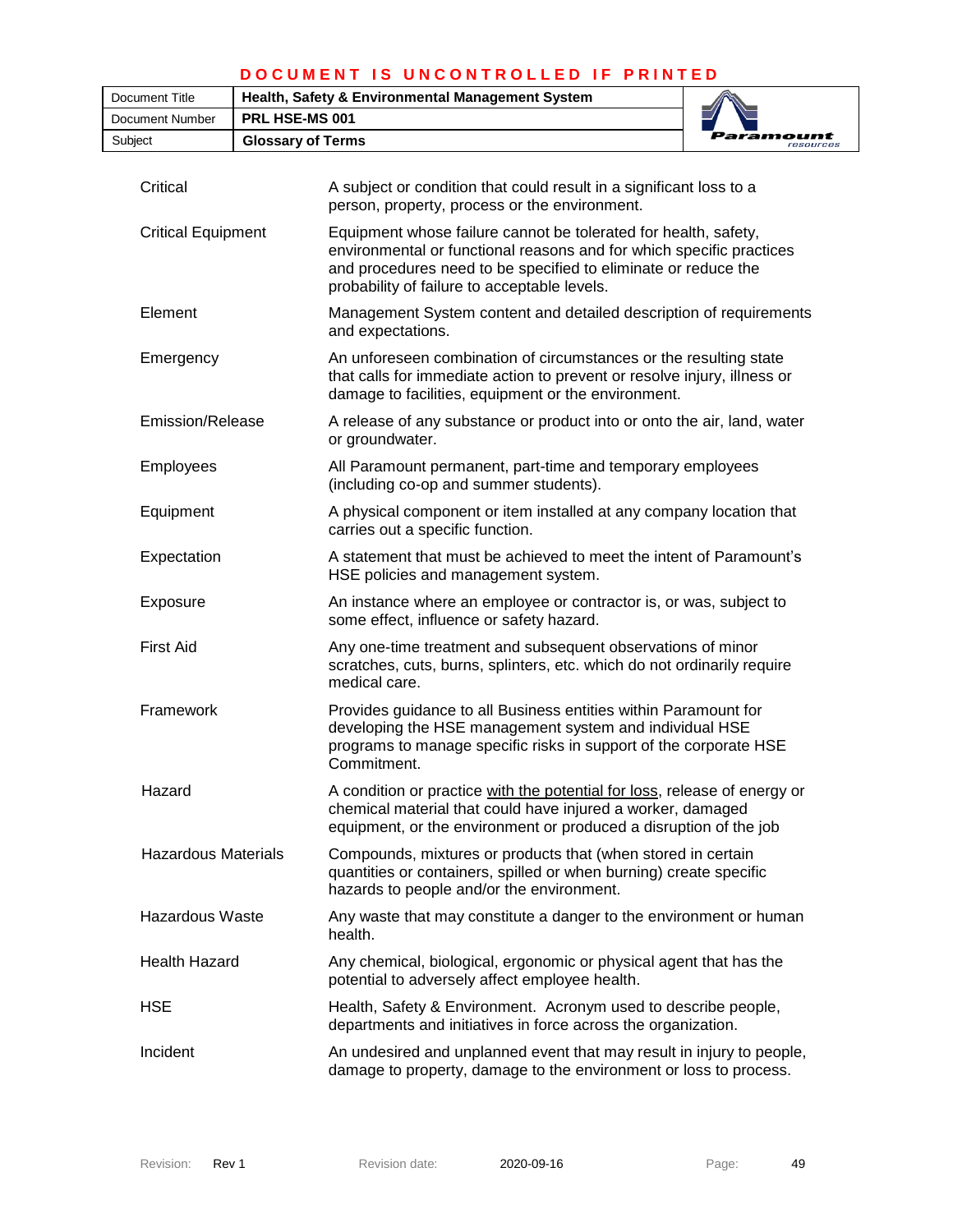| Document Title  | <b>Health, Safety &amp; Environmental Management System</b> |                        |
|-----------------|-------------------------------------------------------------|------------------------|
| Document Number | <b>PRL HSE-MS 001</b>                                       |                        |
| Subject         | <b>Glossary of Terms</b>                                    | Paramount<br>resources |

| Incident Management<br>Process     | A formalized Paramount system for managing an HSE incident. The<br>Incident Management Process includes: controlling the incident;<br>reporting the incident; taking immediate corrective action;<br>investigating the incident; documenting the investigation results;<br>making recommendations to ensure that the same or similar incident<br>does not recur; and, communicating the incident causes and<br>preventative recommendations to all Paramount business entities. |
|------------------------------------|---------------------------------------------------------------------------------------------------------------------------------------------------------------------------------------------------------------------------------------------------------------------------------------------------------------------------------------------------------------------------------------------------------------------------------------------------------------------------------|
| <b>Incident Rates</b>              | The number of injuries, illnesses, lost time cases, lost workdays and<br>recordable incidents related to a common exposure hour's base of<br>100 full-time workers that enables inter-industry comparisons and<br>trend analysis over time or comparisons among firms regardless of<br>size.                                                                                                                                                                                    |
| Inspections                        | Inspections are undertaken at regular intervals by facility personnel to<br>detect and remedy conditions and operating practices that may<br>expose the company to unacceptable levels of risk. Facility and<br>management personnel regularly participate in HSE inspections.                                                                                                                                                                                                  |
| Industrial Hygiene<br>Monitoring   | Refers to a specialized form of workplace exposure monitoring.<br>Industrial hygienists do not monitor biological systems, but rather<br>environmental agents (i.e. physical, biological or chemical).                                                                                                                                                                                                                                                                          |
| <b>Key Transportation</b><br>Route | The route that the business/facility regularly uses to move goods or<br>materials during their normal activities.                                                                                                                                                                                                                                                                                                                                                               |
| Lesson Learnings                   | Knowledge and information obtained as a result of incident<br>investigations, about causes of incidents and recommendations for<br>actions to prevent similar incidents from recurring. Learnings will be<br>communicated to Paramount employees and contractors.                                                                                                                                                                                                               |
| Loss                               | Loss is the result of an incident that results in unintended harm or<br>damage or production and/or revenue impact                                                                                                                                                                                                                                                                                                                                                              |
| Lost Time Incident                 | Injury or industrial illness cases in which the employee is unable to<br>return to work the next scheduled shift.                                                                                                                                                                                                                                                                                                                                                               |
| Lost Work Days                     | The number of workdays (consecutive or not), beyond the day of<br>injury or illness that the employee was away. The total amount does<br>not include the day of the injury or onset of the illness or any days on<br>which the employee would regularly have been scheduled off.                                                                                                                                                                                                |
| Maintenance                        | The combination of all technical and administrative actions, including<br>supervision actions, intended to retain an item, or restore it to a state<br>in which it can perform a required function.                                                                                                                                                                                                                                                                             |
| <b>Management Practice</b>         | The method by which the components of an element are introduced<br>and implemented at the operational level.                                                                                                                                                                                                                                                                                                                                                                    |
| Management System                  | Is that part of the overall management system which includes the<br>organizational structure, planning activities, responsibilities, practices,<br>procedures, processes and the resources for developing,<br>implementing, achieving, reviewing and maintaining a policy.                                                                                                                                                                                                      |
| <b>Medical Aid</b>                 | An injury that requires treatment from a physician or medical<br>professional. The injury is not severe enough to prevent the<br>employee from returning to work the next day.                                                                                                                                                                                                                                                                                                  |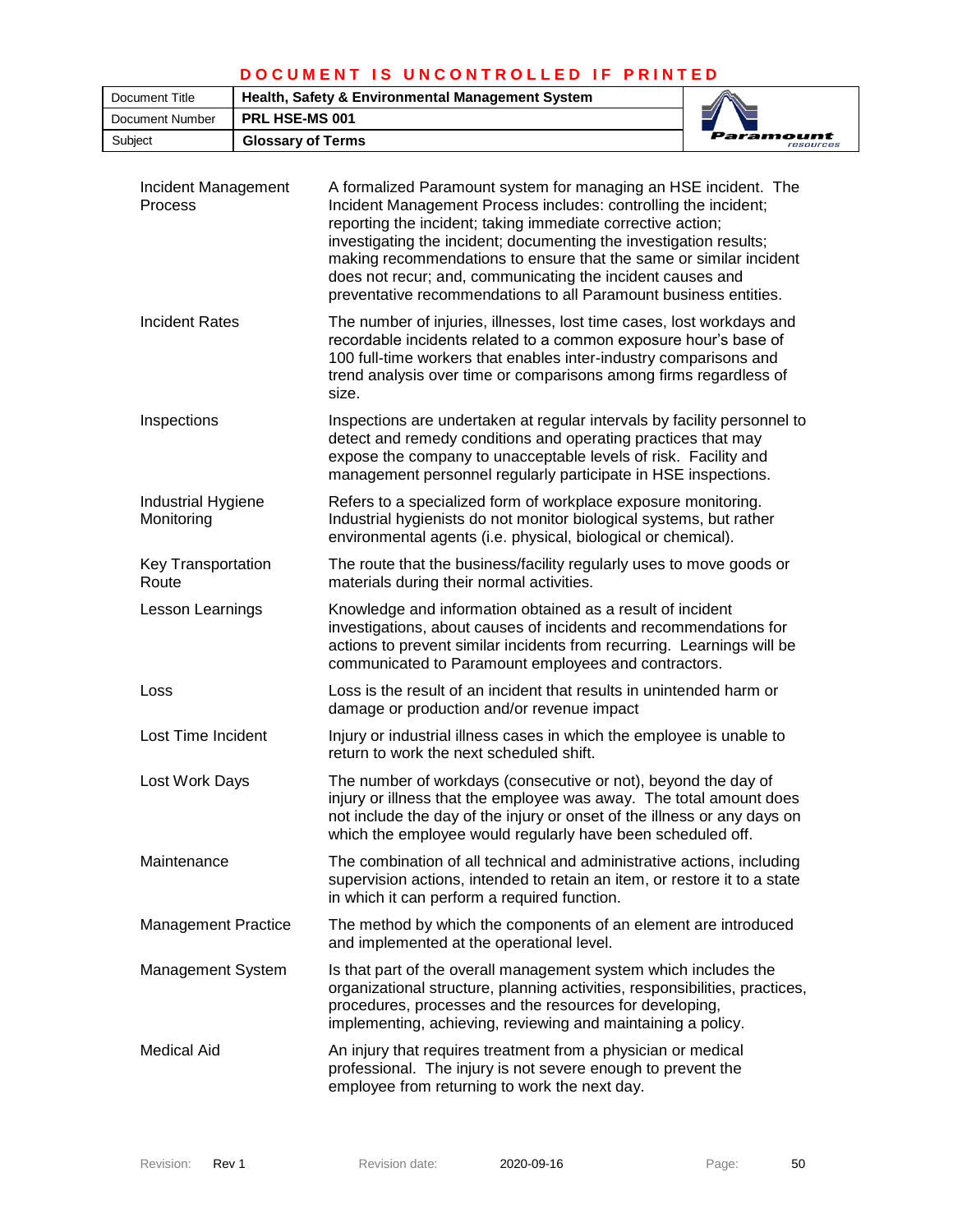| Document Title  | <b>Health, Safety &amp; Environmental Management System</b> |                        |
|-----------------|-------------------------------------------------------------|------------------------|
| Document Number | <b>PRL HSE-MS 001</b>                                       |                        |
| Subject         | <b>Glossary of Terms</b>                                    | Paramount<br>resources |

| Any abnormal condition or disorder, other than one resulting from an<br>employment. It includes acute and chronic illnesses or disease which<br>may be caused by inhalation, absorption, ingestion or direct contact<br>(e.g. repetitive stress). The basic difference between an injury and an<br>from a work-related event or from a single instantaneous exposure in<br>the work environment. Note: Injuries resulting from animal, insect or<br>An established, measurable parameter that provides an indication of<br>occupational exposures. Personal protective equipment reduces the |
|----------------------------------------------------------------------------------------------------------------------------------------------------------------------------------------------------------------------------------------------------------------------------------------------------------------------------------------------------------------------------------------------------------------------------------------------------------------------------------------------------------------------------------------------------------------------------------------------|
|                                                                                                                                                                                                                                                                                                                                                                                                                                                                                                                                                                                              |
|                                                                                                                                                                                                                                                                                                                                                                                                                                                                                                                                                                                              |
|                                                                                                                                                                                                                                                                                                                                                                                                                                                                                                                                                                                              |
|                                                                                                                                                                                                                                                                                                                                                                                                                                                                                                                                                                                              |
|                                                                                                                                                                                                                                                                                                                                                                                                                                                                                                                                                                                              |
|                                                                                                                                                                                                                                                                                                                                                                                                                                                                                                                                                                                              |
| A statement of fundamental principles and objectives established by                                                                                                                                                                                                                                                                                                                                                                                                                                                                                                                          |
|                                                                                                                                                                                                                                                                                                                                                                                                                                                                                                                                                                                              |
| Generally accepted (by industry and/or government agencies) method                                                                                                                                                                                                                                                                                                                                                                                                                                                                                                                           |
|                                                                                                                                                                                                                                                                                                                                                                                                                                                                                                                                                                                              |
| A discipline that focuses on prevention of physical situations with the                                                                                                                                                                                                                                                                                                                                                                                                                                                                                                                      |
| A defined scope of work such as exploration drilling, new construction,<br>divestiture or new activity from linear or fixed facilities that may have                                                                                                                                                                                                                                                                                                                                                                                                                                         |
|                                                                                                                                                                                                                                                                                                                                                                                                                                                                                                                                                                                              |
|                                                                                                                                                                                                                                                                                                                                                                                                                                                                                                                                                                                              |
|                                                                                                                                                                                                                                                                                                                                                                                                                                                                                                                                                                                              |